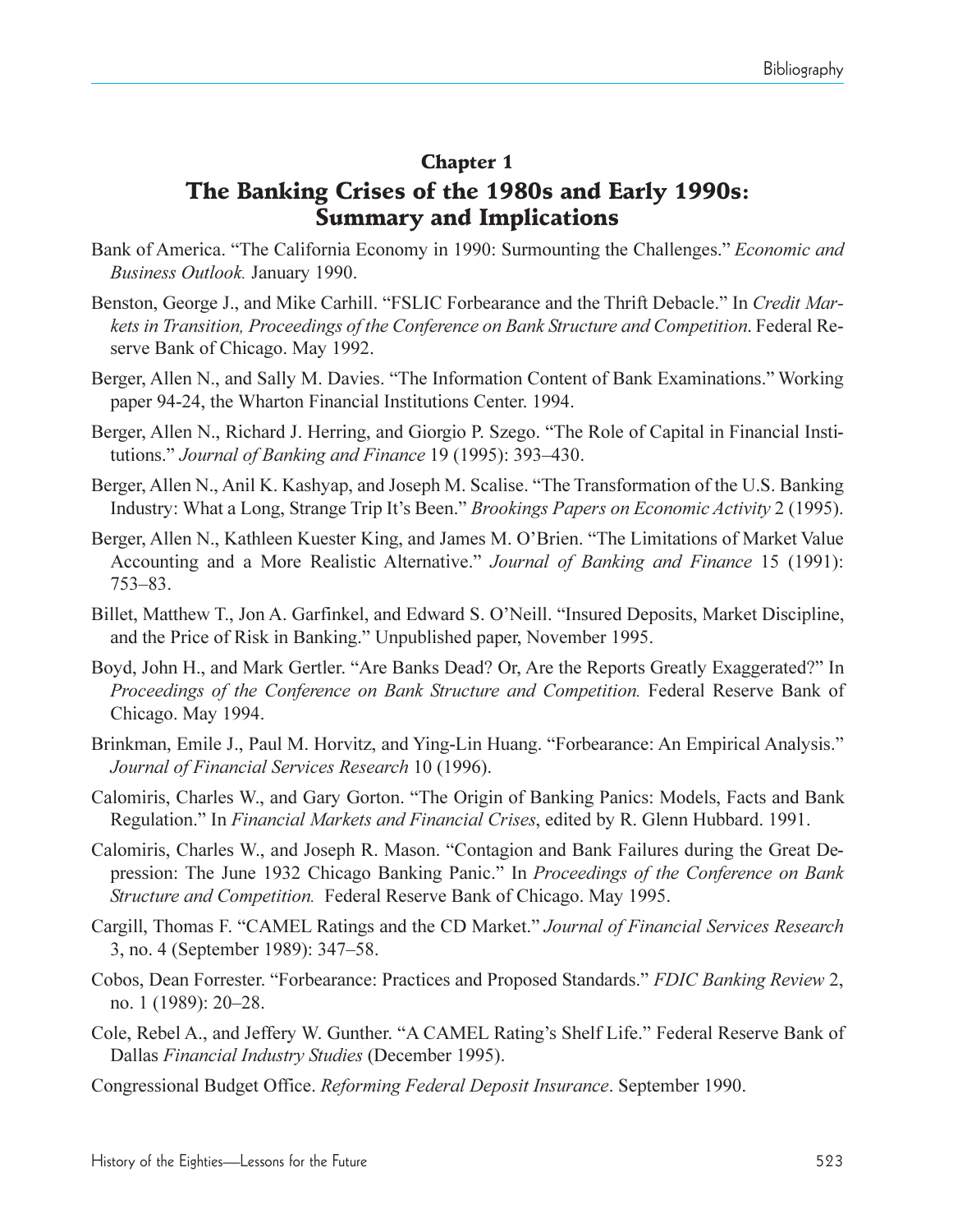. *The Economic Effects of the Savings and Loan Crisis*. January 1992.

- Dahl, Drew, Gerald A. Hanweck, and John O'Keefe. "The Influence of Auditors and Examiners on Accounting Discretion in the Banking Industry. Paper presented at Academy of Financial Services Conference, October 1995.
- DeGennaro, Ramon P., and James B. Thompson. "Capital Forbearance and Thrifts: An Ex Post Examination of Regulatory Gambling." In *Proceedings of the Conference on Bank Structure and Competition*. Federal Reserve Bank of Chicago. May 1993.
- Demsetz, Rebecca S., Mark R. Saidenberg, and Philip E. Strahan. "Agency Problems and Risk Taking at Banks. Federal Reserve Bank of New York *Staff Report* 29. September 1997.
- Duwe, Richard, and James Harvey. "Problem Banks: Their Characteristics and Possible Causes of Deterioration." Federal Reserve Bank of Kansas City *Banking Studies* (1988).
- Easterbrook, Gregg. "Making Sense of Agriculture: A Revisionist Look at Farm Policy." The At*lantic* 256 (July 1985).
- Eccles, Jennifer L., and John P. O'Keefe. "Understanding the Experience of Converted New England Savings Banks." *FDIC Banking Review 8*, no. 1 (1995): 1–18.
- Eisenbeis, Robert A., and Paul M. Horvitz. "The Role of Forbearance and Its Costs in Handling Troubled and Failed Depository Institutions. In *Reforming Financial Institutions in the United States*, edited by George Kaufman. 1993.
- Federal Deposit Insurance Corporation. *Annual Report*. Various years.
- *The First Fifty Years: A History of the FDIC, 1933–1983.* 1984.
- **. Failed Bank Cost Analysis, 1986–1995. 1996.**
- . *Deposit Insurance for the Nineties: Meeting the Challenge*. 1989.
- . *A Study of the Desirability and Feasibility of a Risk-Based Deposit Insurance System*. 1990.
- Federal Deposit Insurance Corporation Office of Inspector General. *1994 Failed Banks Trend Analysis*. 1995.
- Federal Reserve Bank of Chicago. *The (Declining?) Role of Banking. Proceedings of the Conference on Bank Structure and Competition*. May 1994.
- Flannery, Mark J., and Sorin M. Sorescu. "Evidence of Bank Market Discipline in Subordinated Debenture Yields: 1983–1991." *Journal of Finance* 51, no. 4 (September 1996): 1347–77.
- French, George E. "Early Action for Troubled Banks." *FDIC Banking Review* 4, no. 2 (1991).
- Gay, Gerald D., Stephen G. Timme, and Kenneth Yung. "Bank Failure and Contagion Effects: Evidence from Hong Kong." *Journal of Financial Research* 14 (summer 1991): 153–65.
- Gilbert, R. Alton. "The Effects of Legislating Prompt Corrective Action on the Bank Insurance Fund. Federal Reserve Bank of St. Louis *Review* 74, no. 4 (July/August 1992).
	- "Implications of Annual Examinations for the Bank Insurance Fund." Federal Reserve Bank of St. Louis *Review* 75, no.1 (January/February 1993).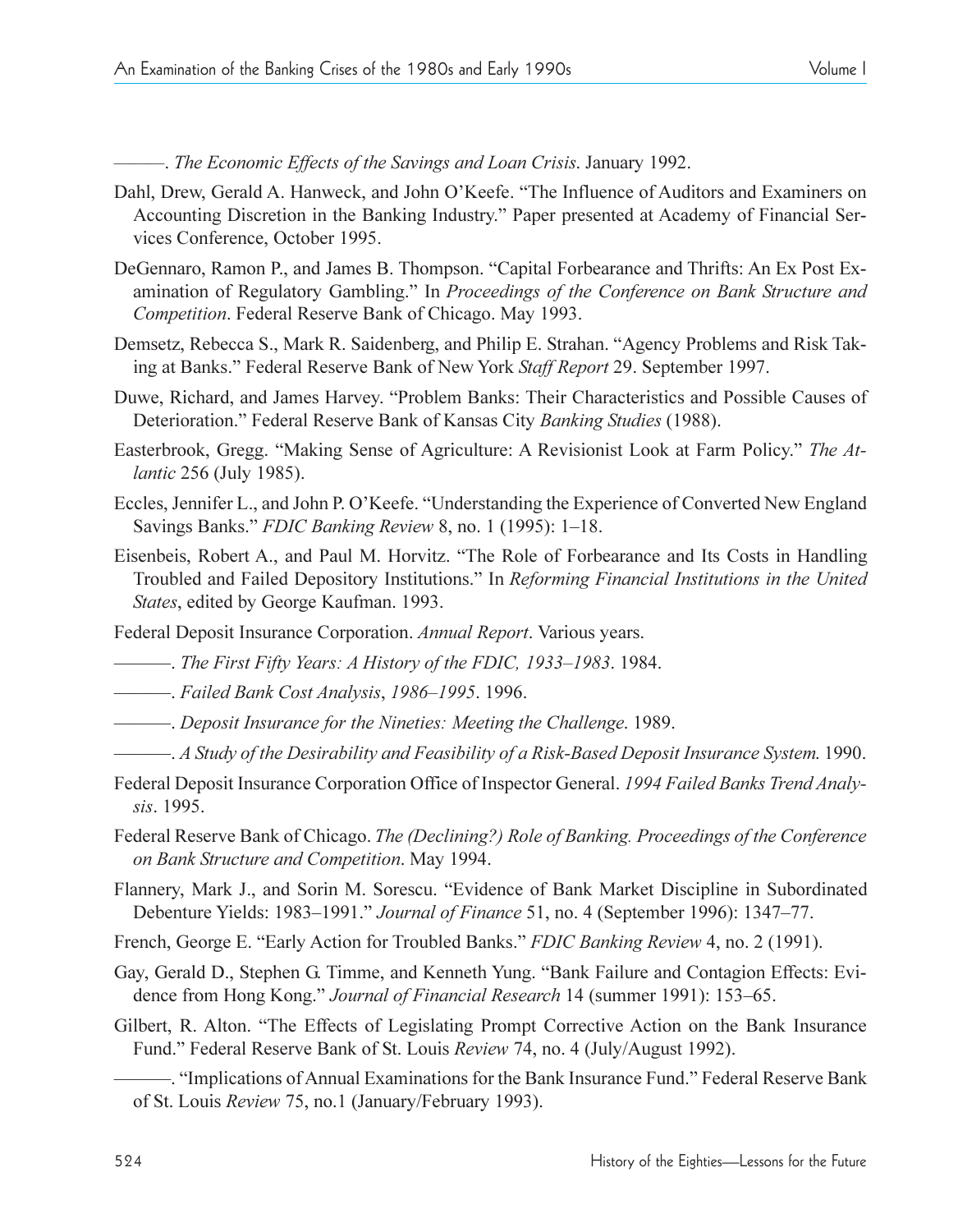- Gorton, Gary, and Richard Rosen. "Corporate Control, Portfolio Choice, and the Decline of Banking. *Journal of Finance* 50, no. 5 (December 1995).
- Greenspan, Alan. "Optimal Bank Supervision in a Changing World." In *Proceedings of the Conference on Bank Structure and Competition.* Federal Reserve Bank of Chicago. May 1994.
- Gunther, Jeffery W., "Financial Strategies and Performance of Newly Established Texas Banks." Federal Reserve Bank of Dallas *Financial Industry Studies* (December 1990).
- Gunther, Jeffery W., and Kenneth J. Robinson. "Moral Hazard and Texas Banking in the 1980s." Federal Reserve Bank of Dallas *Financial Industry Studies* (December 1990).
- Gup, Benton E. *Bank Fraud: Exposing the Hidden Threat to Financial Institutions*. 1990.
- Hall, John R., Andrew P. Meyer, and Mark D. Vaughan. "Do Markets and Regulators View Bank Risk Similarly? Federal Reserve Bank of St. Louis, Supervisory policy analysis working paper no.

1-97, February 1997.

- Horne, David K. "Bank Dividend Patterns." *FDIC Banking Review* 4, no. 2 (1991): 13–24.
- Kaen, Fred R., and Dag Michalsen. "The Effects of the Norwegian Banking Crisis on Norwegian Bank and Nonbank Stocks." In *Proceedings of the Conference on Bank Structure and Competition*. Federal Reserve Bank of Chicago. May 1995.
- Kane, Edward J. *The S&L Insurance Mess: How Did It Happen?* 1989.

. Three Paradigms for the Role of Capitalization Requirements in Insured Financial Institutions." *Journal of Banking and Finance* 19 (1995): 431–59.

- Kane, Edward J., and Min-Teh Yu. "Opportunity Cost of Capital Forbearance during the Final Years of the FSLIC Mess." Quarterly Review of Economics and Finance 36, no. 3 (fall 1996): 271-90.
- Kaufman, George G. "Bank Contagion: A Review of the Theory and Evidence." Journal of Finan*cial Services Research* 8, no. 2 (April 1994): 123–50.
- Keeley, Michael C. "Deposit Insurance, Risk, and Market Power in Banking." *American Economic Review* (December 1990): 1183-1200.
- Kindleberger, Charles P. *Manias, Panics, and Crashes: A History of Financial Crisis*. 1978.
- Minimum Data Needs in an Interstate Banking Environment. FDIC staff analysis. 1996.
- Murton, Arthur J. "Bank Intermediation, Bank Runs, and Deposit Insurance." *FDIC Banking Review*  $2$ , no. 1 (1989): 1–10.
- National Commission on Financial Institution Reform, Recovery and Enforcement. *Origins and Causes of the S&L Debacle: A Blueprint for Reform*. 1993.
- Office of the Comptroller of the Currency. *Bank Failure: An Evaluation of the Factors Contributing to the Failure of National Banks*. 1988.
	- . *Bulletin BB-89-39* (December 13, 1989).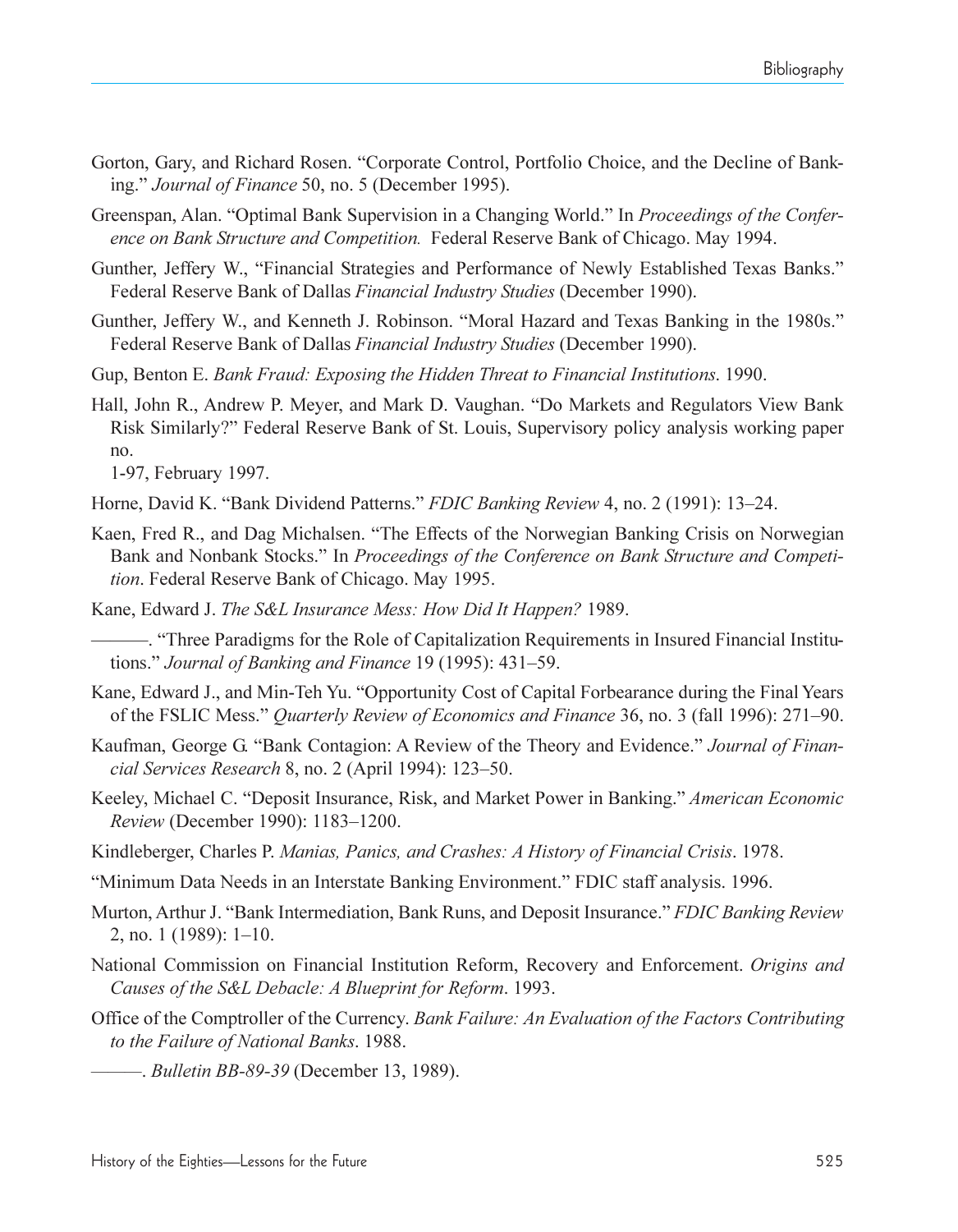- O'Keefe, John. "The Texas Banking Crisis: Causes and Consequences, 1980–1989." FDIC Banking *Review* 3, no. 2 (winter 1990).
- O'Keefe, John, and Drew Dahl. "The Scheduling and Reliability of Bank Examinations: The Effects of FDICIA. Paper presented at the Financial Management Association conference, October 1995.
- Peek, Joe, and Eric S. Rosengren. Will Legislated Early Intervention Prevent the Next Banking Crisis?" Working Paper Series, no. 96-5, Federal Reserve Bank of Boston. 1996.
	- . The Use of Capital Ratios to Trigger Intervention in Problem Banks: Too Little, Too Late." Federal Reserve Bank of Boston *New England Economic Review* (September/October 1996).

Pozdena, Randall Johnston. "Why Home Prices Don't Fall (Much)." FRBSF (January 4, 1991).

- Resolution Trust Corporation. *Statistical Abstract*. August 1989/September 1995.
- Salem, George, and Donald Wang. "California Banking: Industry Outlook." Prudential-Bache Securities (October 15, 1990).
- Schweitzer, Robert, Samuel H. Szewczyk, and Raj Varma. "Bond Rating Agencies and Their Role in Bank Market Discipline." *Journal of Financial Services Research* 6 (1992): 249–63.
- Seidman, L. William. *Full Faith and Credit: The Great S&L Debacle and Other Washington Sagas*. 1993.
- Shaffer, Sherrill. "Inferring Viability of the U.S. Banking Industry from Shifts in Conduct and Excess Capacity." In *Proceedings of the Conference on Bank Structure and Competition*. Federal Reserve Bank of Chicago. May 1994.
- Simons, Katerina, and Stephen Cross. "Do Capital Markets Predict Problems in Large Commercial Banks? Federal Reserve Bank of Boston *New England Economic Review* (May/June 1991):  $51 - 56.$
- Stiglitz, Joseph E. "Symposium on Bubbles." *Journal of Economic Perspectives* 4, no. 2 (spring 1990): 13-18.
- Stiller, Jesse. "OCC Bank Examination: A Historical Overview." OCC. 1995.
- U. S. General Accounting Office. *Thrift Industry: Forbearance for Troubled Institutions, 19821986*. GAO/GGD-87-78BR. 1987.
	- . *Bank and Thrift Criminal Fraud: The Federal Commitment Could Be Broadened*. GAO/GGD-93-48. 1993.
	- . *Bank Insider Activities: Insider Problems and Violations Indicate Broader Management Deficiencies*. GAO/GGD-94-88. 1994.
	- $-$ . *Resolution Trust Corporation's 1995 and 1994 Financial Statements*. July 1996.
	- . *Financial Derivatives: Actions Taken or Proposed since May 1994*. November 1996.
- Wall, Larry D. Too-Big-to-Fail after FDICIA. Federal Reserve Bank of Atlanta *Economic Review* (January/February 1993).
- White, Lawrence J. *The S&L Debacle: Public Policy Lessons for Bank and Thrift Regulation*. 1991.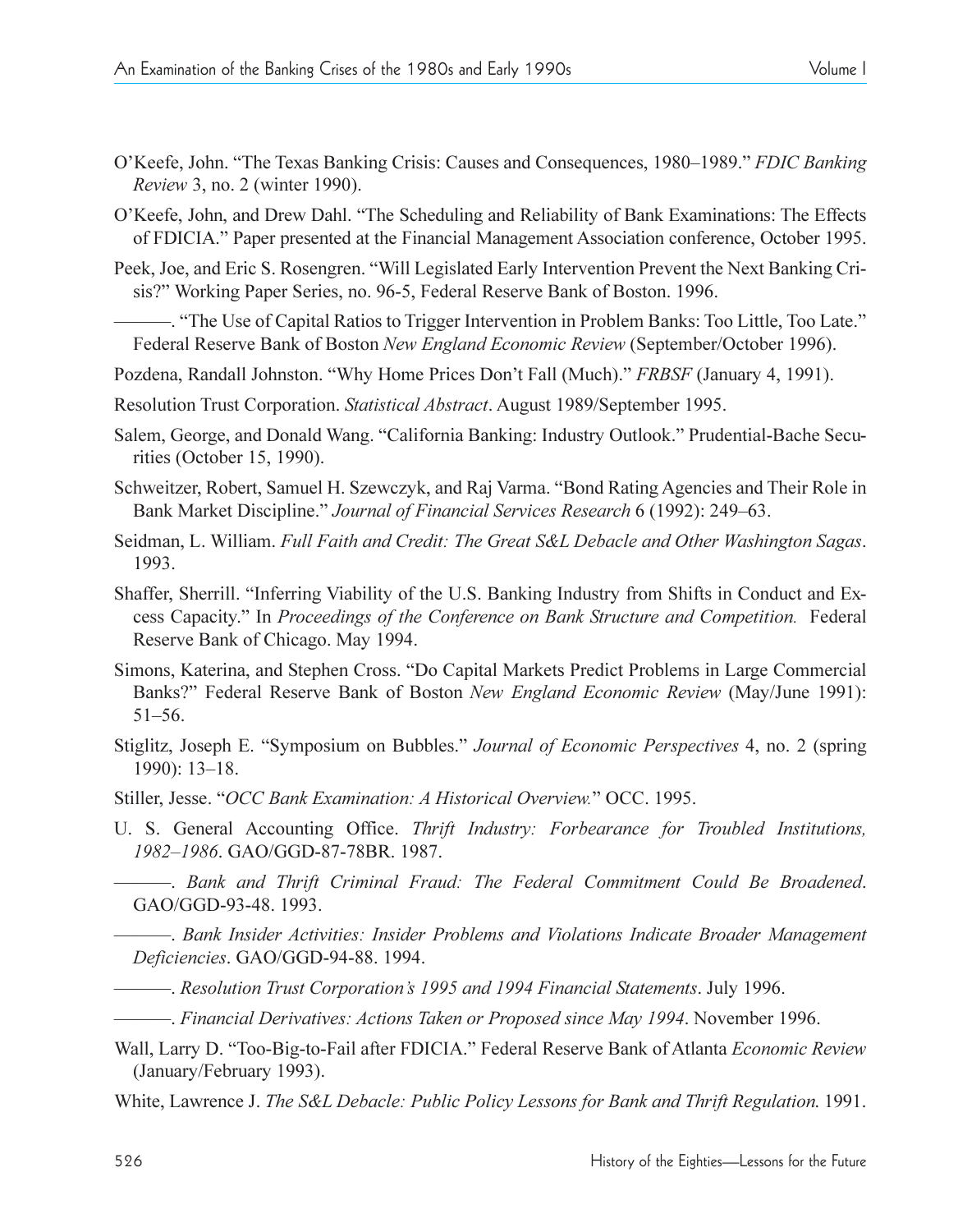# Chapter 2 Banking Legislation and Regulation

#### **Periodicals**

*American Banker,* 1980–1996. *BNA's Banking Report,* 1987–1996. *Bankers Magazine,* 1980–1991. **OCC** *Quarterly Journal,* 1981–1994. *Banking Policy Report,* 1992–1996.

*Banking Expansion Reporter,* 1982–1991. *Washington Financial Reports,* 1980–1986.

#### Other Sources

Advisory Commission on Intergovernmental Relations. *State Regulation of Banks in an Era of Deregulation.* 1988.

Boston University School of Law. *Annual Review of Banking Law.* 1982–1995.

- Cocheo, Steve. "Is It a Bank? Is It a Thrift? It's a Colossal Flanking Maneuver." *ABA Banking Journal* 87, no. 5 (1995): 7.
- Conference of State Bank Supervisors. *A Profile of State-Chartered Banking.* 1977–1994.

**. The State of State Banking.** 1988–1992.

*Congressional Quarterly Almanac.* 1990–1996.

- *Congressional Record.* 1979–1991.
- Cooper, Kerry, and Donald Fraser. *Banking Deregulation and the New Competition in Financial Services.* 1986.
- Ehlen, James G. "A Review of Bank Capital and Its Adequacy." Federal Reserve Bank of Atlanta *Economic Review* 68, no. 11 (1983): 54–60.

Federal Deposit Insurance Corporation. Statement of Policy, March 31, 1980, and May 28, 1987.

*Annual Report. 1980–1994.* 

. *Deposit Insurance in a Changing Environment.* 1983.

. Comment letter from William W. Wiles, Secretary of the Board of Governors of the Federal Reserve System, February 26, 1985.

. Comment letter from H. Joe Selby, Acting Comptroller of the Currency, July 22, 1985.

. Farm Bank Problems and Related Policy Options." February 1986.

. Bank Letters BL-12-86 (March 27, 1986), BL-15-86 (April 11, 1986), and BL-24-87 (July 9, 1987).

. State Bank Powers Study. 1991.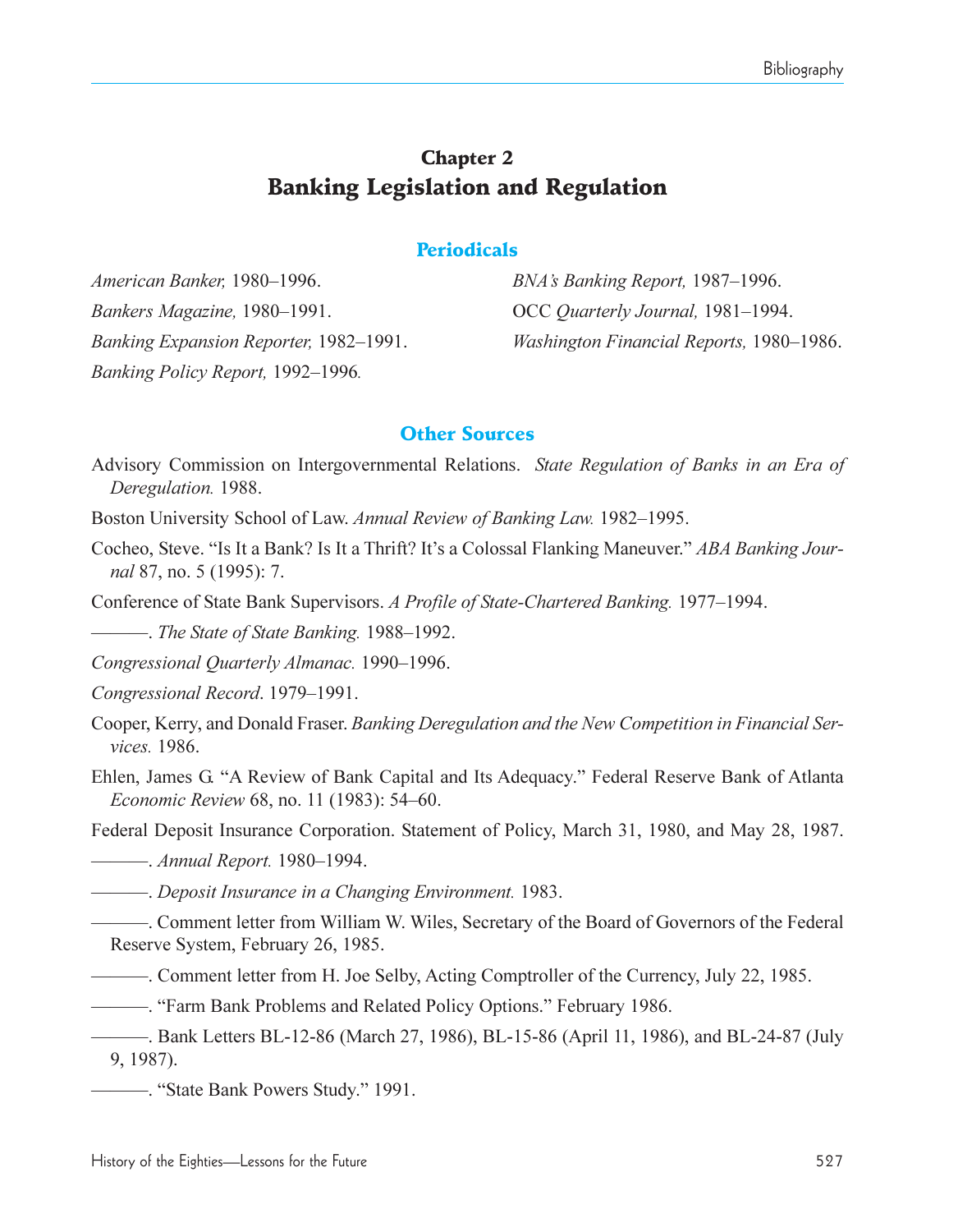. *Quarterly Banking Profile.* 19951996.

*Federal Register.* 1980–1996.

Federal Reserve System, Board of Governors of. Annual Report. 1980-1994.

*. Federal Reserve Bulletin.* 19851986*.*

Federal Reserve System, Board of Governors of; Federal Deposit Insurance Corporation; Office of the Comptroller of the Currency; and Office of Thrift Supervision. *Joint Report: Streamlining of Regulatory Requirements.* September 23, 1996.

Federal Financial Institutions Examination Council. *Annual Report*. 1979–1991.

- *. Capital Trends in Federally Regulated Financial Institutions.* 1980*.*
- *. Study on Regulatory Burden.* 1992.
- Gail, Daniel, and Joseph Norton. "A Decade's Journey from 'Deregulation' to 'Supervisory Reregulation: The Financial Institutions Reform, Recovery, and Enforcement Act of 1989. *Business Lawyer* 45, no. 3 (1990): 1103–228.
- Garcia, Gillian, et al. "The Garn-St Germain Depository Institutions Act of 1982." Federal Reserve Bank of Chicago *Economic Perspectives* 7, no. 2 (1983): 1–31.
- Garten, Helen. *Why Bank Regulation Failed*. 1991.
- Gilbert, R. Alton. "Requiem for Regulation Q: What It Did and Why It Passed Away." Federal Reserve Bank of St. Louis *Review* 68, no. 2 (1986): 22-37.
- Gilbert, R. Alton, Courtenay C. Stone, and Michael E Trebling. "The New Capital Adequacy Standards." Federal Reserve Bank of St. Louis *Economic Review* 67, no. 5 (1985): 12–20.
- Golembe, Carter H., and David S. Holland. *Federal Regulation of Banking 1986–87*. 1986.
- Harless, Caroline T. "Brokered Deposits: Issues and Alternatives." Federal Reserve Bank of Atlanta *Economic Review* 69, no. 3 (1984): 14–25.
- Heggestad, Arnold A., and B. Frank King. "Regulation of Bank Capital: An Evaluation." Federal Reserve Bank of Atlanta *Economic Review* 67, no. 3 (1982): 3543.
- Hirschhorn, Eric, and David Zervos. "Policies to Change the Priority of Claimants: The Case of Depositor Preference Laws." Journal of Financial Services Research 4 (1990): 111-25.
- Holland, David, Donald Inscoe, Ross Waldrop, and William Kuta. "Interstate Banking—The Past, the Present, and Future." *FDIC Banking Review* 9, no. 1 (1996): 1–17.
- Huber, Stephen K. "The Competitive Equality Banking Act of 1987: An Analysis and Critical Commentary." *Banking Law Journal* 105, no. 4 (1988): 284–324.
- Hutnyan, Joseph D. *The S&L Lobby: An Exercise in Customer Service.* Consultant study no. 3, National Commission on Financial Institution Reform, Recovery and Enforcement. 1992.
- Kane, Edward J. "De Jure Interstate Banking: Why Only Now?" *Journal of Money, Credit and Banking* 28, no. 2 (1996): 141–61.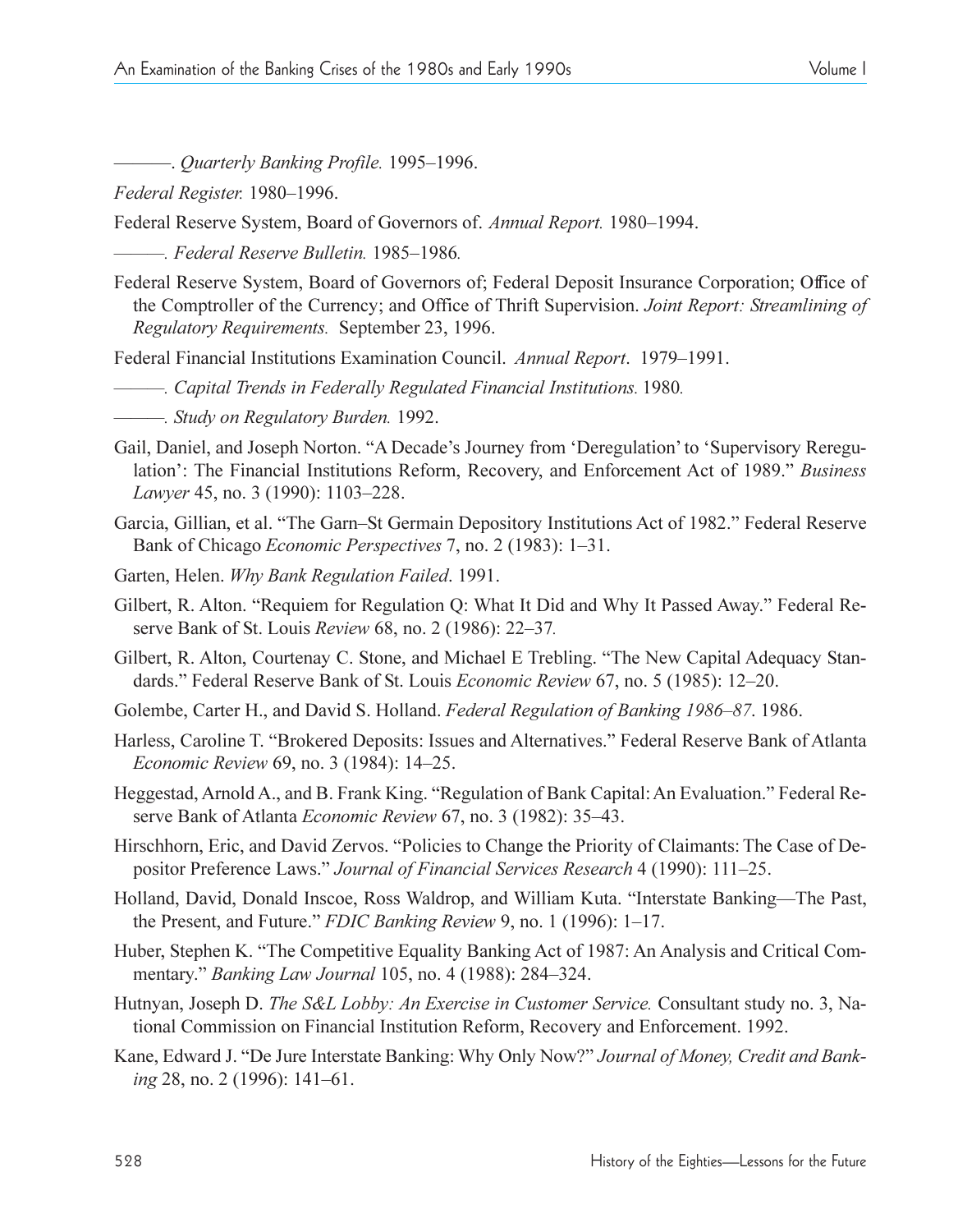- Kaufman, George, and Larry Mote. "Glass-Steagall: Repeal by Regulatory and Judicial Reinterpretation." *Banking Law Journal* 107, no. 5 (1990): 388–421.
- Keeton, William R. "The New Risk-Based Capital Plan for Commercial Banks." Federal Reserve Bank of Kansas City *Economic Review* 74, no. 10 (1989): 40–60.
- KPMG Peat Marwick*. Financial Institutions Reform, Recovery, and Enforcement Act of 1989: Implications for the Industry*. 1989.
- Lawrence, Robert J. *Origin and Development of the Examination Council.* 1992.
- Lichtenstein, Cynthia C. The U.S. Response to the International Debt Crisis: The International Lending Supervision Act of 1983." *Virginia Journal of International Law* 25, no. 2 (1985):  $401 - 35$ .
- McComas, Maggie. "More Capital Won't Cure What Ails Banks." *Fortune* (January 7, 1985). Available: LEXIS, Library: NEWS, File: FORTUN.
- McCord, Thomas. "The Depository Institutions Deregulation and Monetary Control Act of 1980." *Issues in Bank Regulation* 3, no. 4 (1980): 3–7.
- McMillan, Howard L. What SAIF Crisis? *ABA Banking Journal* 81 (June 1995): 13.
- McNeill, Charles. "The Depository Institutions Deregulation and Monetary Control Act of 1980." *Federal Reserve Bulletin* 66, no. 6 (1980): 444–53.
- McTague, Jim. "Thrift Crisis, The Sequel." *Barron's* (August 29, 1984): 34.
- Mengle, David L. "The Case for Interstate Branch Banking." Federal Reserve Bank of Richmond *Economic Review 76, no. 6 (1990): 3–17.*
- Office of the Comptroller of the Currency. *Major Issues Affecting the Financial Services Industry*. 1988 and 1989.
- Office of Thrift Supervision. *Financial Institutions Reform, Recovery, and Enforcement Act of 1989: Bibliography.* 1993.
- Rasmus, John C. Capital Forbearance for Commercial Banks. *Journal of Agricultural Lending* 1, no. 4 (1988): 28–30.
- Reinicke, Wolfgang H. *Banking, Politics and Global Finance: American Commercial Banks and Regulatory Change, 1980–1990.* 1994.
- Resolution Trust Corporation. *Annual Report.* 1991.
- Robertson, Ross M. *The Comptroller and Bank Supervision.* 1995.
- Rollinger, Mark. D. "Interstate Banking and Branching under the Riegle-Neal Act of 1994." *Harvard Journal on Legislation* 33, no. 1 (1996): 183-270.
- Saulsbury, Victor. "State Banking Powers: Where Are We Now?" FDIC *Regulatory Review*  $(April/March 1987)$ : 1-17.
- Scott, Kenneth E. The Dual Banking System: A Model of Competition in Regulation. *Stanford Law Review* 30, no. 1 (1977): 1–49.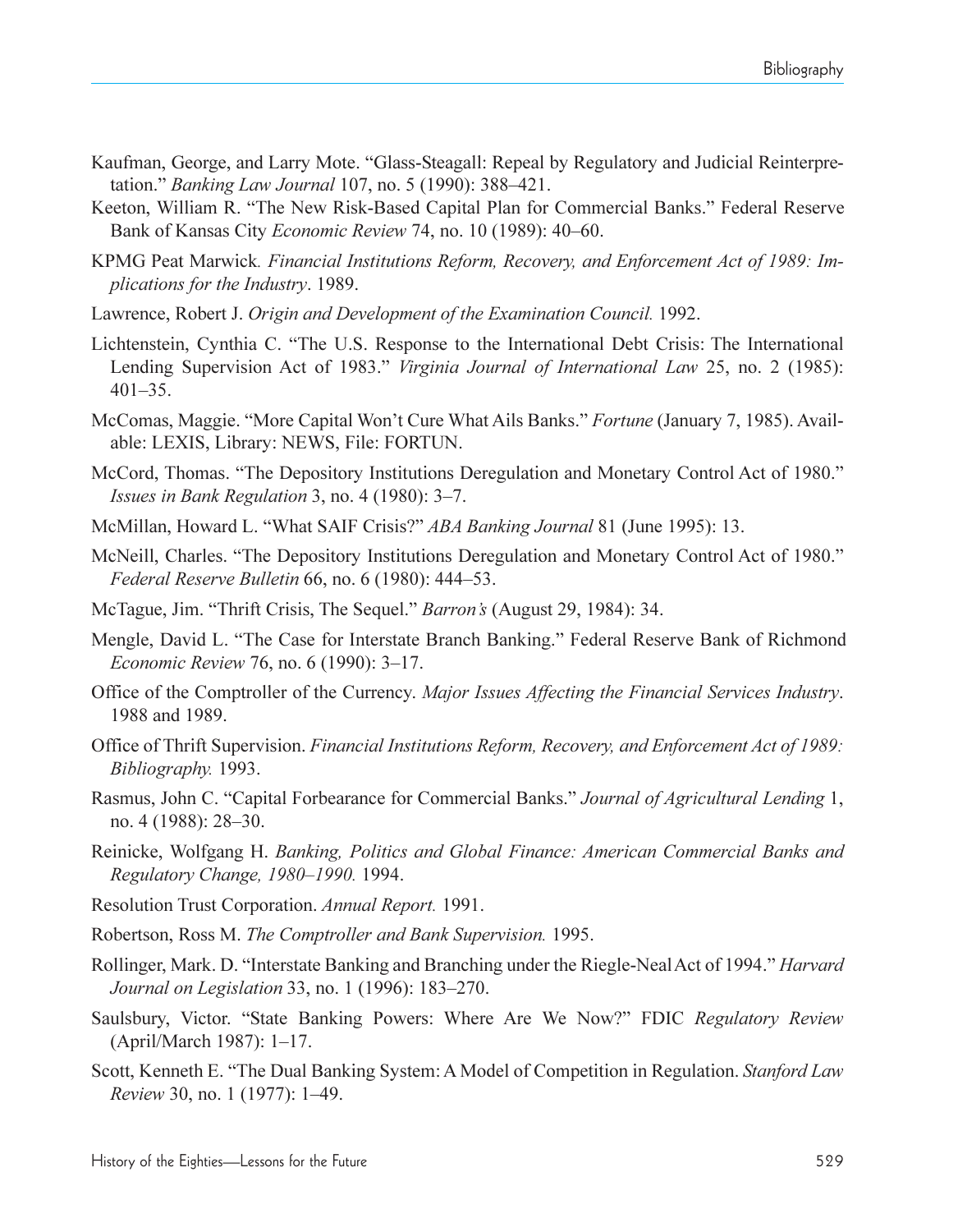- Seidman, L. William. *Full Faith and Credit: The Great S&L Debacle and Other Washington Sagas.* 1993.
- Shaffer, Sherrill, and Catherine Piché. "Brokered Deposits and Bank Soundness: Evidence and Regulatory Implications. Federal Reserve Bank of New York Research Paper no. 8405. 1984.
- Shull, Bernard. "Interstate Banking and Antitrust Laws: History of Public Policies to Promote Banking Competition." Contemporary Policy *Issues* 6, no. 2 (1988): 24–40.
- Silverberg, Stanley C. "A Case for Depositor Preference." *FDIC Banking and Economic Review* (May 1986): 7-9.
- *.* Memorandum re: Depositor Preference, Insurance Costs, and the Cost of Supervision.*The Golembe Reports* 2 (1994).
- "Symposium on the FINE Study." *Journal of Money, Credit and Banking* 9, no. 4 (1977): 605–61.
- U.S. General Accounting Office*. Regulatory Burden: Recent Studies, Industry Issues and Agency Initiatives.* GAO/GGD-94-28. 1993.
	- *. Deposit Insurance Funds: Analysis of Insurance Premium Disparity between Banks and Thrifts.* GAO/AIMD-95-94. 1995.
- U.S. House Committee on Banking, Currency and Housing. Subcommittee on Financial Institutions Supervision, Regulation and Insurance*. Financial Institutions in the Nations Economy (FINE)*, "Discussion Principles": Hearings. 94th Cong., 1st sess., 1975.
- U.S. House Committee on Banking, Finance and Urban Affairs. Subcommittee on Domestic Monetary Policy. *The Credit Crunch: Hearings.* 102d Cong., 1st sess., 1991.

*.* Subcommittee on Financial Institutions Supervision, Regulation and Insurance. *Regulation Q and Related Matters: Hearings.* 96th Cong., 2d sess., 1980.

*.* Subcommittee on Financial Institutions Supervision, Regulation and Insurance.*The Depository Institutions Amendments of 1982: Hearings.* 97th Cong., 2d sess., 1982.

*.* Subcommittee on Financial Institutions Supervision, Regulation and Insurance.*Inquiry into Continental Illinois Corp. and Continental Illinois National Bank: Hearings.* 98th Cong., 2d sess., 1984.

*.* Subcommittee on Financial Institutions Supervision, Regulation and Insurance. *Reform of the Nation's Banking and Financial Systems: Hearings.* 100th Cong., 1st sess., 1987.

*.* Subcommittee on Financial Institutions Supervision, Regulation and Deposit Insurance. *Agency Actions to Reduce the Negative Impact of Regulations on Credit Availability: Hearing.* 103d Cong., 1st sess., 1993.

*.* Subcommittee on Financial Institutions Supervision, Regulation and Deposit Insurance. *H.R. 962, The Economic Growth and Financial Institutions Regulatory Paperwork Reduction Act of 1993: Hearings.* 103d Cong., 1st sess., 1994.

*.* Subcommittee on General Oversight and Investigations. *Insured Brokered Deposits and Federal Depository Institutions: Hearing.* 101st Cong., 1st sess., 1989.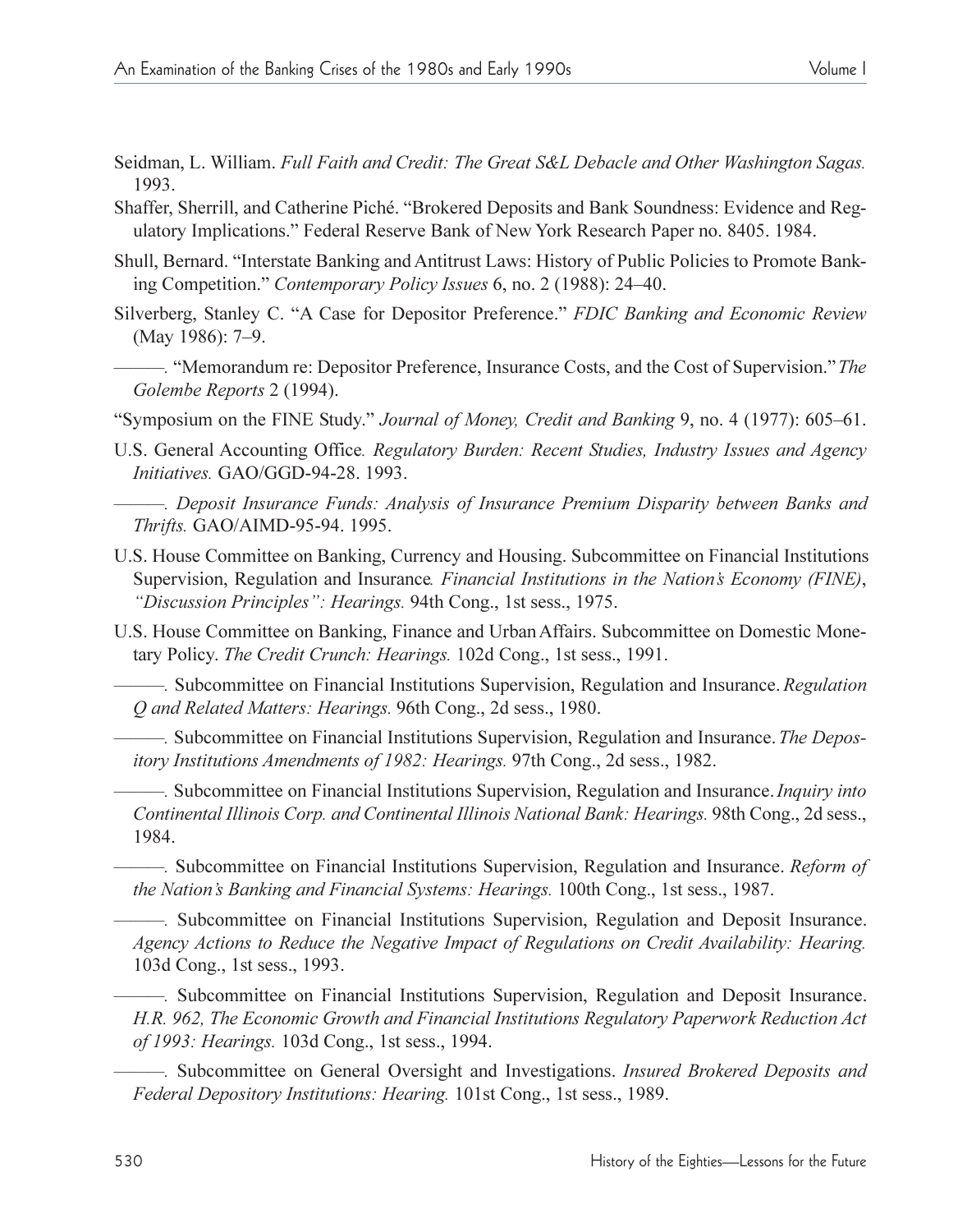- U.S. House Committee on Banking and Financial Services. Subcommittee on Financial Institutions and Consumer Credit. *Condition of Deposit Insurance Funds and the Impact of the Proposed Deposit Insurance Premium Reduction on the Bank and Thrift Industries: Hearings.* 104th Cong., 1st sess., 1995.
	- *.* Subcommittee on Financial Institutions and Consumer Credit. *Financial Condition of BIF and SAIF and Proposals to Merge the Banking and Thrift Industries: Hearing.* 104th Cong., 1st sess., 1995.
- U.S. House Committee on Banking, Housing and Urban Affairs. *The Condition of the Savings Association Insurance Fund [SAIF].* 104th Cong., 1st sess., 1995.
- U.S. House Committee on Government Operations. *Federal Regulation of Brokered Deposits in Problem Banks and Savings Institutions: Report.* 98th Cong., 2d sess., 1984.
- *. Proposed Restrictions on Money Brokers: Hearing.* 98th Cong., 2d sess., 1984.

*.* Subcommittee on Commerce, Consumer, and Monetary Affairs. *The Credit Crunch and Regulatory Burdens in Bank Lending: Hearings.* 103rd Cong., 1st sess., 1993.

- U.S. President. *The Report of the Presidents Commission on Financial Structure and Regulation.* 1971.
- U.S. Senate Committee on Banking, Housing, and Urban Affairs. *Majority Staff Study on Chartering of National Banks: 1970–1977.* 96th Cong., 2d sess., 1980.

*. Deposit Insurance Reform and Related Supervisory Issues: Hearings.* 99th Cong., 1st sess*.,* 1984, pt. 1.

- *. Credit Availability: The Availability of Credit in Our Economy and to Try to Determine Whether or Not There Is Currently a Credit Crunch.* 101st Cong., 2d sess., 1990.
- U.S. Task Group on Regulation of Financial Services. *Blueprint for Reform: The Report of the Task Group on Regulation of Financial Services.* 1984*.*
- Wall, Larry D. Too-Big-to-Fail after FDICIA. Federal Reserve Bank of Atlanta *Economic Review* 78, no. 1 (January/February 1993): 1–14.
- White, Eugene N. The Comptroller and the Transformation of American Banking, 1960–1990. 1992.
- Wilmarth, Arthur E. "The Expansion of State Bank Powers, the Federal Response, and the Case for Preserving the Dual Banking System." *Fordham Law Review* 58, no. 6 (1990): 1132–256.
- Woelfel, Charles J., ed. *Encyclopedia of Banking and Finance.* 10th ed. 1991.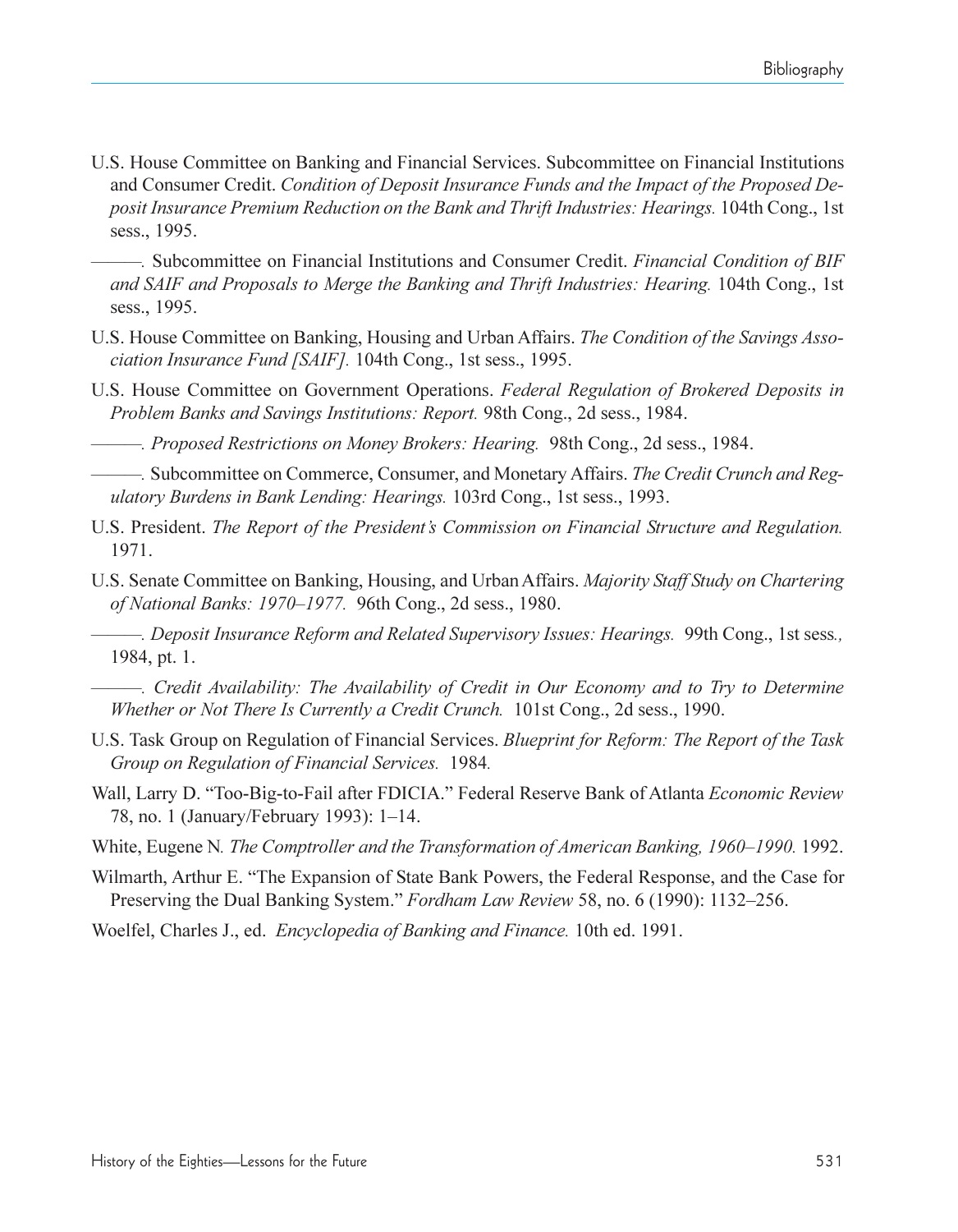### Chapter 3

# Commercial Real Estate and the Banking Crises of the 1980s and Early 1990s

CB Commercial Torto/Wheaton Research. *The Industrial Outlook.* Vol 1. Spring 1997.

. *The Office Outlook.* Vol 1. Spring 1997.

- Curry, Timothy J., Joseph Blalock, and Rebel Cole. The Relative Efficiency of Public versus Private Management of Distressed Real Estate. *Journal of the American Real Estate and Urban Economics Association* 19, no. 4 (winter 1991): 495–515.
- Freund, James L., and Seelig, Steven A. "Commercial Real-Estate Problems: A Note on Changes in Collateral Values Backing Real-Estate Loans Being Managed by the Federal Deposit Insurance Corporation." *FDIC Banking Review 6* no. 1 (spring/summer 1993): 26–30.
- Hancock, Diana, and J. A. Wilcox. "Appraisal Reform: Implementation Status and Unresolved Issues." Report to the U.S. House Committee on Government Operations. 1992.
- -. "Bank Capital, Loan Delinquencies and Real Estate Lending." *Journal of Housing Economics* 3 (1994): 121-46.

- "Bank Capital and the Credit Crunch: The Roles of Risk-Weighted and Unweighted Capital Regulations, *Journal of the American Real Estate and Urban Economics Association* 22 (January 1993): 59-94.

- Hendershott, Patric H., and Edward J. Kane, "Causes and Consequences of the 1980s Commercial Construction Boom." *Journal of Applied Corporate Finance* (spring 1992): 61–70.
- . U.S. Office Market Values during the Past Decade: How Distorted Have Appraisals Been?" *Real Estate Economics* 23 (1995): 101-116.
- Jourdan, Herbert L., and Henry C. Entreken, Jr. "Appraisal Management in Today's Regulatory Environment." *The Appraisal Journal (January 1993)*: 105–110.
- Larr, Peter, and Andrew Riebe. "Real Estate Appraisals: Recommendations to Reduce Risk." The *Journal of Commercial Bank Lending* (May 1966): 23–36.
- Martin, Vernon, III. "Appraising the Profession." *Mortgage Banking* (May 1991): 61–66.
- National Council of Real Estate Investment Fiduciaries and the Frank Russell Company. *The Russell-NCREIF Real Estate Performance Report* (fourth quarter, 1994).
- National Real Estate Index. *Market History Reports*, 1985-1993. 1994.
- Office of the Comptroller of the Currency. *Bank Failure: An Evaluation of the Factors Contributing to the Failure of National Banks.* 1998.
- Peek, Joe, and Eric Rosengren. "Bank Real Estate Lending and the New England Capital Crunch." *Journal of the American Real Estate and Urban Economics Association* 22 (1): 33–58.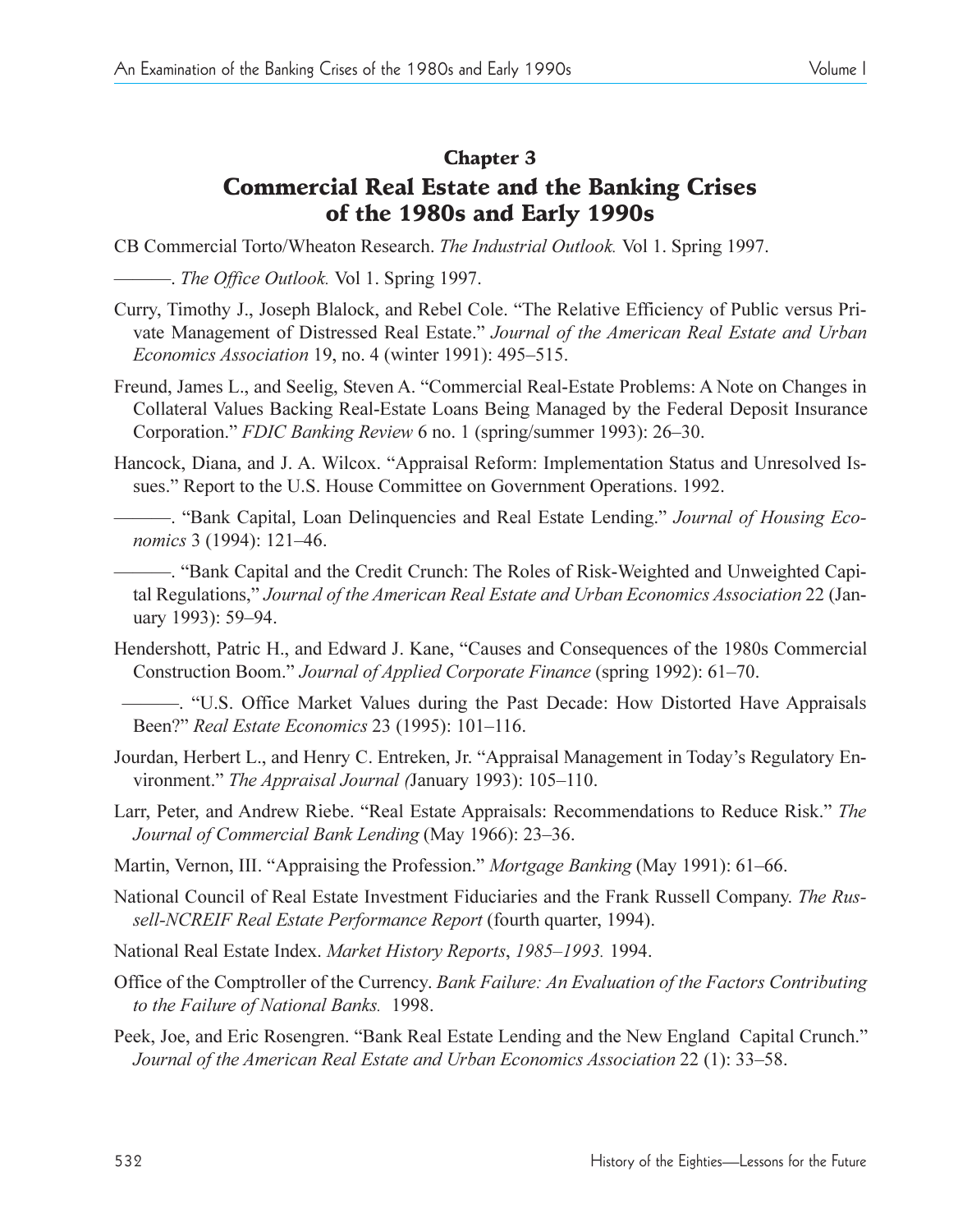- Radloff, Kelly. "Putting the Brakes on Drive-by Appraisals." Credit Union Management (October  $1990$ : 8-11.
- Randall, R. E. "Can the Market Evaluate Asset Quality Exposure in Banks." Federal Reserve Bank of Boston *New England Economic Review* (July/August 1989): 3-24.
- U.S. Department of Commerce, Bureau of Economic Analysis. *Survey of Current Business.* 1982-1987.
- U.S. General Accounting Office. *Failed Thrifts: Internal Control Weaknesses Create an Environment Conducive to Fraud, Insider Abuse, and Related Unsafe Practices*. GAO/T-AFMD-89-46*.* March 22, 1989.
- U.S. House Committee on Government Operations. *Impact of Faulty and Fraudulent Real Estate Appraisals on Federally Insured Financial Institutions and Related Agencies of the Federal Government: Hearings*. 99th Cong., 1st sess., December 11 and 12, 1985.

. *The Impact of Appraisal Problems on Real Estate Lending, Mortgage Insurance, and Investment in the Secondary Market: Hearings*. 99th Cong., 2d sess., 1986, 4.

. Subcommittee on Commerce, Consumer, and Monetary Affairs. *Implementation of Title XI, The Appraisal Reform Amendments of the Financial Institutions Reform, Recovery, and Enforcement Act of 1989 (FIRREA): Hearings*. 101st Cong., 2d sess., May 17, 1990.

*. Status on the Implementation of Title XI, The Appraisal Reform Amendments of the Financial Institutions Reform, Recovery, and Enforcement Act of 1989 (FIRREA).* 101st Cong., 2d sess., November 14, 1990, 28th report.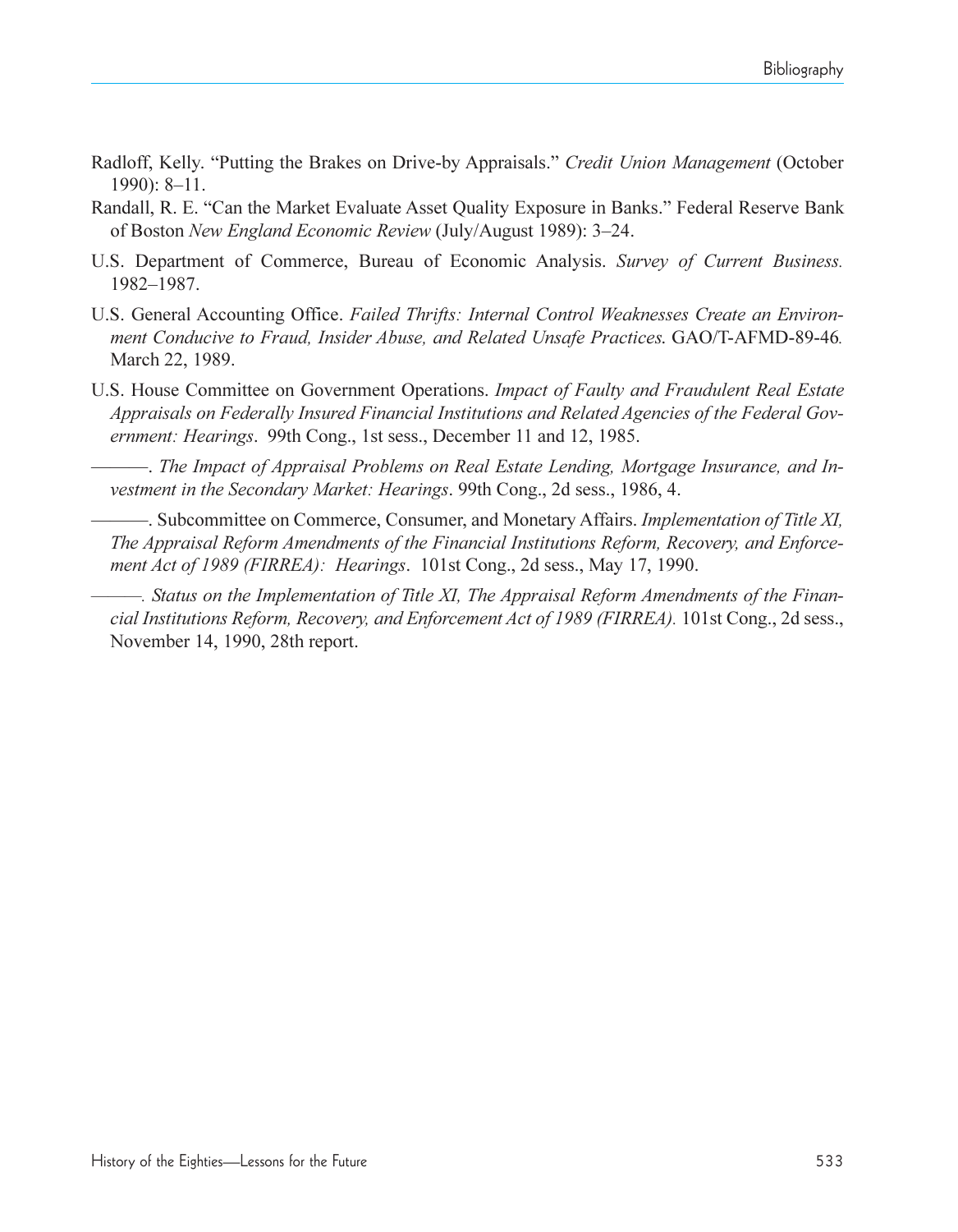#### Chapter 4

## The Savings and Loan Crisis and Its Relationship to Banking

- Adams, James R. *The Big Fix: Inside the S&L Scandal: How an Unholy Alliance of Politics and Money Destroyed America's Banking System.* 1990.
- Barrett, Paul M. "High Court Backs S&Ls on Accounting, Declines to Hear Affirmative-Action Case." The Wall Street Journal (July 2, 1996), 1.
- Barth, James R. *The Great Savings and Loan Debacle.* 1991.
- Black, William K. *ADC Lending.* Staff report no. 2, National Commission on Financial Institution Reform, Recovery and Enforcement. 1993.
	- Examination/Supervision/Enforcement of S&Ls, 1979-1992. Staff report no. 4, National Commission on Financial Institution Reform, Recovery and Enforcement. 1993.
- . *Cash Cow Examples*. Staff report no. 6, National Commission on Financial Institution Reform, Recovery and Enforcement. 1993.
- Brewer, Elijah, and Thomas H. Mondschean. *The Impact of S&L Failures and Regulatory Changes on the CD Market, 1987-1991.* 1992.
- Brumbaugh, R. Dan, Jr. *Thrifts under Siege: Restoring Order to American Banking.* 1988.
- Day, Kathleen. *S&L Hell: The People and the Politics behind the \$1 Trillion Savings and Loan Scandal.* 1993.
- Eccles, Jennifer L., and John P. O'Keefe. "Understanding the Experience of Converted New England Savings Banks." *FDIC Banking Review 8*, no. 1 (1995): 1–17.
- Federal Deposit Insurance Corporation. *Historical Statistics on Banking: A Statistical History of the United States Banking Industry 1934–1992.* 1993.
- Fetterman, Mindy. "NCNB Chairman Hugh McColl Touts His High-Rise's Success, Despite Banking's Towering Real-Estate Woes." USA Today (May 28, 1991), 1B.
- Greenhouse, Linda. High Court Finds Rule Shift by U.S. Did Harm to S&Ls. *The New York Times* (July 2, 1996), A3.
- Hemel, Eric. "Deregulation and Supervision Go Together." Outlook of the Federal Home Loan Bank *System* (November/December 1985): 10-11.
- Institute for Strategy Development. *The Role of Congress and the Executive Branch in the S&L Crisis: System, Structure and Signals Unremarked.* Consultant study no. 4, National Commission on Financial Institution Reform, Recovery and Enforcement. 1992.
- Kane, Edward J. *The Gathering Crisis in Federal Deposit Insurance*. 1985.
- . *The S&L Insurance Mess: How Did It Happen?* 1989.
- Kaufman, George. *Restructuring the American Financial System*. 1990.
- Lowy, Martin E. *High Rollers: Inside the Savings and Loan Debacle.* 1991.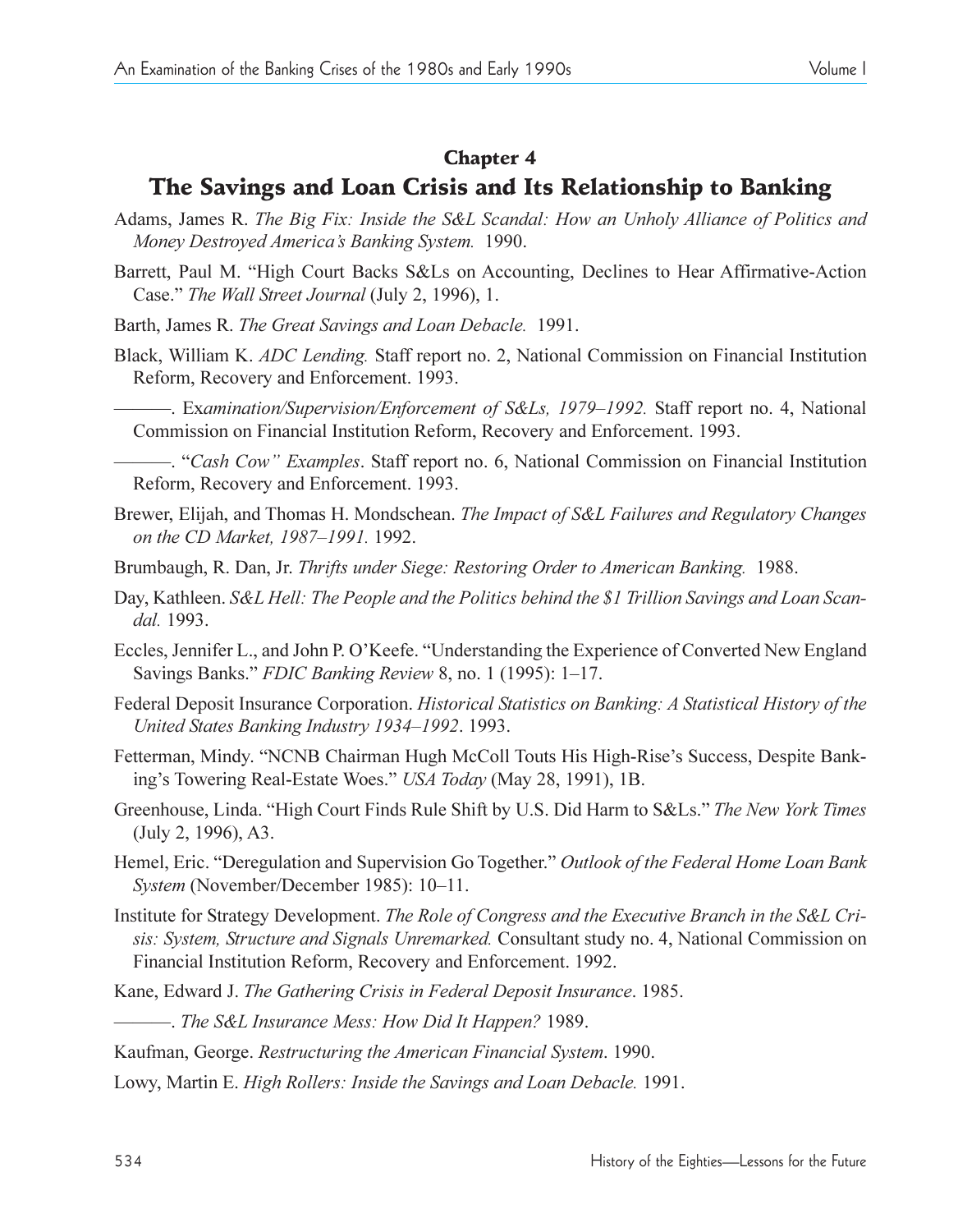- National Commission on Financial Institution Reform, Recovery and Enforcement. *Origins and Causes of the S&L Debacle: A Blueprint for Reform: A Report to the President and Congress of the United States.* 1993.
- National Council of Savings Institutions. *1986 National Fact Book of Savings Institutions.* 1986.
- Rose, Sanford. The Fruits of Canalization. *American Banker* (November 2, 1981), 1.
- Short, Eugenie D., and Jeffery W. Gunther. *The Texas Thrift Situation: Implications for the Texas Financial Industry.* 1988.
- Short, Eugenie D., and Kenneth J. Robinson. "Deposit Insurance Reform in the Post-FIRREA Environment: Lessons from the Texas Deposit Market." Federal Reserve Bank of Dallas *Financial Industries Working Paper*. December 1990.
- Strunk, Norman, and Fred Case. *Where Deregulation Went Wrong: A Look at the Causes behind Savings and Loan Failures in the 1980s.* 1988.
- Texas Marketers Battle High Rates and Bad Publicity. *Savings Institutions* (September 1988):  $84 - 85.$
- U.S. General Accounting Office. *Net Worth Certificate Programs: Their Design, Major Differences, and Early Implementation.* GAO/GGGD-85-8. November 5, 1984.

. *Financial Audit: Resolution Trust Corporations 1995 and 1994 Financial Statements.* GAO/AIMID-96-123. July 1996*.*

- U.S. House Committee on Banking, Finance and Urban Affairs. Subcommittee on General Oversight and Investigations. *Capital Requirements for Thrifts As They Apply to Supervisory Goodwill: Hearing*. 102d Cong., 1st sess., 1991.
- U.S. League of Savings Institutions. *Savings and Loan Sourcebook*. 1981–1983.

 $-$ . *Savings Institutions Sourcebook.* 1984–1988.

White, Lawrence J. *The S&L Debacle: Public Policy Lessons for Bank and Thrift Regulation.* 1991.

Woelfel, Charles J., ed. *Encyclopedia of Banking and Finance*. 10th ed. 1991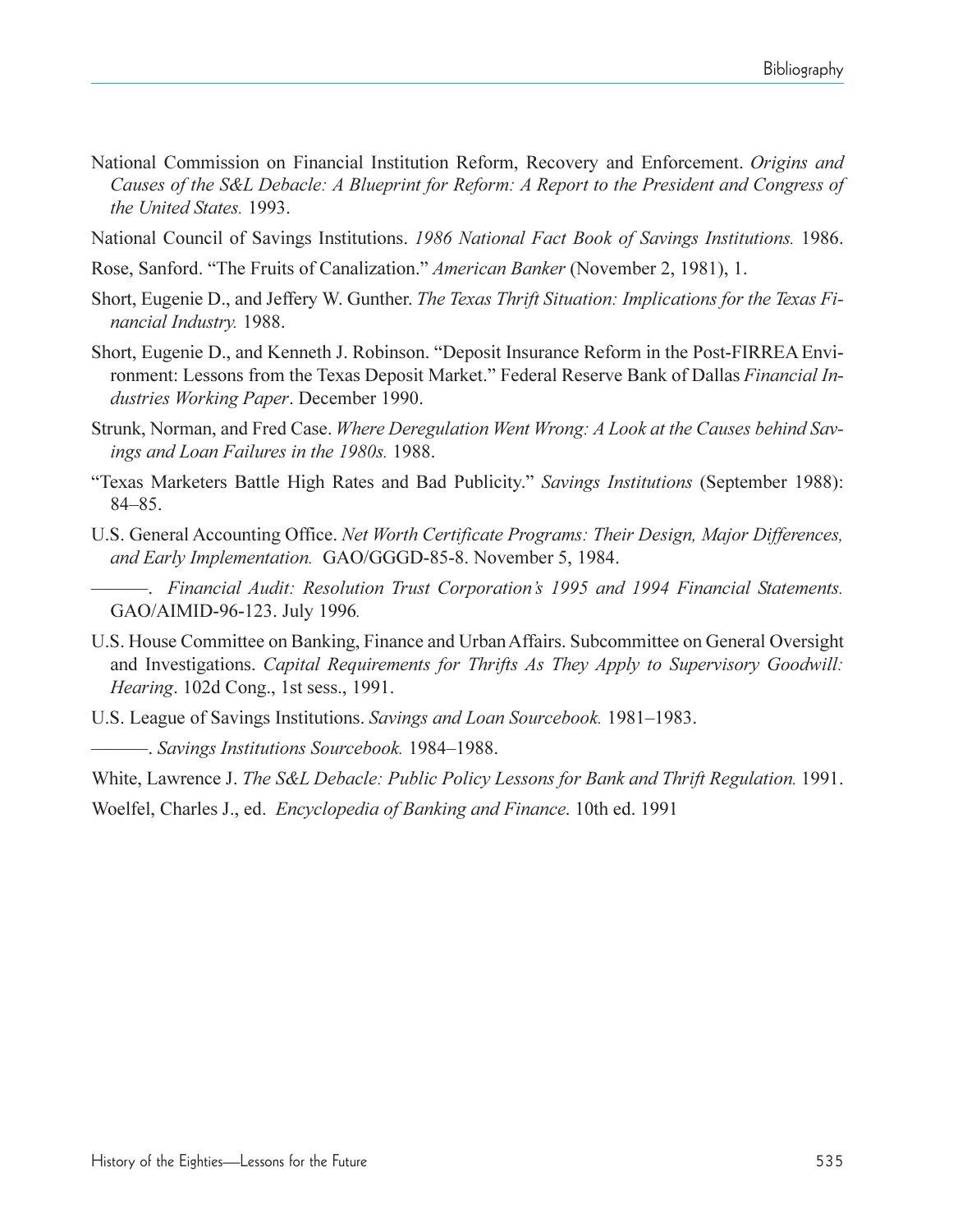## Chapter 5 The LDC Debt Crisis

- Abbott, George C. *International Indebtedness and the Developing Countries*. 1979.
- Alarm on Debt Servicing. *The New York Times* (February 8, 1981), sec. 3, p.18.
- Bacon, Kenneth H. "Volcker Offers Plan to Reduce Debt Strain on Developing Nations, Cut Default Risk. *The Wall Street Journal* (November 17, 1982), eastern edition.
- Baird, James. Where Did Country Risk Go Wrong? *Institutional Investor* (May 1983).
- Beek, David C. "Commercial Bank Lending to the Developing Countries." Federal Reserve Bank of New York *Quarterly Review* (summer 1977).
- Burns, Arthur F. "The Need for Order in International Finance." Address at the annual dinner of the Columbia University Graduate School of Business, New York, April 12, 1977.

Cline, William R. *International Debt*. 1984.

. *International Debt Reexamined.* 1995.

Cohen, Benjamin J. *Banks and the Balance of Payments*. 1981.

- Cohen, Jerome B. "Awash in a Sea of Debt—Banks and LDCs." *Bankers Magazine* (summer 1977):  $19 - 22.$
- Default Threatens Those LDC Loans Again. *Business Week* (July 2, 1979): 79.
- Delamaide, Darrell. *Debt Shock.* 1984.
- DeVries, Margaret Garritsen. *The International Monetary Fund, 1972–1978: Cooperation on Trial.* 1985.
- Dooley, Michael P. "A Retrospective on the Debt Crisis." Working paper no. 4963, National Bureau of Economic Research, Inc. 1994.
- Dornbusch, Rudiger. "Our LDC Debts." NBER reprint no. 1022. 1988.
- Eisenbeis, Robert A., and Paul M. Horvitz. The Role of Forbearance and Its Costs in Handling Troubled and Failed Depository Institutions. In *Reforming Financial Institutions in the United States, edited by George Kaufman, 49–68. 1993.*
- Euh, Yoon-Dae. *Commercial Banks and the Creditworthiness of Less Developed Countries.* 1978*.*
- Federal Financial Institutions Examination Council. *Country Exposure Report.* 1982.

Federal Reserve System, Board of Governors of. *Flow of Funds Accounts.* Various years.

- Feinberg, Phyllis. "Banks Gambling on Thinly Protected Loans to LDCs." Commercial and Finan*cial Chronicle* (June 14, 1976).
- "Gloomy Prognosis for LDCs." *Banker* (April/May 1980): 185–86.
- Grant, James. "Day of Reckoning? Foreign Borrowers May Have Trouble Repaying Their Debts." *Barron's* (January 7, 1980): 7.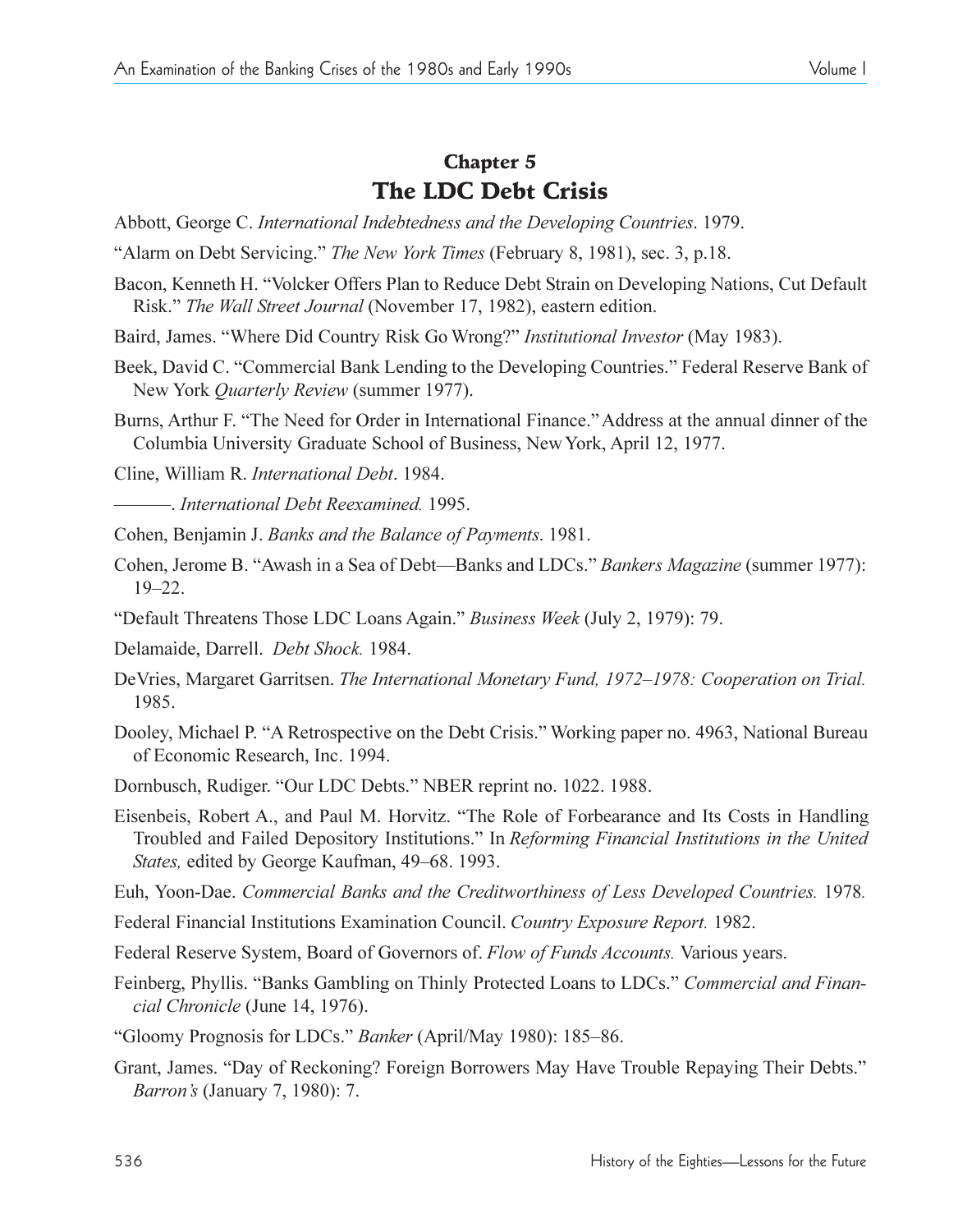- Grosse, Robert, and Lawrence G. Goldberg. "The Boom and Bust of Latin American Lending, 1970–92." Unpublished paper, May 1995.
- Hanley, Thomas H. *United States Multinational Banking: Current and Prospective Strategies.* 1976*.*
- Hartland-Thunberg, Penelope, ed. *Banks, Petrodollars, and Sovereign Debtors.* 1986.
- International Debt: Banks and the LDCs. *AMEX Bank Review Special Papers* 10 (March 1984)*.*
- International Monetary Fund. *International Financial Statistics.* 1983.
- James, Kathleen M. "International Lending: Is Increased Supervision Necessary?" Thesis, Stonier School of Banking, June 1984.
- Janssen, Richard F. "Nations in Hock: Third World's Debts, Totaling \$500 Billion, May Pose Big Dangers." The Wall Street Journal (January 28, 1981), eastern edition.
- Jorge, Antonio, Jorge Salazar-Carrillo, and Enrique P. Sanchez. *Trade, Debt and Growth in Latin America.* 1984.
- Kareken, John. Discussion, *Brookings Papers on Economic Activity* 2 (1977): 505–8.
- "The LDCs Battle the Danger of Default." *Business Week* (March 1, 1976): 54–55.
- Lomax, David F*. The Developing Country Debt Crisis.* 1986.
- Madrid, Raul L*. Overexposed.* 1990.
- Megginson, William L., Annette Poulsen, and Joseph F. Sinkey, Jr. "Syndicated Loan Announcements and the Market Value of the Banking Firm. *Journal of Money, Credit and Banking* 27 (May 1995): 457–75.
- Morgan Guarantys View of LDC Debt. *Business Week* (February 4, 1977): 13.
- New LDC Borrowing Worries the Bankers. *Business Week* (July 12, 1976): 32.
- Office of the Comptroller of the Currency, Board of Governors of the Federal Reserve System, and Federal Deposit Insurance Corporation. *Developing Country Lending Profitability Survey.* 1989.
- Ogden, William S. "A Banker's View of the Foreign Debt Issue." The Wall Street Journal (November 8, 1982), eastern edition.
- Payer, Cheryl. "Will the Government Have to Bail Out the Banks?" *Bankers Magazine* (spring 1977): 83-87.
- Pine, Art. "Still Afloat: Poor Nations Manage Their Big Debt Loads Better Than Expected." The Wall *Street Journal* (January 1982), eastern edition.
	- *.* Carrots and Sticks: IMF Becomes Leader in Rescuing Debtor Lands, But Its Austerity Measures Are Called Too Rigid. *The Wall Street Journal* (January 11, 1983), eastern edition.
- "The Poor Get Poorer." *Forbes* (February 15, 1976): 25.
- Quirk, William J. "The Holocaust Scenario or How Do You Enforce Unenforceable Loans?" *Bankers Magazine* (July 1979): 57–61.
- "Return of an Old Canard." Editorial. *American Banker* (March 28, 1979): 4.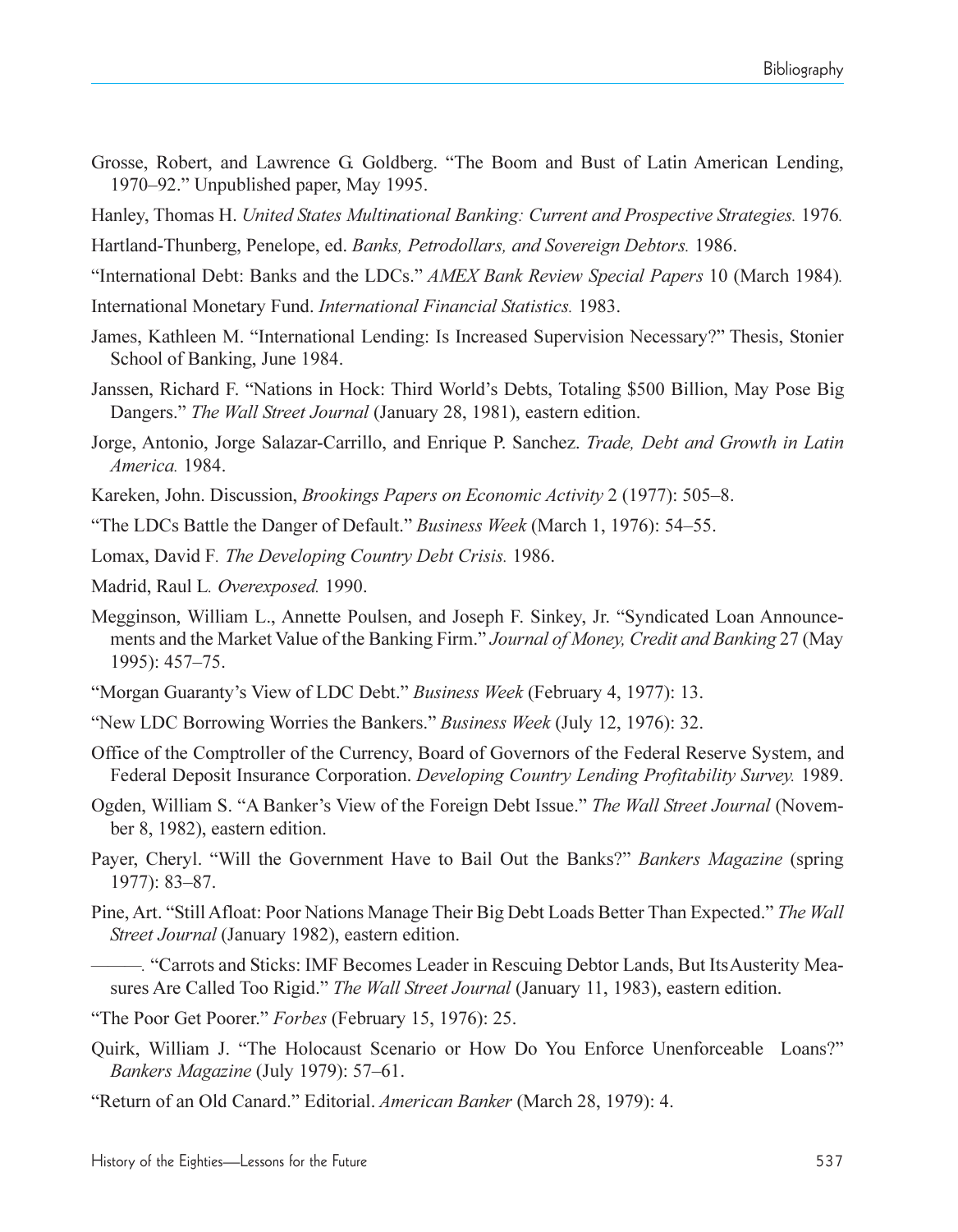Reuss Has His Doubts about LDC Borrowing. *Business Week* (June 28, 1976): 32ff.

- Root, Lawrence. "Money and Power: Future Political Effects of Foreign-Debt Crisis Worry Some Observers." *The Wall Street Journal* (June 30, 1983), eastern edition.
- Rothschild, Emma. "Banks: The Coming Crisis." New York Review of Books (1976).
- Seidman, L. William. *Full Faith and Credit: The Great S&L Debacle and Other Washington Sagas.* 1993.
- Silk, Leonard. "Dangers Put into Perspective." *The New York Times* (June 5, 1981), sec. 4, p. 2.
- Solomon, Robert. "A Perspective on the Debt of Developing Countries." *Brookings Papers on Economic Activity* 2 (1977).
- Spiers, Joseph N. "Is the 'Third World' a Bad Credit Risk?" *Industry Week* 15 (March 15, 1976): 4546.
- Stabler, Charles N. "Developing Debt: Emerging Nations Use Private Lenders More, Causing Some Worries." *The Wall Street Journal* (September 28, 1976), eastern edition.
- $\sim$  "Developing Debt: Poorer Countries Face Test of Their Ability to Repay Their Loans." The *Wall Street Journal* (April 14, 1977), eastern edition.
- Still Lending to LDCs, Despite High Risks. *Business Week* (November 1, 1976): 86.
- U.S. General Accounting Office. *Bank Examination for Country Risk and International Lending.* GAO/ID-82-52. September 2, 1982.
- U.S. Senate Committee on Banking, Housing and Urban Affairs. Subcommittee on International Finance and Monetary Policy*. Third World Debt Strategy.* 101st Cong., 2d sess., March 21, 1990.
- U.S. Senate Committee on Foreign Relations. Subcommittee on Foreign Relations. I*nternational Debt, the Banks, and U. S. Foreign Policy.* 95th Cong., 1st sess., 1977. Report prepared by Karen Lissaker.
- Wallich, Henry C. "LDC Debt: To Worry or Not to Worry." Challenge (September/October 1981):  $8-14.$
- *The Wall Street Journal* (January 23, 1981): 8-14.
- Warner, Andrew M. "Did the Debt Crisis Cause the Investment Crisis?" Board of Governors of the Federal Reserve System*. International Finance Discussion Papers.* 418 (December 1991).
- Weintraub, Robert E. *International Lending by U.S. Banks: Practices, Problems and Policies.* 1983*.*
- Wellons, Philip A. *Passing the Buck: Banks, Government and Third World Debt.* 1987.
- Whitman, Marina. "Bridging The Gap." Foreign Policy 30 (spring 1978): 148-56.
- World Bank. *World Bank Debt Tables.* 1981-1982 and 1990-1991 eds.
- *. World Development Report.* 1985.
- Zwick, Jack, and Richard K. Goeltz. U.S. Banks Are Making Foreign Policy. *The New York Times* (March 18, 1979), sec. 3, p. 3.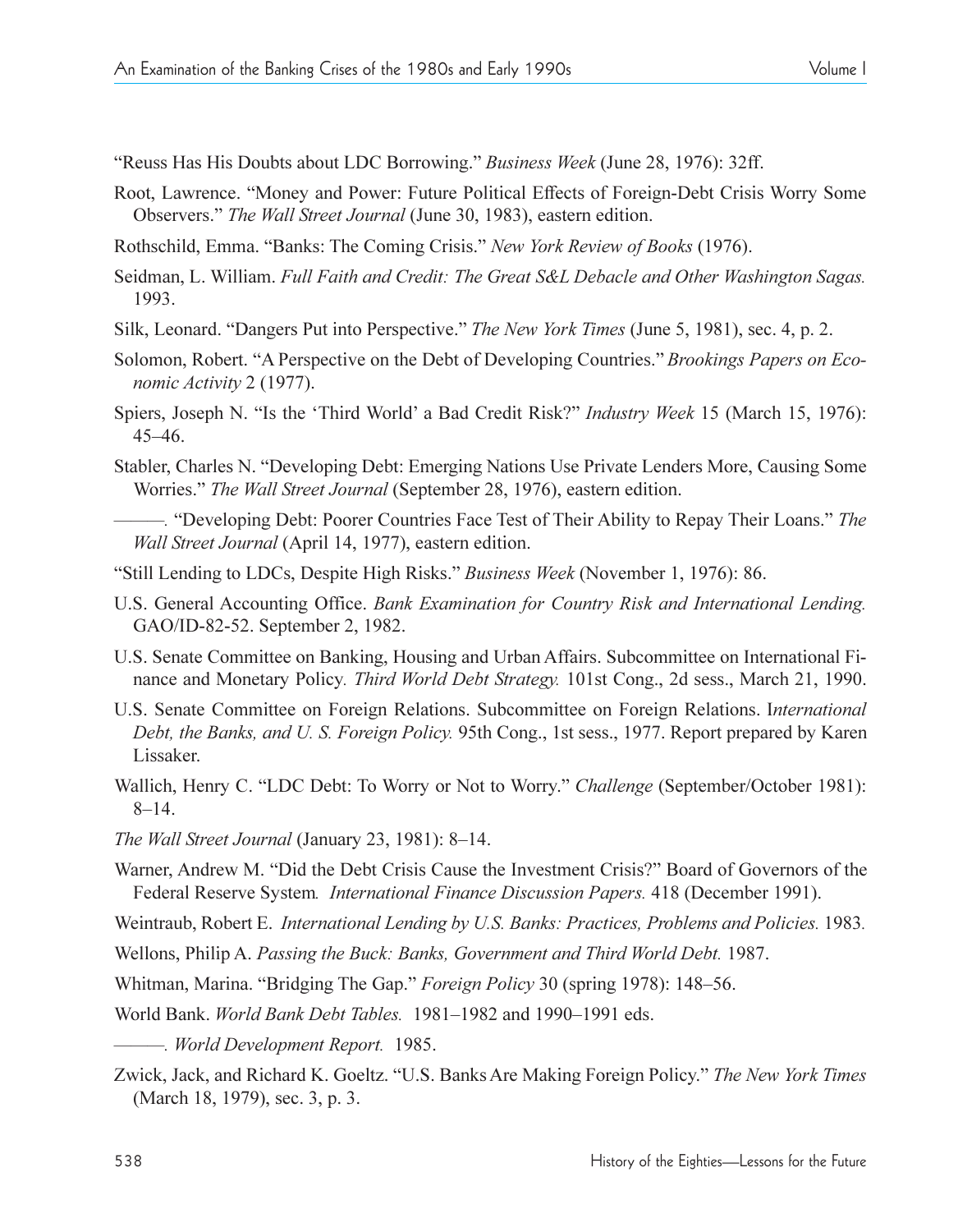# Chapter 6 The Mutual Savings Bank Crisis

- Barth, James R. *The Great Savings and Loan Debacle.* 1991.
- Carron, Andrew S. *The Plight of the Thrift Institutions.* 1982.
- Castro, Arthur L., Suzanne Cutler, Patrick Page Kildoyle, and Leonard Lapidus. *Public Policy toward Mutual Savings Banks in New York State: Proposals for Change.* 1974.
- Eccles, Jennifer L., and John P. O'Keefe. "Understanding the Experience of Converted New England Savings Banks." *FDIC Banking Review* 8, no. 1 (1995): 1–17.
- Federal Deposit Insurance Corporation. *Annual Report*. 1934 and 1982.
- . Press Release PR-99-82. December 7, 1982.
- . *Report of Activities under Title II of the GarnSt Germain Depository Institutions Act of 1982.* 1983-1987.
- . Mutual Savings Banks*.* Working paper, April 1983.
- **.** *Federal Deposit Insurance Corporation: The First Fifty Years, 1933–1983.* **1984.**
- Focer, Ada. "Savings Banks Get FDIC Protection." American Banker (October 27, 1986), 1.
- Golembe, Carter H., and David S. Holland. *Federal Regulation of Banking, 1986–1987*. 1986.
- Gross, Laura, and Gordon Matthews. "FDIC Assures on Greenwich; Tells Depositors Funds Are Safe; Seeks Buyers." *American Banker* (October 30, 1981), 1.
- Hector, Gary M. "Keefe Warns on State of Savings Bank Industry; Urges Federal Assistance Now." *American Banker* (December 9, 1980), 1.
- Hester, Donald D. "Special Interests: The FINE Situation." *Journal of Money, Credit and Banking* 9 (November 1977): 652-61.
- Isaac, William M. "Depository Institutions—The Challenge of Today's Problems and Tomorrow's Opportunities. Address to the 52d annual convention of the Independent Bankers Association of America, March 16, 1982.
- Klaman, Saul B. The Changing World of the Savings Bank Industry. *American Banker* (October 23, 1978).
- Lintner, John. *Mutual Savings Banks in the Savings and Mortgage Markets.* 1948.
- McLean, Kenneth A. "Legislative Background of the Depository Institutions Deregulation and Monetary Control Act of 1980." In *Savings and Loan Asset Management under Deregulation: Proceedings of the Sixth Annual Conference in San Francisco, California, December 8–9, 1980, by* the Federal Home Loan Bank of San Francisco. 1980.
- National Association of Mutual Savings Banks. *Mutual Savings Banking: Basic Characteristics and Role in the National Economy.* 1962.
	- <sup>-</sup>. National Fact Book of Mutual Savings Banking. 1980-1981.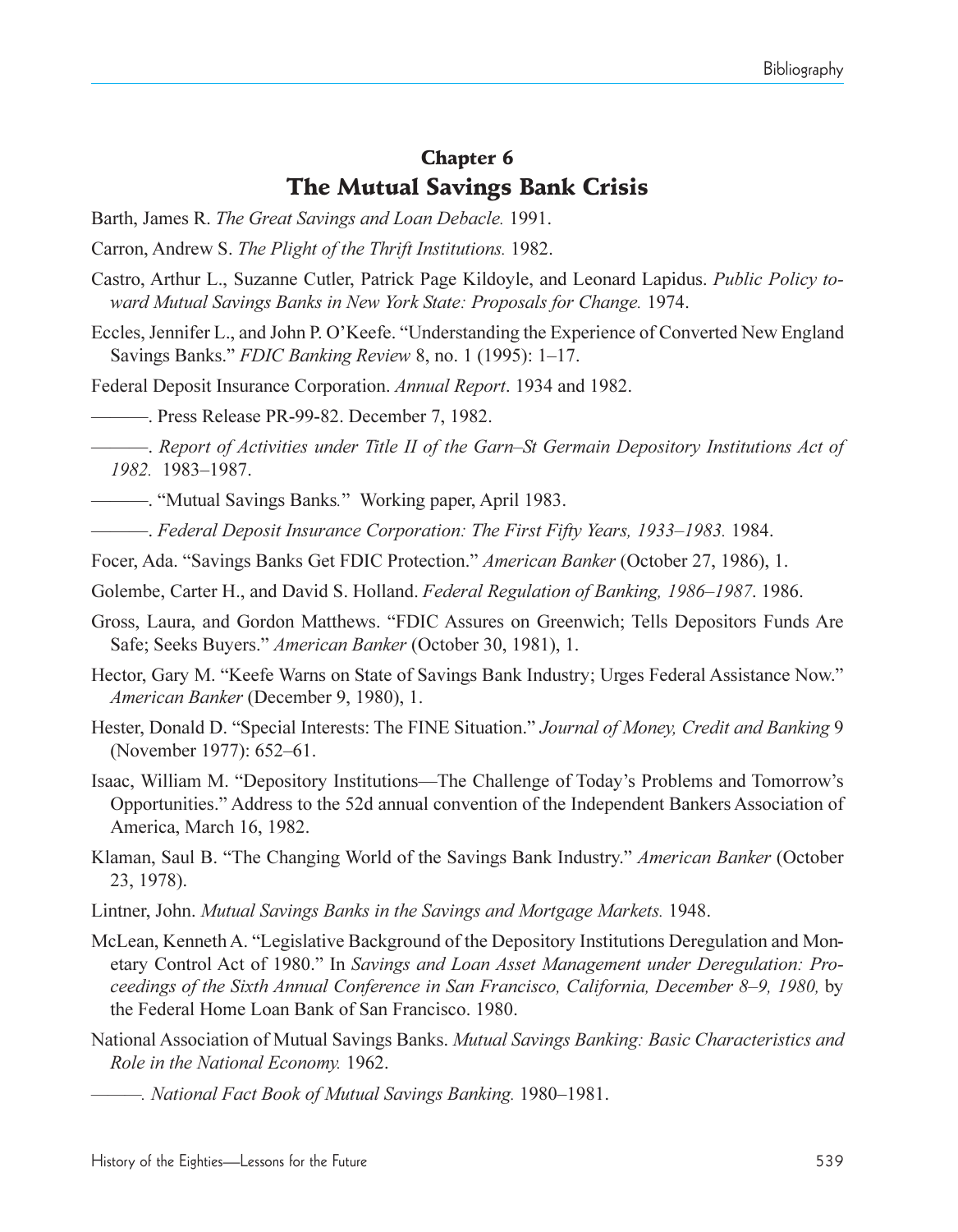**-. National Fact Book of Savings Banking. 1982–1983.** 

Ornstein, Franklin. *Savings Banking: An Industry in Change*. 1985.

- Pierce, James L. "The FINE Study." *Journal of Money, Credit and Banking* 9 (November 1977):  $605-18.$
- Resolution Trust Corporation. *Open Bank Assistance: A Study of Government Assistance to Troubled Banks from the RFC to the Present.* Working paper, May 1990.
- Slater, Karen. Mutuals Ask for Capital Aid; FDIC Resisting Action. *American Banker* (August. 14, 1981), 1.
- Teck, Alan. *Mutual Savings Banks and Savings and Loan Associations: Aspects of Growth.* 1968.
- U.S. House Committee on Banking, Finance and Urban Affairs. *Financial Institutions and the Nation's Economy (FINE) Discussion Principles.* 94th Cong., 1st sess., 1975.

*. The Report of the Interagency Task Force on Thrift Institutions.* 96th Cong., 2d sess., 1980.

- U.S. League of Savings Institutions*. S&L Fact Book 1976.* 1976.
- U.S. President. *The Report of the Presidents Commission on Financial Structure and Regulation.* 1971.
- U.S. Senate Committee on Banking, Housing, and Urban Affairs. *Deposit Interest Rate Ceilings and Housing Credit: The Report of the President's Inter-Agency Task Force on Regulation Q.* 96th Cong., 1st sess., 1979.
- Welfling, Weldon. *Mutual Savings Banks: The Evolution of a Financial Intermediary.* 1968.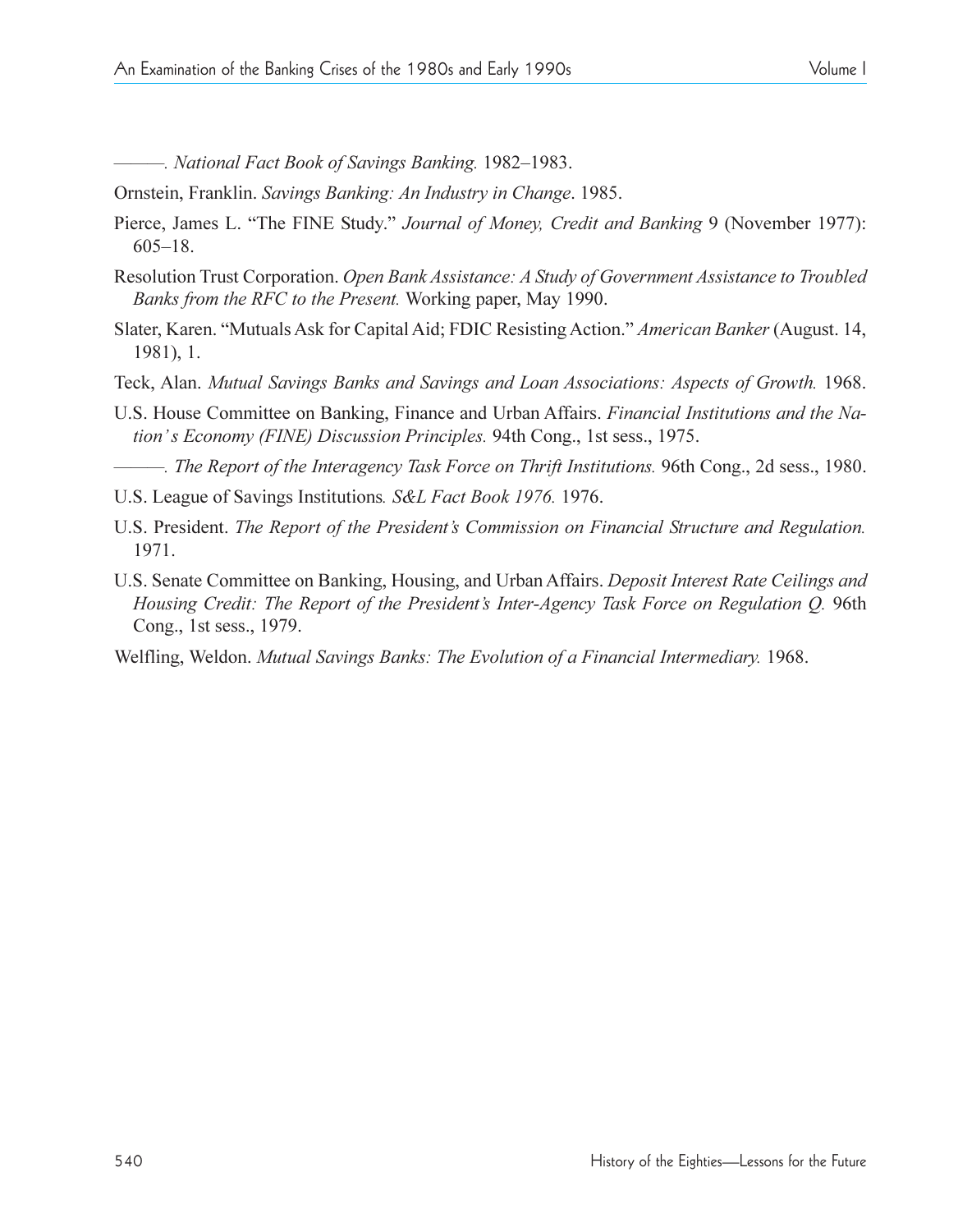### Chapter 7 Continental Illinois and "Too Big to Fail"

- "All Debits, No Credits: A Hard Look at the Government's Takeover of Continental Illinois." *Barrons* (July 30, 1984): 6.
- Bailey, Jeff, and Jeffrey Zaslow. "Continental Illinois Securities Plummet amid Rumors Firm's Plight Is Worsening. *The Wall Street Journal* (May 11, 1984), 3.
- "Banker of the Year." *Euromoney* (October 1981): 116–57.
- Belluck, Pam. Continental Illinois Rescue May Doom FDIC Plan to Share the Insurance Risk. *The National Journal* (August 11, 1984). Available: LEXIS, Library: BANKING, File: NTLJNL.
- Bennett, Robert A. "Continental Fighting Rumors." The New York Times (May 11, 1984), sec. 4, p. 1.
- Brenner, Lynn. "Chicago Giant's Top Holder Isn't Fazed: Batterymarch Financial Management Still Owns 2 Million Shares. *American Banker* (May 23, 1984), 3.
- Cohen, Henry. Federal Deposit Insurance Corporation Assistance to an Insured Bank on the Ground That the Bank Is Essential in Its Community. Congressional Research Service, Library of Congress. 1984.
- Conference of State Bank Supervisors. *A Profile of State-Chartered Banking*. 1977 and 1986.
- Continental Illinois Most Embarrassing Year. *Business Week* (October 11, 1982). Available: LEXIS, Library: NEWS, File: BUSWK.
- "Continental Illinois Sails into a Calm." *Business Week* (May 14, 1979): 114–15.
- Corrigan, E. Gerald. "A Perspective on Recent Financial Disruptions." Federal Reserve Bank of New York *Quarterly Review* 14, no. 4 (winter 1989–90): 8–15.
- Ehrbar, A. F. Toil and Trouble and Continental Illinois. *Fortune* (February 7, 1983). Available: LEXIS, Library: BUSFIN, File: FORTUN.
- Federal Deposit Insurance Corporation. *Annual Report*. 1950.
- . *Deposit Insurance in a Changing Environment.* 1983.
- . Report on Continental Illinois. Unpublished paper, 1985.
- . *Mandate for Change: Restructuring the Banking Industry.* 1987.
- . Systemic Risk (Too Big to Fail). Unpublished paper, 1995.
- **. Failed Bank Cost Analysis 1986–1994.** 1995.
- **. Failed Bank Cost Analysis 1986-1995. 1996.**
- Forgetting the Rules. *Newsweek* (August 2, 1982). Available: LEXIS, Library: NEWS, File: NWEEK.
- Greider, William. *Secrets of the Temple: How the Federal Reserve Runs the Country.* 1987.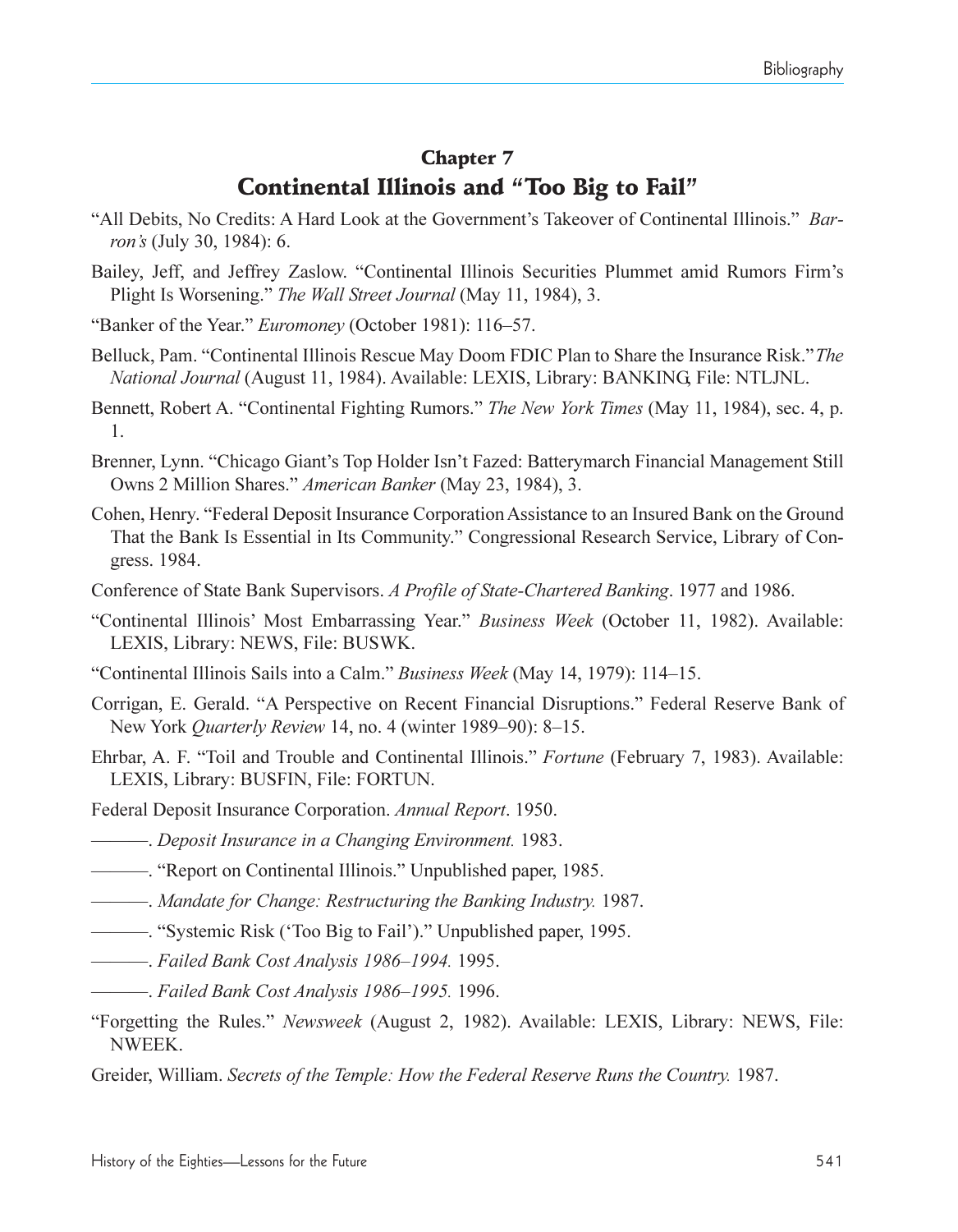"Here Comes Continental." *Dun's Review* 112, no. 6 (1978): 42–44.

- Hetzel, Robert L. "Too Big to Fail: Origins, Consequences, and Outlook." Federal Reserve Bank of Richmond *Economic Review* 77, no. 6 (November/December 1991): 3-15.
- Isaac, William. Address before the Management Conference of the National Council of Savings Institutions. FDIC PR-92-83, December 6, 1983.
- McCollum, James P. *The Continental Affair: The Rise and Fall of the Continental Illinois Bank.* 1987.
- Moyer, Charles, and Robert E. Lamy. " 'Too Big to Fail': Rationale, Consequences and Alternatives." *Business Economics* 27, no. 3 (1992): 19–24.
- Office of the Comptroller of the Currency, Board of Governors of the Federal Reserve System, and FDIC. Joint News Release. May 17, 1984.

 $-$ . "Permanent Assistance Program for Continental Illinois National Bank and Trust Company. Press Release PR-87-84. July 26, 1984.

- "On the Offensive." The Wall Street Journal (October 15, 1981), 1.
- Osborn, Neil. Continental Illinois Shakes Up the Competition. *Institutional Investor* 14, no. 10  $(1980): 172 - 87.$
- Riley, John. Inside the Bailout: Continental Leaves a Wide Wake. *National Law Journal* (October 22, 1984): 26-30.
- Rose, Sanford. "A Well-Heeled Gambler's Half-Hearted Reformation," *American Banker* (August 18, 1981), 4.
- . Will Success Spoil Continental Illinois? *American Banker* (August 25, 1981), 1.
- Seidman, L. William. *Full Faith and Credit: The Great S&L Debacle and Other Washington Sagas*. 1993.
- Short, Eugenie D. "FDIC Settlement Practices and the Size of Failed Banks." Federal Reserve Bank of Dallas *Economic Review* (March 1985): 12–20.
- Smart Money Bank: What Went Wrong. *The New York Times* (May 18, 1984), sec. 4, p. 15.
- Sorenson, Laurel. "In the Highflying Field of Energy Finance, Continental Illinois Bank Is Striking It Rich. *The Wall Street Journal* (September 18, 1981), 33.
- Sprague, Irvine. *Bailout: An Insider's Account of Bank Failures and Rescues.* 1986.
- The Stain from Penn Square Keeps Spreading. *Business Week* (Aug. 2, 1982). Available: LEXIS, Library: NEWS, File: BUSWK.
- Todd, Walker, F. "An Insider's View of the Political Economy of the Too Big to Fail Doctrine." Working paper 9017, Federal Reserve Bank of Cleveland, 1990.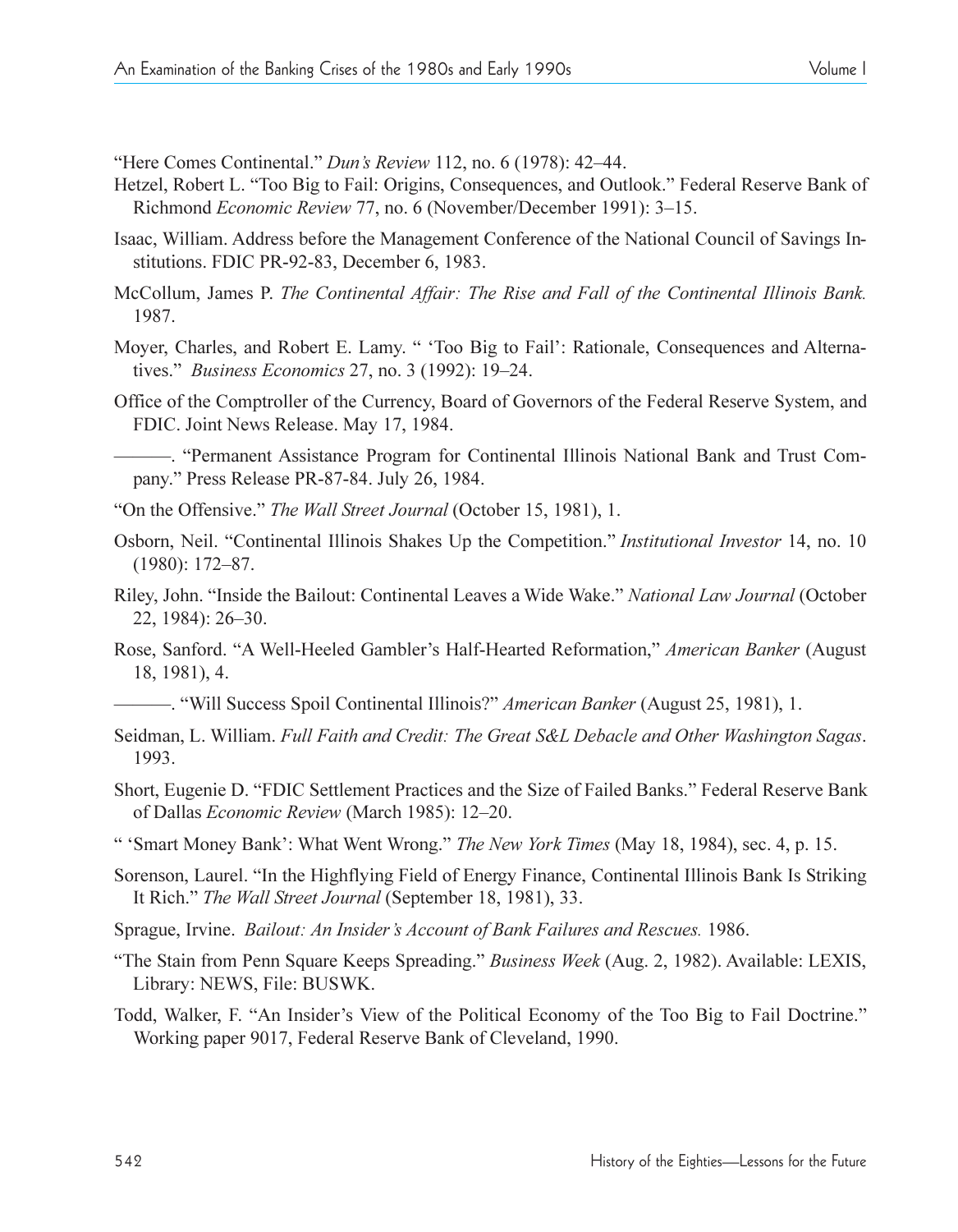U.S. House Committee on Banking, Finance, and Urban Affairs. Subcommittee on Economic Stabilization. *Economic Implications of the "Too Big to Fail" Policy: Hearing*. 102d Cong., 1st. sess., 1991.

. Subcommittee on Financial Institutions Supervision, Regulation and Insurance. *Inquiry into Continental Illinois Corp. and Continental Illinois National Bank: Hearings.* 98th Cong., 2nd sess., 1984.

. *Continental Illinois National Bank: Report of an Inquiry into Its Federal Supervision and Assistance: Staff Report*. 99th Cong., 1st sess., 1985.

Wall, Larry D. "Too-Big-to-Fail after FDICIA." Federal Reserve Bank of Atlanta *Economic Review* 78, no. 1 (January/February 1993): 1-14.

Zweig, Phillip L. *Belly Up: The Collapse of the Penn Square Bank*. 1985.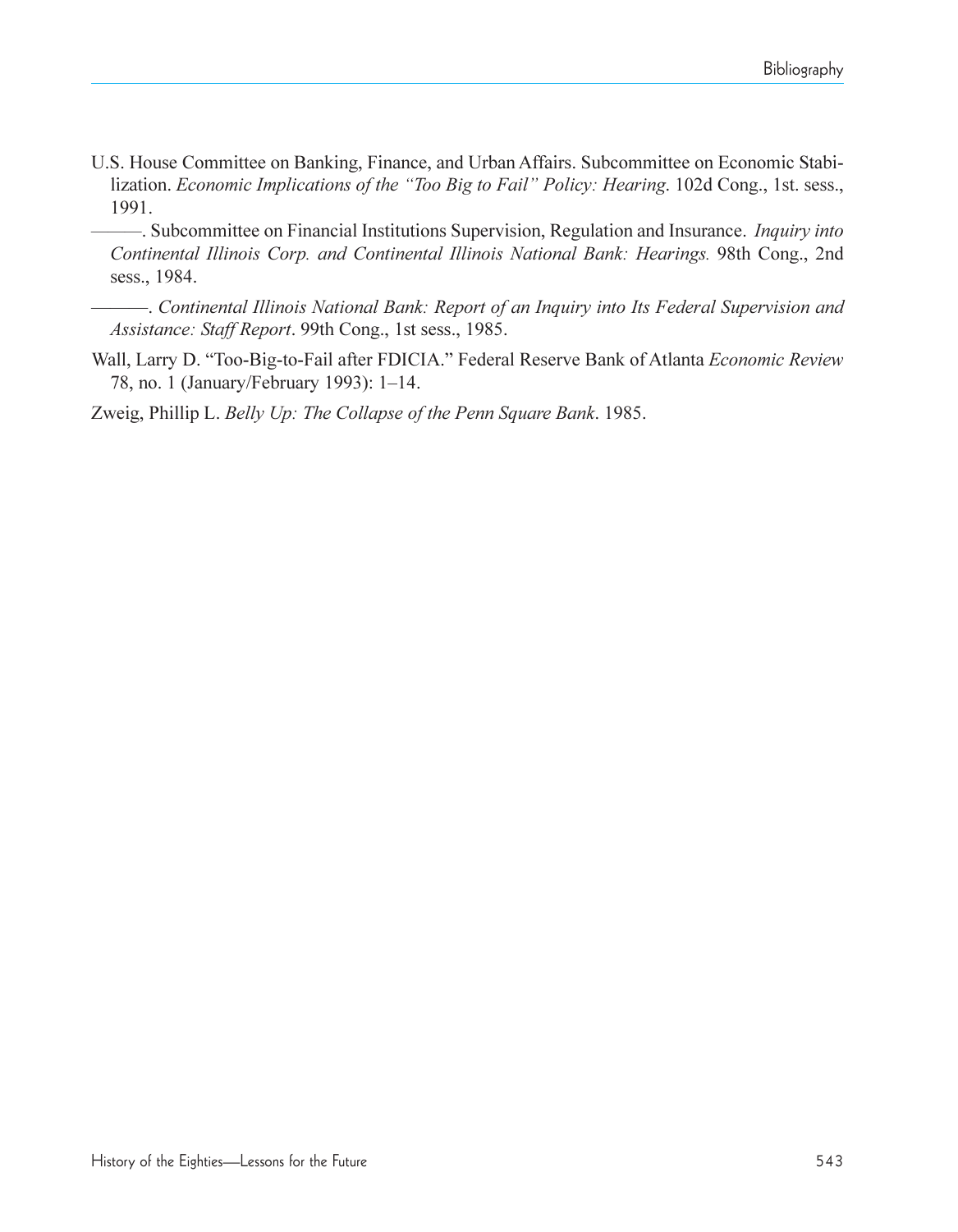#### Chapter 8

# Banking and the Agricultural Problems of the 1980s

- Anderson, Gerald H. "The Decline in U.S. Agricultural Exports." Federal Reserve Bank of Cleveland *Economic Commentary* (February 15, 1987).
- Batten, Dallas S., and Michael T. Belongia. "The Recent Decline in Agricultural Exports: Is the Exchange Rate the Culprit? Federal Reserve Bank of St. Louis *Review* 66, no. 8 (October 1984):  $5 - 14$
- Battey, Phil. "High Interest Rates Squeeze Farmers and Their Lenders; Bankers Across US Note Decline in Quality of Agricultural Loan Portfolios. *American Banker* (June 25, 1981), 2, 10.
- Belongia, Michael T., and R. Alton Gilbert. "The Effects of Management Decisions on Agricultural Bank Failures." *American Journal of Agricultural Economics* (November 1990): 901–10.
- "Bountiful Crops-So Why Are Farmers and Bankers Worried?" U.S. News & World Report (June 27, 1977). Available: LEXIS Library: NEWS File: USNEWS.
- Brenton, C. Robert. How Can Agricultural Bankers Weather the Storm? *The Magazine of Bank Management* (January 1986). Available: LEXIS, Library: BUSFIN, File: BIS.
- Buckwalter, Nancy. "Agricultural Banking Crisis; Bankers Struggling with Workouts to Help Farm Customers Survive. *United States Banker* (September 1984), national edition. Available: LEXIS, Library: BUSFIN, File: BIS.
- Carlson, Gordon S. Vance Clark: Looking Back. *Journal of Agricultural Lending* 2, no. 4 (April  $1989$ :  $11-15$ .
- Chattin, Barbara, and John E. Lee, Jr. "United States Agriculture Policy in a 'Managed Trade' World." United States Farm Policy in a World Dimension. Special report 305, Agricultural Experiment Station, University of Missouri-Columbia (November 1983): 18-27.
- Clark, Timothy B. "Borrowing Trouble." National Journal 17, no. 36 (September 7, 1985). Available: LEXIS, Library: NEWS, File: NTLJNL.
- Clarke, Sada L. "Outlook for Agriculture Optimistic." Federal Reserve Bank of Richmond *Economic Review* 62, no. 1 (January/February 1976): 19–21.

*.* The Outlook for Agriculture in 78. Federal Reserve Bank of Richmond*Economic Review* 64, no. 1 (January/February 1978): 7-11.

*.* The 1980 Outlook for Agriculture. Federal Reserve Bank of Richmond *Economic Review* 66, no. 1 (January/February 1980): 14–18.

*.* The Outlook for Agriculture in 81. Federal Reserve Bank of Richmond*Economic Review* 67, no. 1 (January/February 1981): 21–26.

*.* The Outlook for Agriculture in 82, Federal Reserve Bank of Richmond*Economic Review* 68, no. 1 (January/February 1982): 25–29.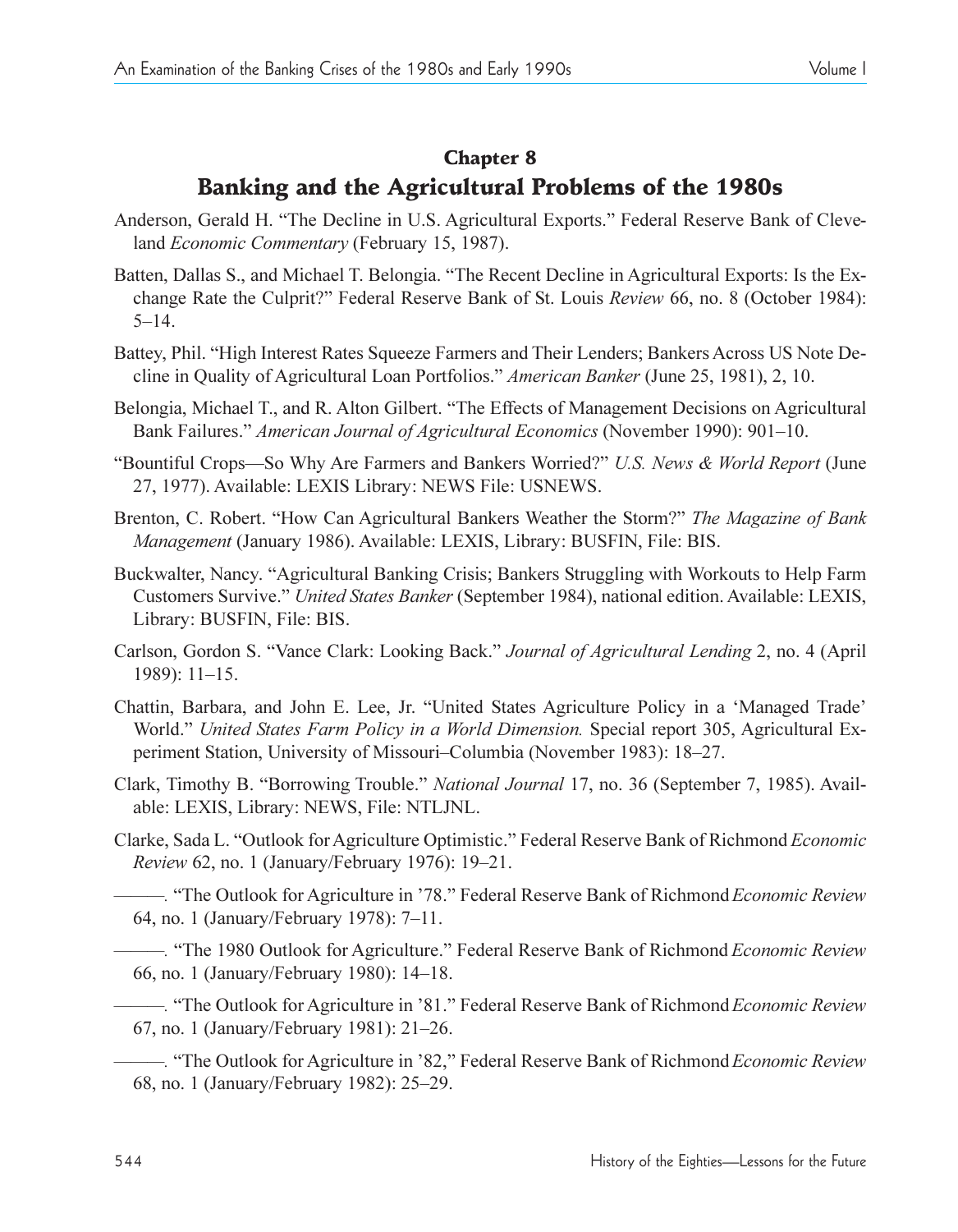- A Credit Drought Hits the Farmers. *Business Week* (December 20, 1982). Available: LEXIS, Library: NEWS, File: BUSWK.
- Duncan, Marvin. "Government Lending: Some Insights from Agriculture." Federal Reserve Bank of Kansas City *Economic Review* 68, no. 8 (September/October 1983): 3-6.
- Duncan, Marvin, and Mark Drabenstott. "Better Times Ahead for Agriculture." Federal Reserve Bank of Kansas City *Economic Review* 68, no. 10 (December 1983): 22–36.
- Easterbrook, Gregg. "Making Sense of Agriculture: A Revisionist Look at Farm Policy." *The Atlantic* 256 (July 1985). Available: LEXIS, Library: NEWS, File: ASAPII.
- Farmers Expected to Have Problems Paying Back Debt; Plummeting Prices Offset Anticipated Bumper Crop." *American Banker* (October 7, 1981), 2, 8.
- Federal Deposit Insurance Corporation. "Farm Bank Problems and Related Policy Options." February 1986.
- Frank, John N., et al. The Farm Rut Gets Deeper. *Business Week* (June 17, 1985). Available: LEXIS, Library: NEWS, File: BUSWK.
- "Hat in Hand; Farm Credit Begs for Bailout." *Time* (November 11, 1985). Available: LEXIS, Library: NEWS, File: TIME.
- Hayes, Linda Snyder, and Kathleen Carroll Smyth. "Investors in Farmland Are on Dangerous Ground. *Fortune* (January 29, 1979). Available: LEXIS, Library: NEWS, File: FORTUN.
- Hoag, W. Gifford. *The Farm Credit System: A History of Financial Self-Help.* 1976.
- In Search of a Solution to the Farm Crisis. *ABA Banking Journal* (April 1985). Available: LEXIS, Library: BANKNG, File: ABABJ.
- Kilman, Scott. "Green Belt: High Grain Price Lifts Farmers, But Will They Overexpand As Before?" *The Wall Street Journal* (March 21, 1996), A1, A8.
- Kindleberger, Charles P. *Manias, Panics, and Crashes: A History of Financial Crisis.* 1978.
- Kliesen, Kevin L., and R. Alton Gilbert. "Are Some Agricultural Banks Too Agricultural?" Federal Reserve Bank of St. Louis *Review* 78, no. 1 (January/February 1996): 23–35.
- Land Boom in the Farm Belt. *Forbes* (April 15, 1977). Available: LEXIS, Library: NEWS, File: FORBES.
- Malkiel, Burton G*. A Random Walk down Wall Street.* 1981.
- McNerney, Patrick Eugene. "Evaluating and Managing Ag Credit Risk in the Midst of the Farm Debt Crisis. Thesis, Stonier Graduate School of Banking, 1986.
- Melichar, Emanuel. "A Financial Perspective on Agriculture." Federal Reserve Bulletin 70, no. 1 (January 1984):  $1-13$ .
	- *.* Turning the Corner on Troubled Farm Debt. *Federal Reserve Bulletin* 73, no. 7 (July 1987): 523-36.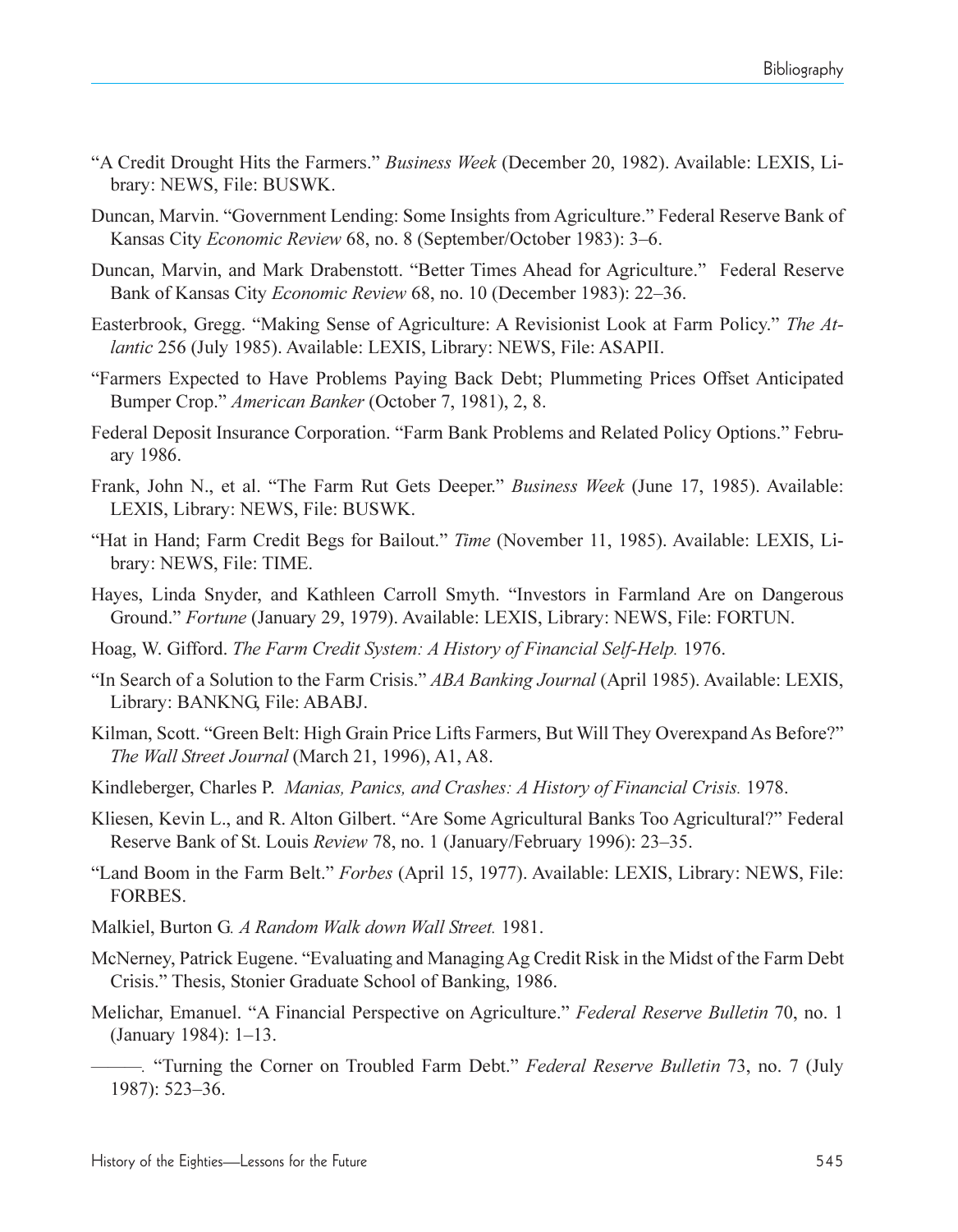- Owens, Raymond E. "The Agricultural Outlook for 1985 . . . Little Promise Seen." Federal Reserve Bank of Richmond *Economic Review* 71, no. 1 (January/February 1985): 27–32.
- Peoples, Kenneth L., David Freshwater, Gregory D. Hanson, Paul T. Prentice, and Eric P. Thor. *Anatomy of an American Agricultural Credit Crisis.* 1992.
- Rosine, John, and Paul Balides. "Perspectives on the Food and Agricultural Situation." Federal Re*serve Bulletin* 68, no. 1 (January 1982): 1–12.
- Samuelson, Robert J. "Government Farm Policy Could Be Government Farm Folly." American *Banker* (August 23, 1983), 5, 18.
- Sullivan, Gene D. "Changes in the Agricultural Credit Delivery System." Federal Reserve Bank of Atlanta *Economic Review 75*, no. 1 (January/February 1990): 12–33.
- Thompson, C. Stassen. "The Effects of the 1970s Farmland Market on Today's Agriculture Crisis." *The Appraisal Journal* (January 1988). Available: LEXIS, Library: BUSFIN, File: BIS.
- Thompson, Louis M. "The Boom and Bust Cycle in the Agricultural Economy." Journal of Agricul*tural Lending 2, no. 2 (summer 1988): 19–21.*
- U.S. Department of Agriculture*. Agriculture Statistics.* 1983.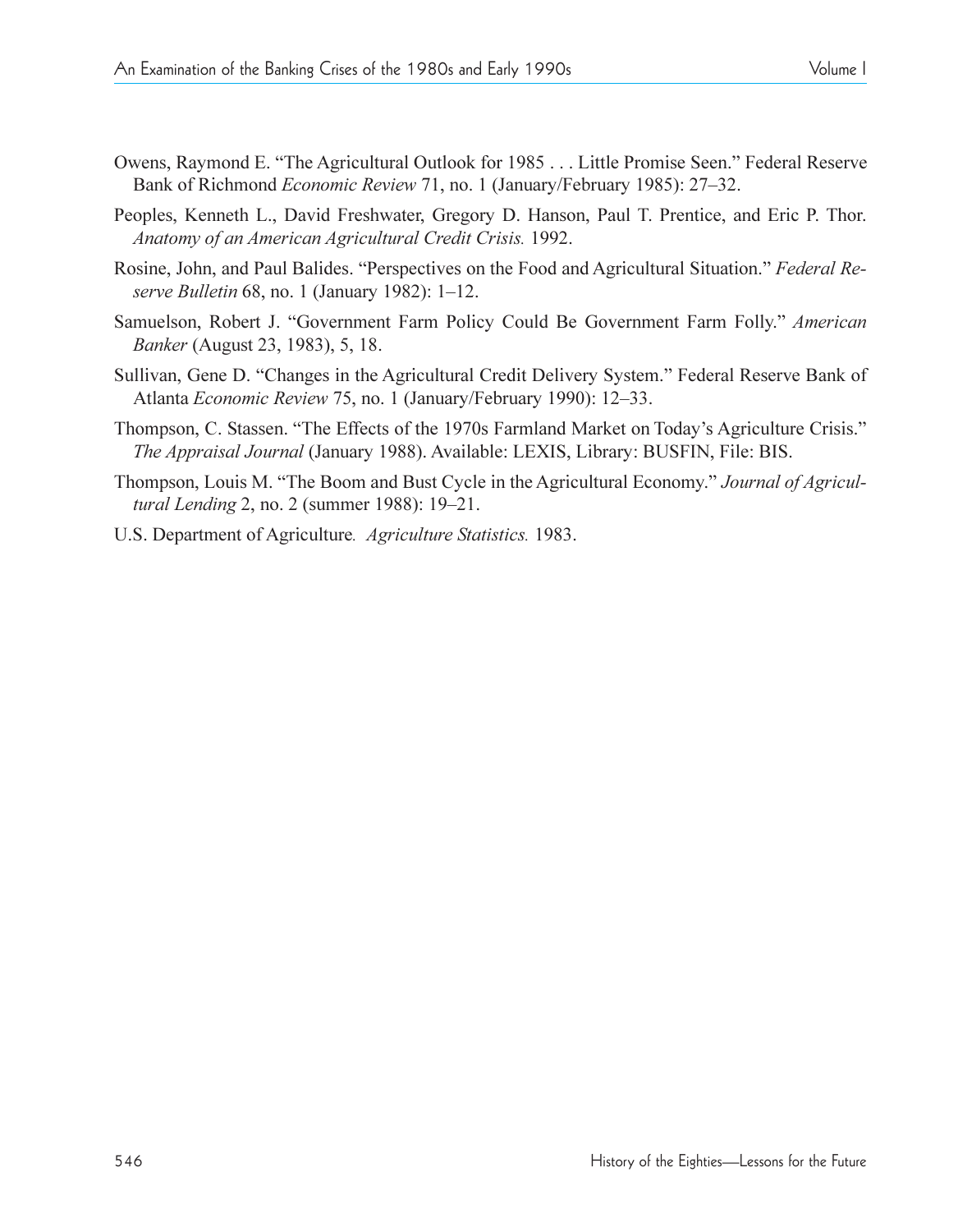#### Chapter 9

### Banking Problems in the Southwest

- Albert, Andrew, and Robert E. Norton. "Out-of-State Buyers Eyed for Midland: Regulators Set to Deal If Texas Banks Cool. *American Banker* (October 14, 1983), 1, 9.
- Albert, Andrew, and Richard Ringer. "Dallas County Housing Glut Hurts Local Lenders; Empire Savings Cited as One of Several S&Ls That Financed 'Real Estate Monster.' *" American Banker* (March 20, 1984), 16.
- As Oil Prices Continue to Slide, Texas Banks Confront a Grim 86: Further Deterioration Expected in Energy and Real Estate Lending. *American Banker* (February 11, 1986), 2, 22.
- Behr, Peter, and Hobart Rowen. "Fall in Price of Oil Hurts U.S. Fields; Drop in Drilling, Permanent Loss of Production Apparent." *The Washington Post* (March 9, 1986). Available: LEXIS, Library: NEWS, File: WPOST.
- Bennett, Andrea. "Diversity, Caution Help Texas Weather Farm Crisis in Good Shape." American *Banker* (November 18, 1985), 14, 18, 20.
- Burying Mother; Oil Woes Break a Texas Bank. *Time* (October 24, 1983). Available: LEXIS, Library: NEWS, File: TIME.
- CB Commercial Torto/Wheaton Research. *The Office Outlook.* Vols. 1 and 2. Fall 1995.
- Carns, Frederick S. Economic Conditions in Louisiana, Oklahoma and Texas. *FDIC Banking and Economic Review* (April 1986): 11–18.
	- . The Role of Federal Regulation in the Natural Gas Industry. *FDIC Banking and Economic Review* 4, no. 5 (June 1986): 3–8.
- Chain Letter from Penn Pal in Oklahoma City. *Economist* (July 10, 1982). Available: LEXIS, Library: NEWS, File: ECON.
- Dodge, Robert. "The Long Road Back in Texas." *United States Banker* (July 1985). Available: LEXIS, Library: NEWS, File: USBANK.
- A Dream Dies in Texas; Once a Land of Unlimited Promise, the Lone Star State Has Lost Its Shine and Now Has a Barrel of Troubles. *People* (November 10, 1986). Available: LEXIS, Library: NEWS, File: PEOPLE.
- Ellis, Harry B. Families in Middle of Profit Scramble by Oil Firms, OPEC. *Houston Post* (February 28, 1979), A6.
- Fallows, James. "A Permanent Boomtown, Houston." *The Atlantic* 256 (July 1985). Available: LEXIS, Library: NEWS, File: ATLANT.
- Farm Banks in Texas Beginning to Feel Lending Sting All Too Familiar to Their Midwestern Counterparts. *American Banker* (May 1, 1986), 40ff.
- Federal Deposit Insurance Corporation. *1982 Annual Report*. 1983.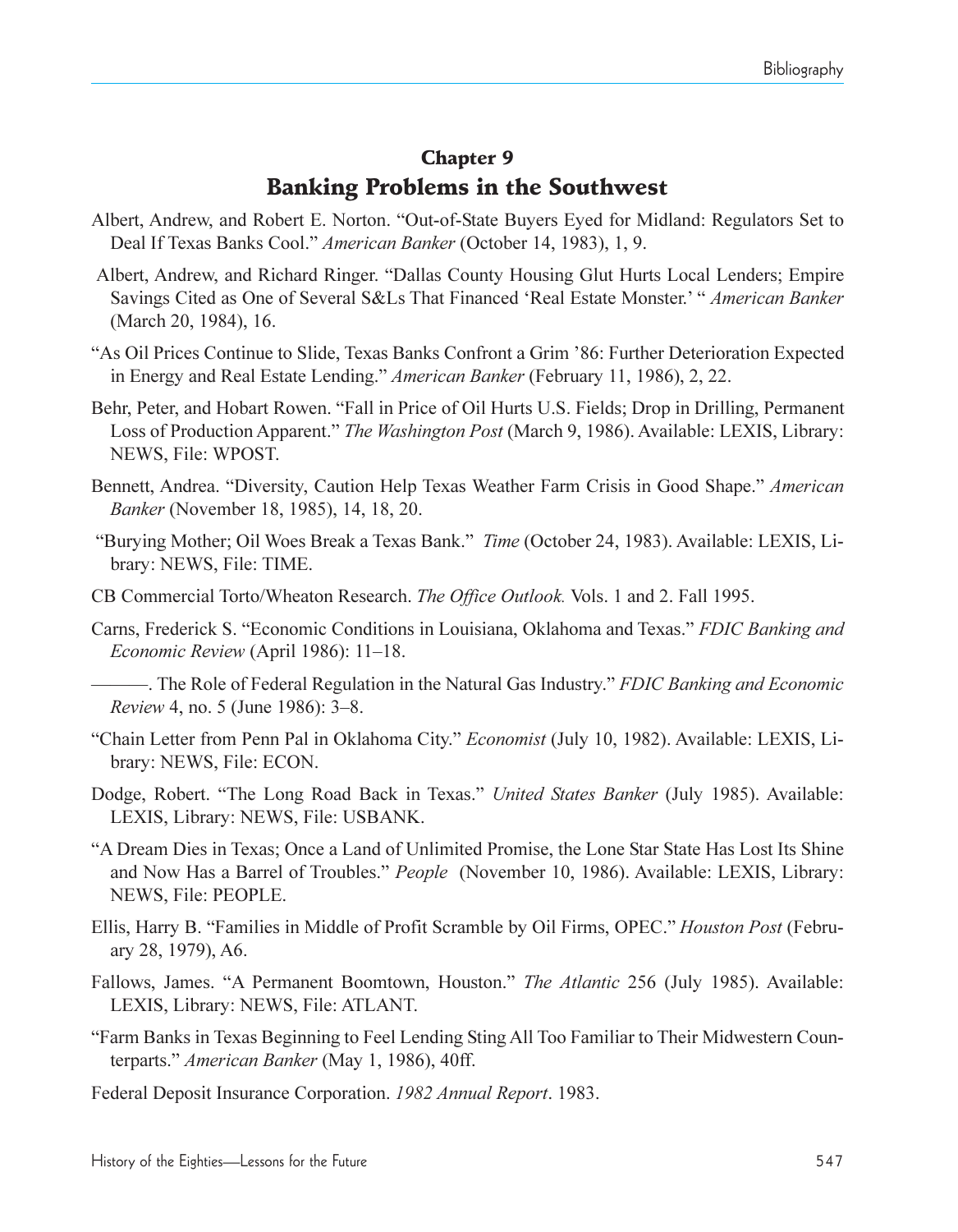. *1983 Annual Report*. 1984.

- $-$ . *The First Fifty Years: A History of the FDIC, 1933–1983.* 1984.
- "FDIC." *American Banker* (April 17, 1986), 4, 6–7.
- Forde, John P. "Republic Begins to Rebuild 'Brand New' Midland Bank." *American Banker* (October 18, 1983), 1, 48.
- Frazier, Steve. "Suburban Blight: Housing-Market Bust in Houston Is Creating Rash of Instant Slums. *The Wall Street Journal* (February 5, 1987). Available: WESTLAW, File: WSJ.
- Fraust, Bart. "A Year of Upheaval for Louisiana Banking; State's New Multibank Law Has Spurred a Dramatic Changing of the Guard." *American Banker* (October 19, 1985), 16–18.
- Gately, Dermot. "Lessons from the 1986 Oil Price Collapse." *Brookings Papers on Economic Activity* 2 (1986): 237-84.
- Gilbert, R. Alton. "Supervision of Undercapitalized Banks: Is There a Case for Change?" Federal Reserve Bank of St. Louis *Review* 73, no. 3 (May/June 1991): 16–30.
- . The Effects of Legislating Prompt Corrective Action on the Bank Insurance Fund. Federal Reserve Bank of St. Louis *Review* 74, no. 4 (July/August 1992): 3-22.
- Gunther, Jeffery W. "Financial Strategies and Performance of Newly Established Texas Banks." Federal Reserve Bank of Dallas *Financial Industry Studies* (December 1990): 9–14.
- Gunther, Jeffery W., and Kenneth J. Robinson. "Moral Hazard and Texas Banking in the 1980s: Was There a Connection? Federal Reserve Bank of Dallas *Financial Industry Studies* (December  $1990$ : 1-8.
- Hayes, Thomas C. West Texas Oilmen Struggle to Endure. *The New York Times (*March 18, 1986). Available: LEXIS, Library: NEWS, File: NYT.
	- -. "Oil's Plunge Drags Gas Down." The New York Times (May 23, 1986). Available: LEXIS, Library: NEWS, File: NYT.
- Hervey, Jack L. "The 1973 Oil Crisis: One Generation and Counting." Federal Reserve Bank of Chicago *Chicago Fed Letter*, no. 86 (October 1994).
- Hooper, Carl. Tenant Wars Escalate: Year of Free Rent Latest Gimmick. *Houston Post* (September 6, 1984), F10.
- Hooper, Carl, and Eileen O'Grady. "Overbuilding Softens Dallas Office Market: Projects Canceled, Postponed. *Houston Post* (September 29, 1985), 1E, 3E.
- Ivanovich, David. "It Was a Disaster; 1973 Arab Oil Embargo Still Scratches at Scar of Distrust." *Houston Chronicle* (October 16, 1993). Available: LEXIS, Library: NEWS, File: HCHRN.
- LaGesse, David. "Shakeout Forecast for Commercial Real Estate." *American Banker* (May 8, 1984), 3, 23.
	- . Banker Predicts Rebound in Oil Prices. *American Banker* (March 27, 1986), 1, 22.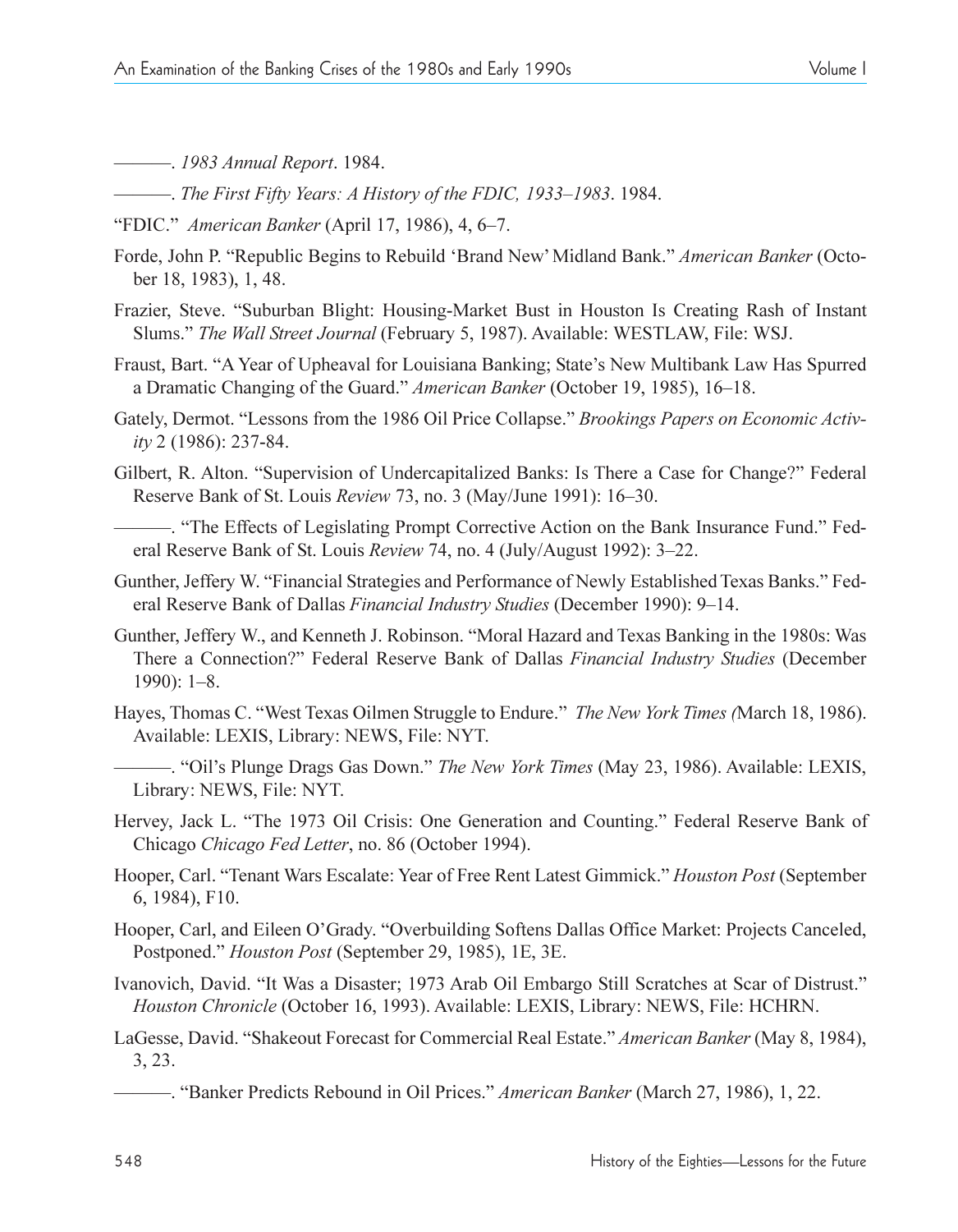- Maraniss, David. "Oil Slump's Damage Spreading; Academic, Social, Cultural Advances Threatened in Three Energy States; Recovery May Take Years. *The Washington Post* (April 9, 1986). Available: LEXIS, Library: NEWS, File: WPOST.
- Martin, Douglas. "Penn Square's Oil Connection." The New York Times (July 19, 1982). Available: LEXIS, Library: NEWS, File: NYT.
- Matthews, Gordon. FDIC: Chase Used Threats, Coercion on Penn Square. *American Banker* (October 17, 1983), 1, 54.
- McUsic, Teresa. "Bank Closings to Continue." *Tulsa World* 83, no. 163 (February 26, 1988). Available: LEXIS, Library: NEWS, File: TLSWLD.
- Morris, John. "Banks of Mid-America Treads Water, Waits for Cheap-Oil Flood to Subside." *American Banker* (April 30, 1986), 1, 8–9.
- A New Wave of Fear Washes Over Midland: Business Community Afraid the FDIC Will Foreclose on Many Loans. *American Banker* (November 9, 1983), 3, 39.
- O'Grady, Eileen. "Soft Real-Estate Market Bad News for Banks." *Houston Post* (April 23, 1984), F1, F4.
- O'Keefe, John. "The Texas Banking Crisis: Causes and Consequences 1980–1989." *FDIC Banking Review 3, no. 2 (winter 1990): 1–34.*
- "Oklahoma Oil and Gas; This Time the Hurting Won't Heal." *Economist* (August 21, 1982). Available: LEXIS, Library: NEWS, File: ECON.
- Peacock, Darnel*.* Price Boosts Will Hasten Exploration. *Houston Post* (October 21, 1973), sec. CC, p. 4.
- Petersen, D'Ann M., Mine K. Yucel, and Keith R. Phillips. "The Texas Construction Sector: The Tail That Wagged the Dog." Federal Reserve Bank of Dallas *Economic Review* (second quarter 1994):  $23 - 33$ .
- Real Estates Upturn to Lag, Parley Hears. *Houston Post* (January 21, 1983), D2.
- Reinhold, Robert. Desperation Descends on Oklahoma. *The New York Times* (May 11, 1986). Available: LEXIS, Library: NEWS, File: NYT.
- Ringer, Richard. "Drop in Oil Prices Worries Banks in Texas and Oklahoma: Biggest Energy Lenders Construct Damage Scenarios While Waiting for Volatile Market to Stabilize. *American Banker* (February 18, 1986), 1, 28–29.
- –. "Real Estate Joins Energy in Harrying Texas Banks; As Energy Chargeoffs Diminish Real Estate Problems Grow. *American Banker* (May 2, 1986), 3, 10*.*
- Rowe, Frederick E. "Shad," Jr. "Texas Has a Lesson for the Rest of Us." *Fortune* (August 1, 1988). Available: LEXIS, Library: BUSFIN, File: FORTUN.
- Schmidt, Ronald H. "The Effect of Price Expectations on Drilling Activity." Federal Reserve Bank of Dallas *Economic Review* (November 1984): 1–12.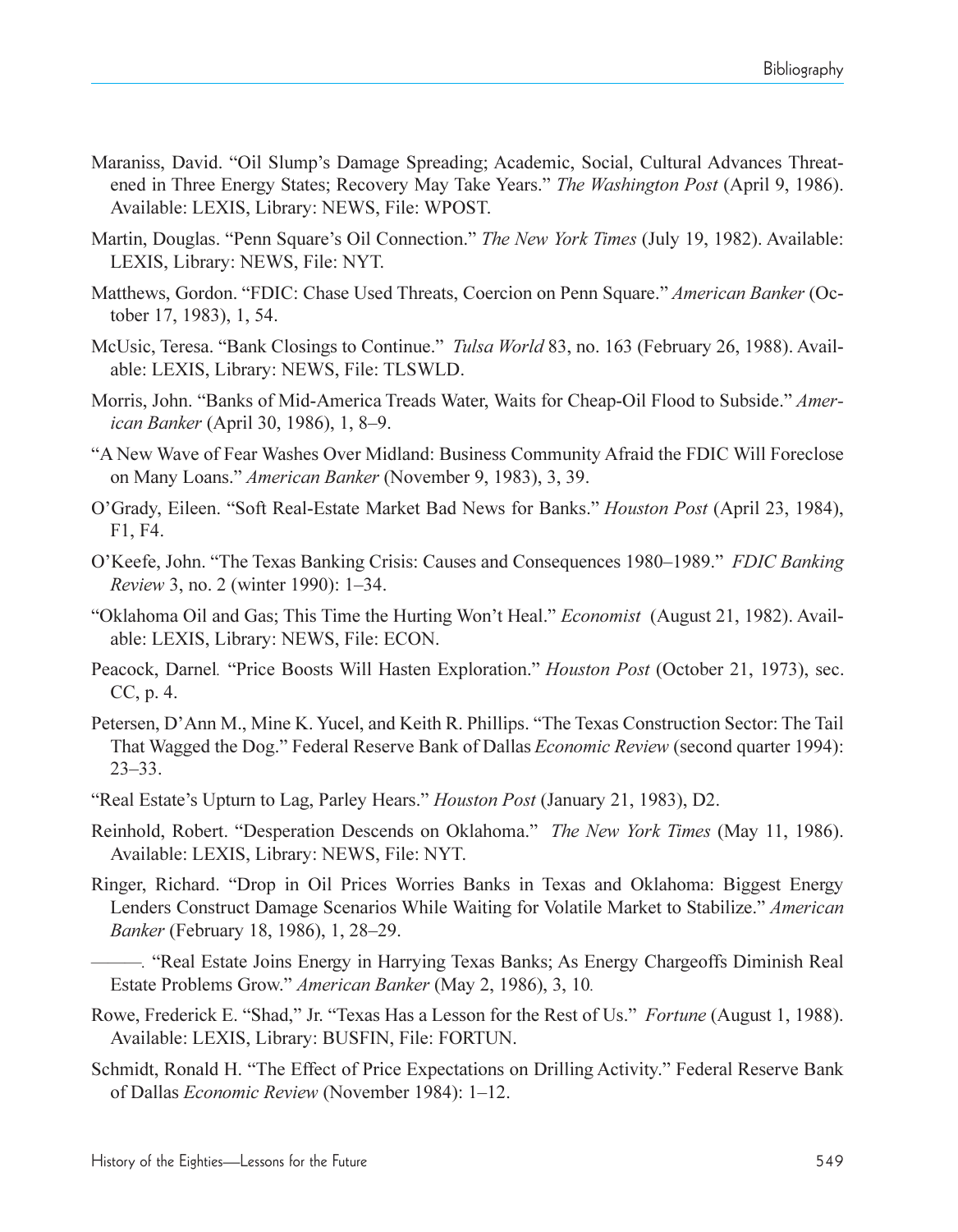- Swartz, Herbert, and Lan Sluder. "La. Banks Battle Tough Times for Profits, Equity." New Orleans *Business* (February 3, 1986). Available: LEXIS, Library: NEWS, File: BUSDTL.
- Toal, Brian A. "Credit Where Credit Is Due." *Oil and Gas Investor* 7, no. 9 (April 1988): 30–35.
- U.S. Congress. Joint Economic Committee. *The Economic Impact of the Oil Price Collapse: Hearing before the Subcommittee on Trade, Productivity, and Economic Growth of the Joint Economic Committee.* 99th Cong., 2d sess., March 12, 1986.
- U.S. Department of Commerce. Bureau of the Census*. National Data Book and Guide to Sources: Statistical Abstract of the United States 1988.* 108th ed. 1988.
- -. International Trade Administration. "Crude Petroleum and Natural Gas." Chap. 3 (pp. 3-1 -3-7) in *U.S. Industrial Outlook: Prospects for over 350 Industries.* 1990.
- Voesar, Detta. Economic Conditions in Oklahoma. *FDIC Banking and Economic Review* 4, no. 8 (November/December 1986): 21-26.
- Wallace, G. David. "The 'Wild Bunch' at Penn Square; Funny Money." Business Week (May 27, 1985). Available: LEXIS, Library, NEWS, File: BUSWK.
- Weiner, Lisabeth, and John P. Forde. "Oil Price Drop Having Little Effect on Banks: Industry Well Insulated against Price Changes, Analysts Say. *American Banker* (December 12, 1985), 1, 8.
- Weiner, Lisabeth, and Richard Ringer. "Falling Oil Prices Could Bleed Portfolios of Energy Banks." *American Banker* (January 22, 1986), 2, 9.
- Zweig, Phillip L. *Belly Up: The Collapse of the Penn Square Bank.* 1985.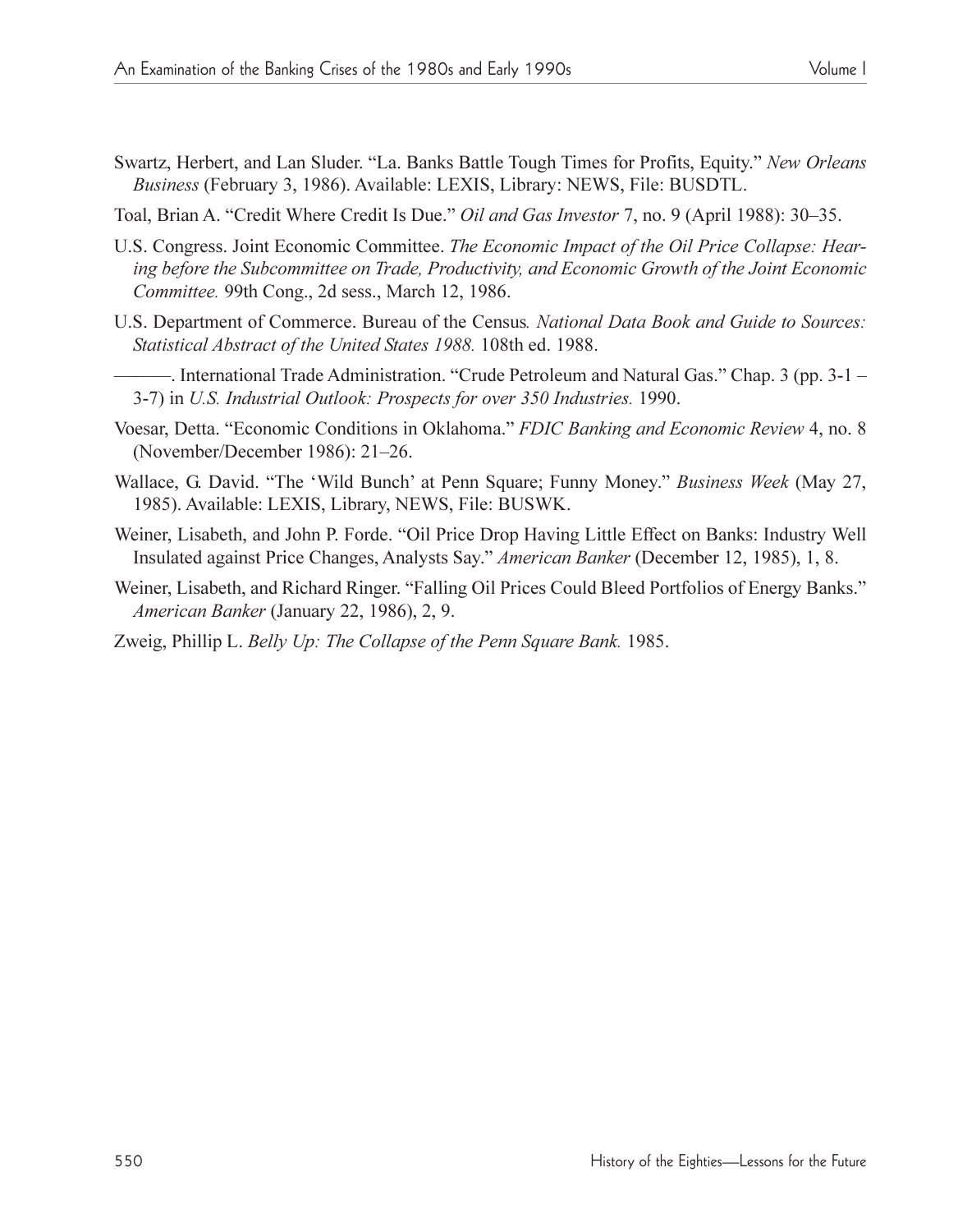# Chapter 10 Banking Problems in the Northeast

Arvan, Alice. "The Regionals That Roar." *Bankers Monthly* 105, no. 5 (May 1988): 61–68.

Bank of New England: Here We Go? *Economist* (January 12, 1991): 70, 7273.

- Benkelman, Susan, and Timothy L. O'Brien. "CrossLand Bailed Out; Seized Thrift Gets \$1.2B from FDIC. *Newsday* (January 25, 1992). Available: LEXIS, Library: NEWS, File: NEWSDY.
- Brauer, David, and Mark Flaherty. "The New York City Recession." Federal Reserve Bank of New York *Quarterly Review* 17, no. 1 (spring 1992): 66–71.
- Browne, Lynn E. "Why New England Went the Way of Texas Rather Than California." Federal Reserve Bank of Boston *New England Economic Review* (January/February 1992): 23–41.
- Browne, Lynn E., and Eric S. Rosengren. "Real Estate and the Credit Crunch: An Overview." Federal Reserve Bank of Boston *New England Economic Review* (November/December 1992): 25-36.
- Case, Karl E. The Real Estate Cycle and the Economy: Consequences of the Massachusetts Boom of 1984–87." Federal Reserve Bank of Boston *New England Economic Review* (September/October 1991): 37-46.
- Clarke, Robert. Statement to U.S. Senate Committee on Banking, Housing and Urban Affairs on the Closure of the Bank of New England, January 9, 1991. Reprinted in OCC, *Quarterly Journal* 10, no. 2 (June 1991): 31–34.
- Courtney, Marian. The Great Loss: Analyzing the Northeast Banking Crisis. *Business Credit* 93, no. 6 (June 1991): 10–11.
- "CrossLand Savings, Brooklyn, Placed in Receivership; Depositors Protected." U. S. Newswire (January 24, 1992). Available: LEXIS, Library: NEWS, File: WIRES.
- Driscoll, Lisa McGurrin. "For New CEO, A Year of Living Dangerously." New England Business 11, no. 9 (September 1989): 11–15.
- Dugas, Christine. Federal Regulators to Close American Savings Bank. *Newsday* (June 12, 1992): 47. Available: LEXIS, Library: NEWS, File: NEWSDY.
- Easton, Nina, et al. "Shaky Real Estate Loans Hitting Banks." *American Banker* (June 4, 1987), 1,  $10-12.$
- Eccles, Jennifer L., and John P. O'Keefe. "Understanding the Experience of Converted New England Savings Banks." FDIC Banking Review 8, no. 1 (winter 1995): 1–17.
- FDIC News Release (PR-3-91). "FDIC Establishes Three New Banks to Assume Deposits of Bank of New England, N.A., Boston, Massachusetts, Connecticut Bank & Trust Company, N.A., Hartford, Connecticut, and Maine National Bank, Portland, Maine." January 6, 1991.
- FDIC News Release (PR-61-91). "FDIC to Sell Bank of New England Franchise to Fleet/Norstar." April 22, 1991.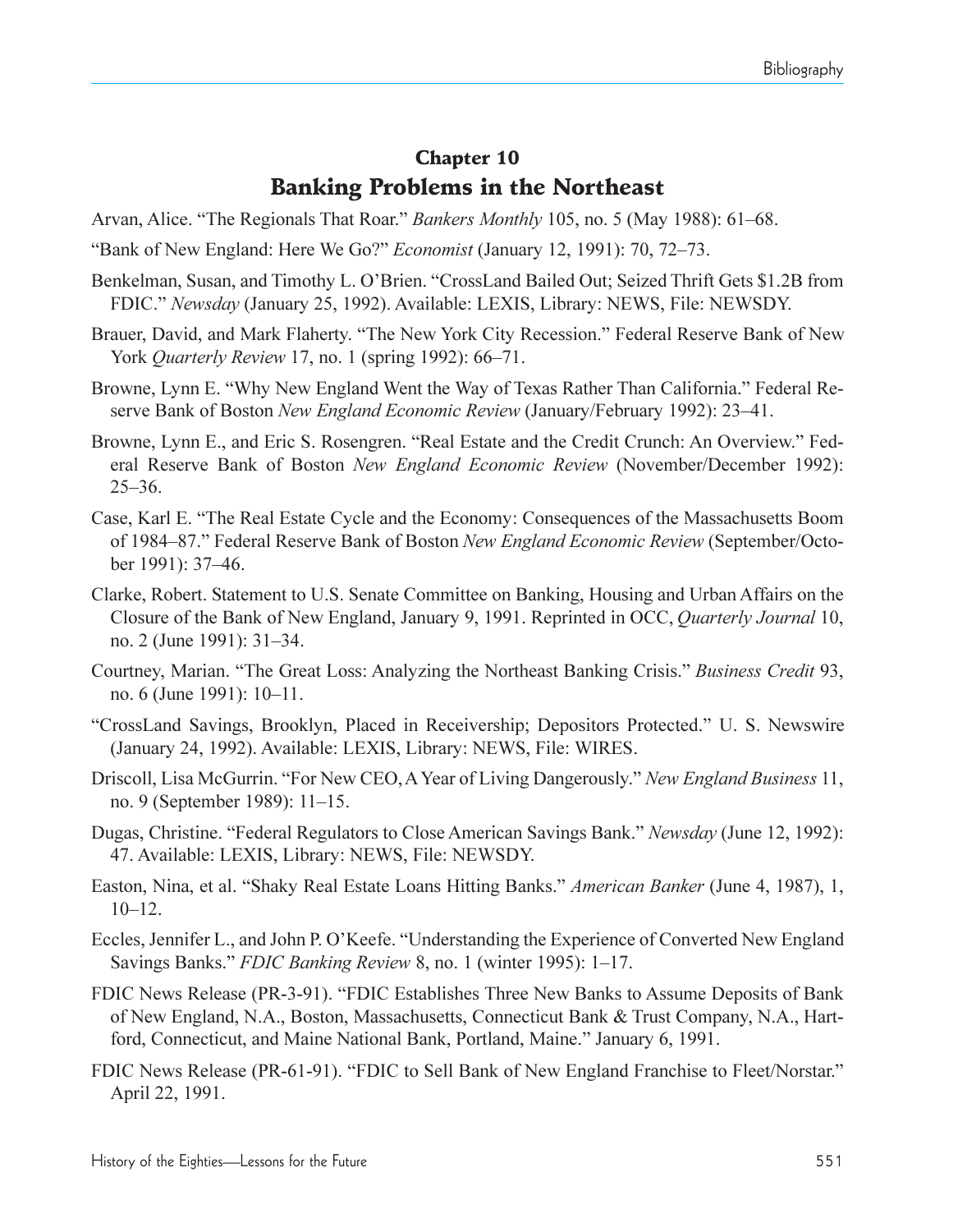Federal Deposit Insurance Corporation. *Annual Report*. 1985.

- . Systemic Risk (Too Big to Fail). Unpublished paper, 1995.
- Forde, John P. " 'New' Bank of New England's Rosy Prospects." American Banker (December 19, 1985), 3, 23.
- Freund, James L. Howard Savings Bank: Observations of Regulator/Banker Differences in Evaluating Commercial Real Estate Risks. Unpublished paper, FDIC, 1996.
- Goodwin, William. Troubled Assets Soared by 20% Last Year at the 25 Biggest Banks. *American Banker* (February 8, 1991), 1, 14.
- Horowitz, Jed. "Grapevine: That Connolly 'Chute.' " American Banker (January 31, 1990), 4.
- . NY Bank Profit Disappointing as Loans Falter. *American Banker* (February 8, 1991), 1, 13.
- Howard Savings Bank: Net Losses in Fourth Period Narrowed to \$6.3 Million. *The Wall Street Journal* (January 28, 1992). Available: WESTLAW, File: WSJ.
- "International Banking: America the Laboratory." *Economist* (March 26, 1988): S21–S37.
- Jenks, Margot E., et al. "New England Economic Summary, First Quarter 1990." Federal Reserve Bank of Boston *New England Economic Indicators* (August 1990): ii-xi, 2-35.
- Jereski, Laura. "A Stomachache for the Bank That Ate New England." *Business Week* (February 5, 1990): 68–69.
- Kleege, Stephen. Fate of Banking in the 1990s Hinges on Real Estate Loans. *American Banker* (October 15, 1990), 1, 24–25.
- Knight, Jerry. "FDIC's 'Hospital' Plan a Bitter Pill for Some; Government Takeover of Ailing Cross-Land Savings Bank Called Unfair, Uneconomical. *The Washington Post* (March 1, 1992), available: LEXIS, Library: NEWS, File: WPOST.
- Korzeniowski, Paul. "Distress for Success." Metro Business, Danvers, MA (October 1990). Available: DIALOG, File: 635: Business Dateline.
- Lavine, Alan. "Bank of New England Corp. Takes Its Name Seriously with Ambitious Acquisition Strategy in Four States." American Banker (September 2, 1986), 23-24.
- Leander, Tom. "New England Graveyard Tour: Here Lie Nonperforming Loans." American Banker (September 12, 1990), 1, 16–17.
- Light, Larry, and John Meehan. "The Walls Keep Closing In on New York Developers." Business *Week* (July 2, 1990): 72-73.
- Liscio, John. "Star-Crossed CrossLand: But a Recap Plan could Revive the Thrift's Prospects." *Barron's* 70, no. 18 (April 30, 1990): 30-31.
- Lowry, Tom. "Howard Savings Bank Fails; First Fidelity Buys Its Assets." The Record (October 3, 1992). Available: LEXIS, Library: NEWS, File: BUSDTL.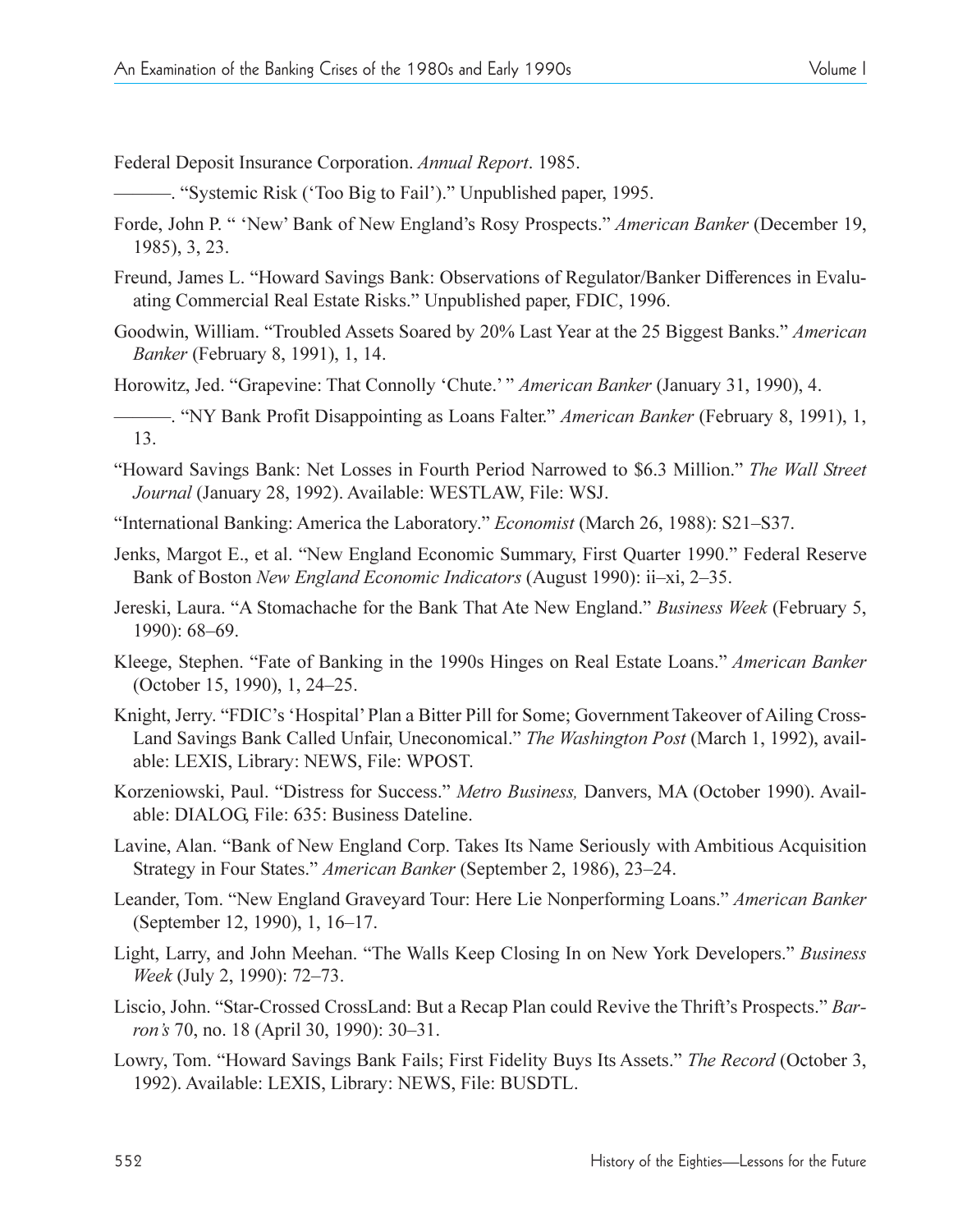- Matthews, Gordon. "New Jersey Banks Won't Rebound Anytime Soon, Rating Agency Says." Amer*ican Banker* (November 16, 1990), 24.
- McCoy, Charles, and Ron Suskind. "FDIC's Expected Losses Reflect Slump in Northeast: Increase in Reserves Stems from the Agency's Fear of Major Bank Failures." The Wall Street Journal (December 20, 1990). Available: WESTLAW, File: WSJ.
- Meehan, John, et al. "For Banks, the Panic Is Coming to an End." *Business Week* (June 17, 1991): 86-87.
- Milligan, John W. "KKR, Member FDIC." *Institutional Investor* 25, no. 7 (June 1991): 59–60.
- Morrall, Katherine. Weakening Northeast Real Estate Market Raises Concerns. *Savings Institutions* 111, no. 4 (April 1990): 11–14.
- Neustadt, David. "Jersey Braces for Lending Slowdown; Vacancy Rates Drop, But So Does Demand for Space. *American Banker* (November 21, 1989), 10.

-. "Bank of Boston Acts to Stem Losses: Team Moves Fast to Spot and Work Out Sour Loans." *American Banker* (December 5, 1989), 6.

- O'Keefe, John P. "Risk-Based Capital Standards for Commercial Banks: Improved Capital Adequacy Standards?" *FDIC Banking Review* 6, no. 1 (1993): 1-15.
- Peek, Joe, and Eric S. Rosengren. "The Capital Crunch in New England." Federal Reserve Bank of Boston *New England Economic Review* (May/June 1992): 21–31.
- Quint, Michael. Northeast Banks Face Heavy Losses on Problem Loans. *The New York Times* (December 15, 1989). Available: LEXIS, Library: NEWS, File: NYT.
- -. "A Crystal Ball for Banking's Ills." *The New York Times* (January 12, 1991). Available: LEXIS, Library: NEWS, File: NYT.
- Rehm, Barbara A. "Banks Binging Despite Realty Hangover." *American Banker* (March 8, 1990), 1, 6.
- . How the Acquisition by Fleet Will Work. *American Banker* (April 24, 1991), 8.
- Rehm, Barbara A., et al. "For FDIC, Bolstering the Economy Was Key." American Banker (January 8, 1991), 1, 17–18.
- Roosevelt, Phil. "Home Loan Defaults Rise in Northeast: Region Shows Foreclosure Gains as US Figure Decreases. *American Banker* (June 22, 1989), 2.
- .. "Dollar Dry Dock Seeking to Raise \$50 Million in Capital, Shed Assets." *American Banker* (October 10, 1991), 1, 16.
- Roosevelt, Phil, and Barbara A. Rehm. "CrossLand Seized as Regulators Reject Bids." American *Banker* (January 27, 1992), 1, 10.
- Smith, Geoffrey. "Lawrence Fish's Best May Not Be Good Enough." Business Week (October 22, 1990): 98-99.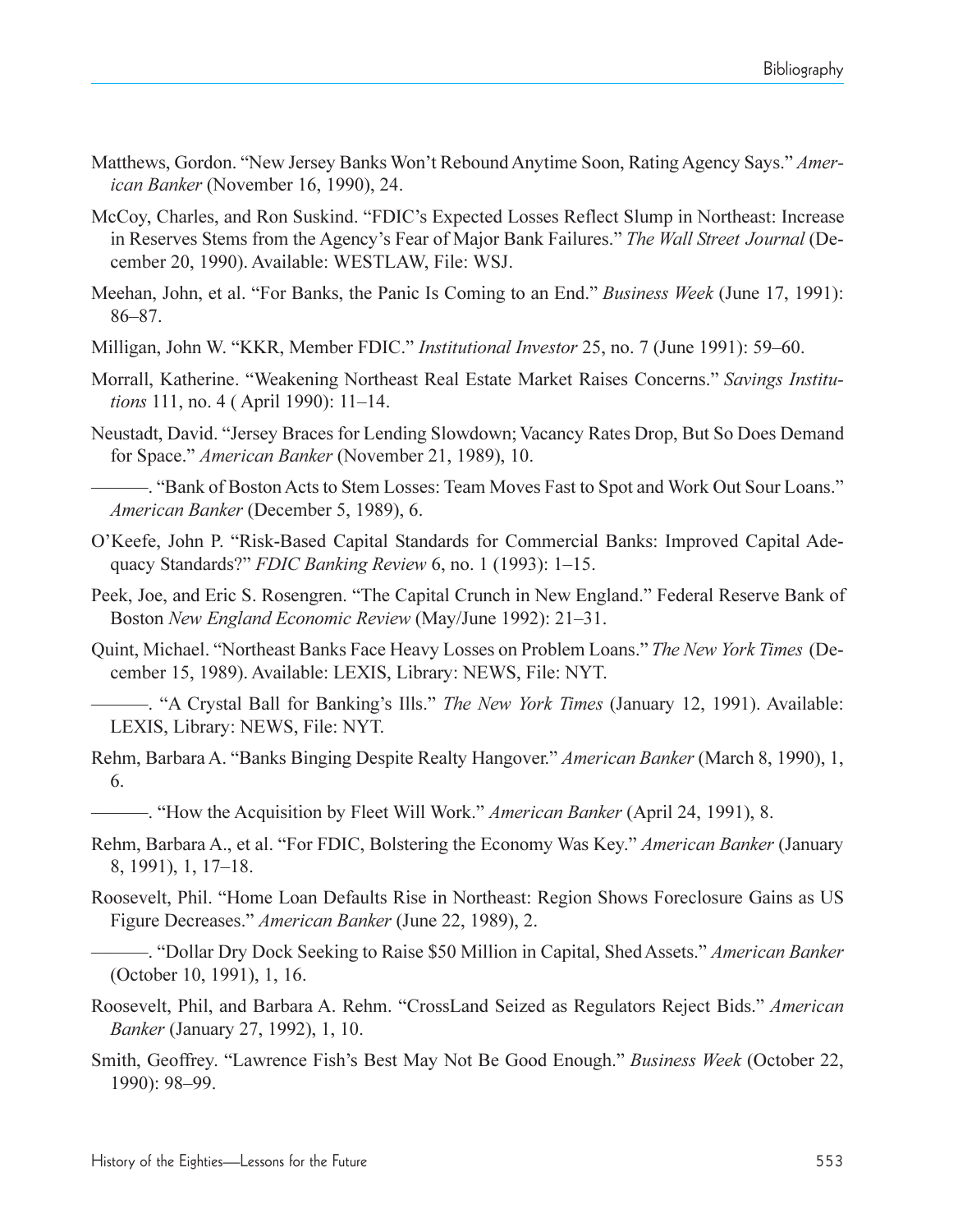- Tahmincioglu, Eve. "Dollar Dry Dock Bank Placed in Receivership." UPI (February 21, 1992). Available: LEXIS, Library: NEWS, File: UPI.
- " 'Thrifty' Jersey Bank Sticks to Home Loans." *ABA Banking Journal* 83, no. 9 (September 1991):  $28 - 31$ .
- U.S. General Accounting Office. *Bank Supervision: OCCs Supervision of the Bank of New England Was Not Timely or Forceful*. GAO/GGD-91-128. September 1991.
- U.S. House Committee on Banking, Finance and Urban Affairs. *Failure of the Bank of New England: Hearing.* 102d Cong., 1st sess., January 9, 1991.
- Wade, Alan. "Bank of New England's Woes." United States Banker 98, no. 7 (July 1989): 46-49.
- Weinstein, Michael. "New England Banks Finance a Healthy Real Estate Market." *American Banker* (June 4, 1987), 12, 18.
- . Slower Growth Forecasted for New England Financial Institutions. *American Banker* (January 10, 1989), 28.
- Wolff, Mark R. "CrossLand Savings, Before and After." *Bottomline* 6, no. 3 (March 1989): 44–52.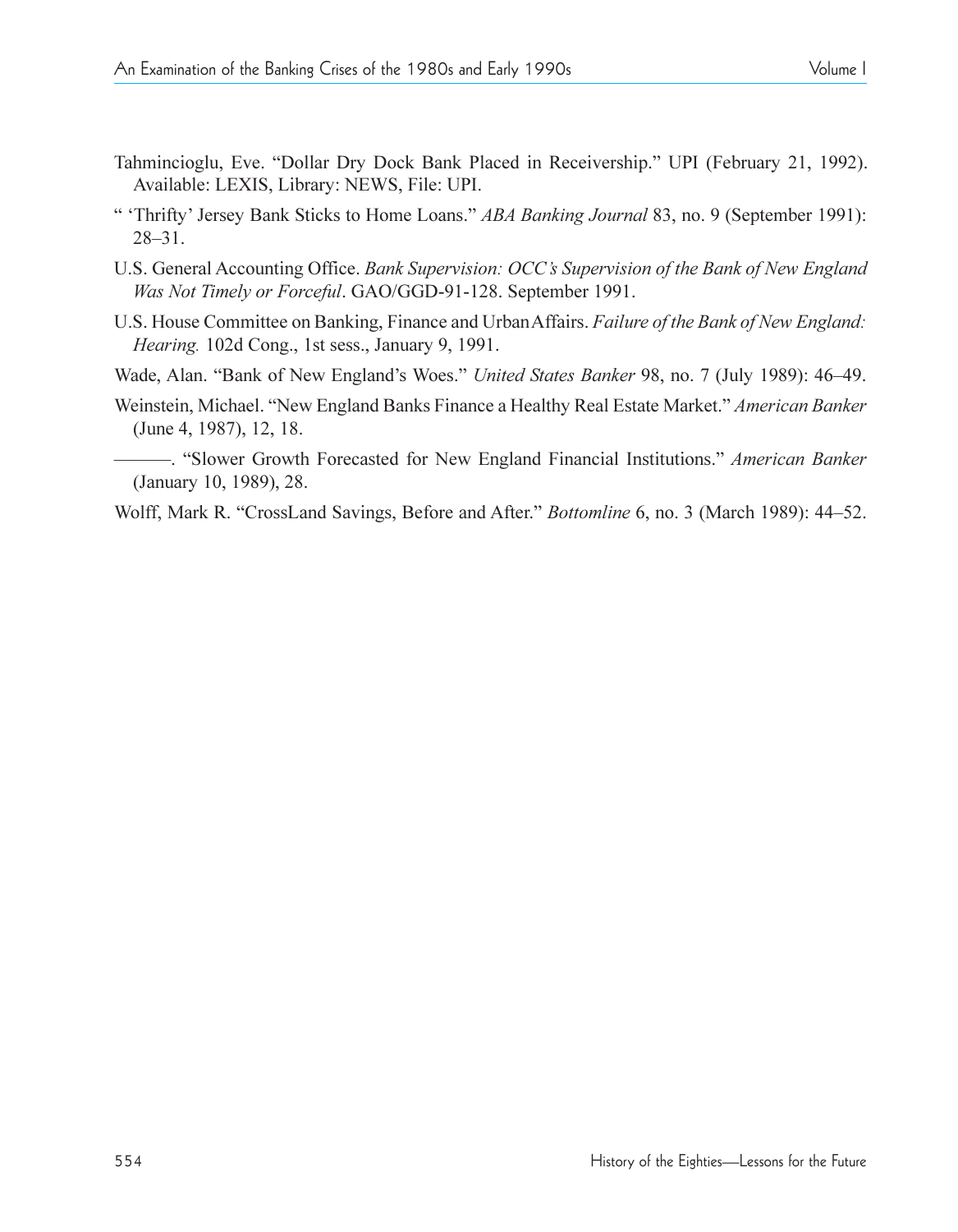## Chapter 11 Banking Problems in California

- Bank of America Corporation. *Annual Report*. 1980–1994.
- *. Economic and Business Outlook*. January 1989.
- *.* The California Economy in 1990: Surmounting the Challenges. *Economic and Business Outlook*. January 1990.
- Bates, James. "Japan's New Investment in U.S. Real Estate Down 61%." Los Angeles Times (February 21, 1992).
- Brislin, Patricia, and Anthony Santomero. "The De Novo Banking in the Third District." Federal Reserve Bank of Philadelphia *Business Review* (January/February 1991): 3-12.
- Brown, Lynn E., and Karl E. Case. "How the Commercial Real Estate Boom Undid the Banks." In *Real Estate and the Credit Crunch,* edited by Lynn E. Brown and Eric Rosengren. 1992.
- California Association of Realtors. *California Existing Single-Family Housing Markets: Historical Data Summaries*. March 1995.
- California Dreaming, on a Rainy Day. *Economist* (June 23, 1990).
- California S&L Powers Bill to Governor. *American Banker* (June 15, 1982).
- *California Statistical Abstract.* 1995.
- Center for the Continuing Study of the California Economy. *California Economic Growth*. 1994.
- Center for Real Estate and Urban Economics, University of California at Berkeley. *California Real Estate Opportunities in the 1990s.* September 1991.
- Cohen, Stephen S., Clara Eugenia Garcia, and Oscar Loureiro. From Boom to Bust in the Golden State: The Structural Dimension of California's Prolonged Recession." Working paper 64, Berkeley Roundtable on the International Economy, University of California at Berkeley. September 1993.
- Commission on State Finance. *Defense Spending in the 1990s: Impact on California*. Summer 1990.
- *. Impact of Defense Cuts on California.* Fall 1992.
- Construction Industry Research Board. *New Housing Units and Residential, Nonresidential, and Total Building Permit Valuations.* November 13, 1995.
- Dertouzos, James, and Michael Dardia. *Defense Spending, Aerospace and the California Economy.* 1993.
- *Economic Report of the Governor, The State of California* (1980–1994).
- Granelli, James S. "Japan's Banks Shaken by Fall in California Values." Los Angeles Times (March 18, 1993).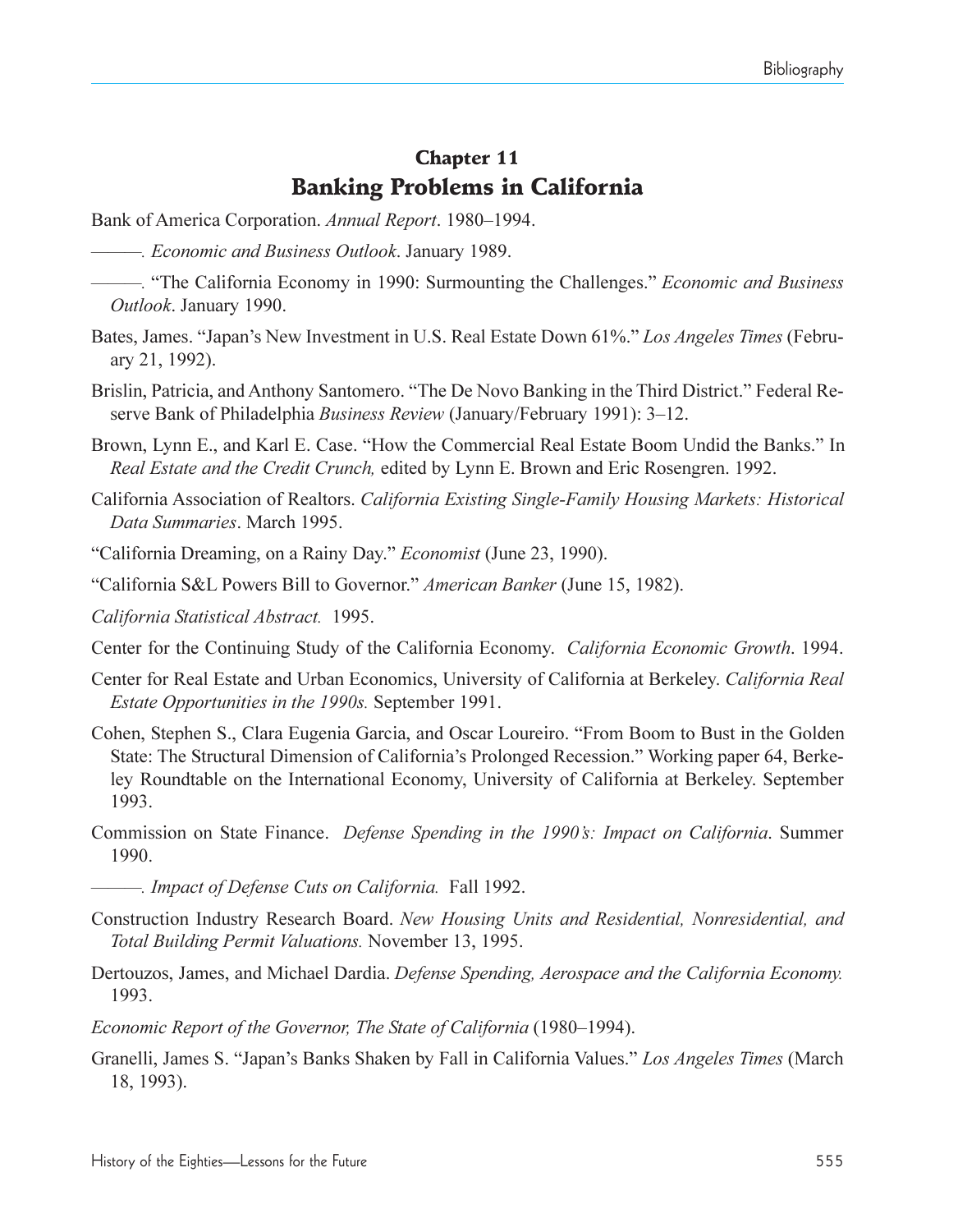Havens, Mary Ann, and P. K. Prakash. "Real Estate—A California Perspective." California Department of Banking Working Paper (May 2, 1990).

Hector, Gary. *Breaking the Bank: The Decline of Bank of America.* 1988.

Hensley, David. Where Concerns Mount, Growth Continues. *UCLA Business Forecasting Project* (March 1990): 1-4.

. Recovery Pushed Back to 92. *UCLA Business Forecasting Project* (September 1991):  $1 - 7$ .

- Hunter, William C., and Aruna Srinivasan. "Determinants of De Novo Bank Performance." Federal Reserve Bank of Atlanta *Economic Review* (March/April 1990): 14–25.
- Keeley, Michael C., and Gary Zimmerman. "The Big Switch." FRBSF Weekly Letter (June 14, 1985).

. Geographic Deposit Competition. *FRBSF Weekly Letter (*September 6, 1985).

- Kerwin, Kathleen, Eric Schine, and Barbara Buell. "Golden State Worriers." Business Week (May 14, 1990).
- King, Ralph T., Jr. "Another Houston: Real-Estate Developers See the Next Disaster in Central Los Angeles." *The Wall Street Journal* (August 27, 1991).

*.* New Bank Behemoth Has Big Burdens, Rich Potential. *The Wall Street Journal* (April 23, 1992).

- E & Y Kenneth Leventhal Real Estate Group. "1993 Japanese Disinvestment in U.S. Real Estate." Unpublished paper, 1994.
	- <sup>2</sup>. <sup>1994</sup> Japanese Investment in U.S. Real Estate." Unpublished paper, 1995.
- Lewis, Janet. "The War for California." *Institutional Investor* (July 1990).
- Luke, Robert. "Japanese Banks Tackle California Middle Market." American Banker (September 10, 1988).

Mahar, Maggie. "The Great Collapse, Commercial Real Estate Is on the Skids across the Nation." *Barron's* (July 22, 1991).

Neuberger, Johnathan A., and Gary Zimmerman. The California Deposit Rate Mystery. *FRBSF Weekly Letter* (January 27, 1989).

Pacific Gas and Electric. *Economic Outlook.* May 1993.

*\_\_\_\_\_\_. Economic Outlook.* January 1995.

- Pozdena, Randall Johnston. Why Home Prices Dont Fall (Much). *FRBSF Weekly Letter* (January 4, 1991).
- Salem, George, and Donald Wang. "California Banking: Industry Outlook." Prudential-Bache Securities (October 15, 1990).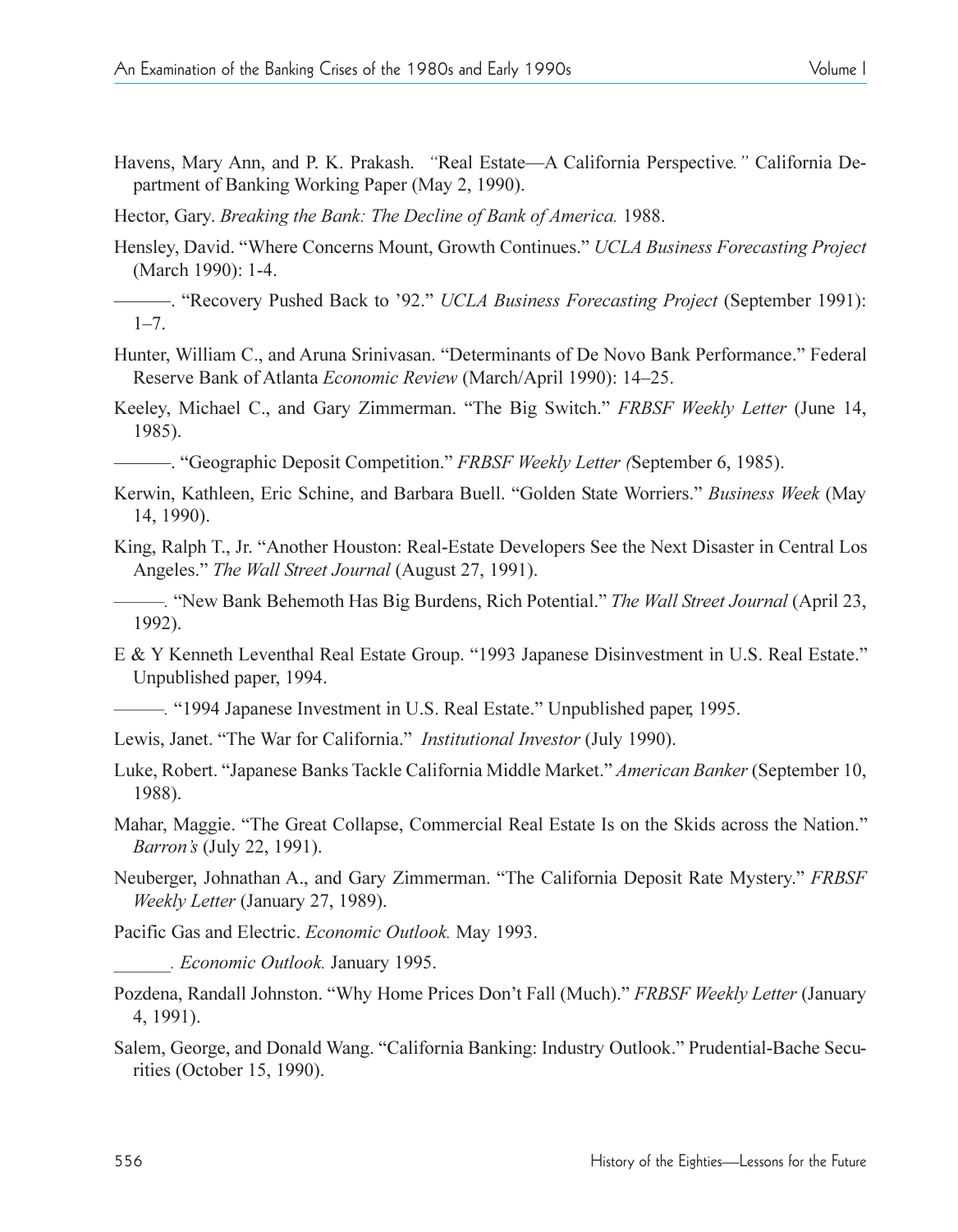- *Schmidt, Ronald, and Carolyn Sherwood-Call. "California's Recent Performance." FRBSF Weekly Letter* (August 17, 1990).
- Sender, Henry. "Japan's California Comeuppance." *Institutional Investor* (July 1990).

Sherwood-Call, Carolyn. "The Silicon Valley Economy." FRBSF Weekly Letter (May 29, 1992).

- **.** "What's Happening to Southern California?" *FRBSF Weekly Letter* (August 21, 1992).
- *.* Whither California? *FRBSF Weekly Letter* (August 8, 1993).
- *.* Economic Impacts of Military Base Closings and Realignments? *FRBSF Weekly Letter* (August 20, 1993)*.*
- Smith, Barney. *California Banking Report.* October 18, 1990.
- SRI International. *Understanding Changes in the Southern California Economy.* 1991.
- Strunk, Norman, and Fred Case. *Where Deregulation Went Wrong: A Look at the Causes behind Savings and Loan Failures in the 1980s.* 1989.
- Wells Fargo. *Annual Report.* 1980–1994.
- Zimmerman, Gary C. The Growing Presence of Japanese Banks. *FRBSF Weekly Letter* (October 28, 1988).
- **. Small California Banks Hold Their Own." FRBSF Weekly Letter (January 26, 1990).**
- *.* Factors Influencing Community Bank Performance in California. Federal Reserve Bank of San Francisco *Economic Review* no. 1 (1996): 26–42.
- *.* Californias Community Banks in the 1990s. *FRBSF Weekly Letter.* (January 26, 1996).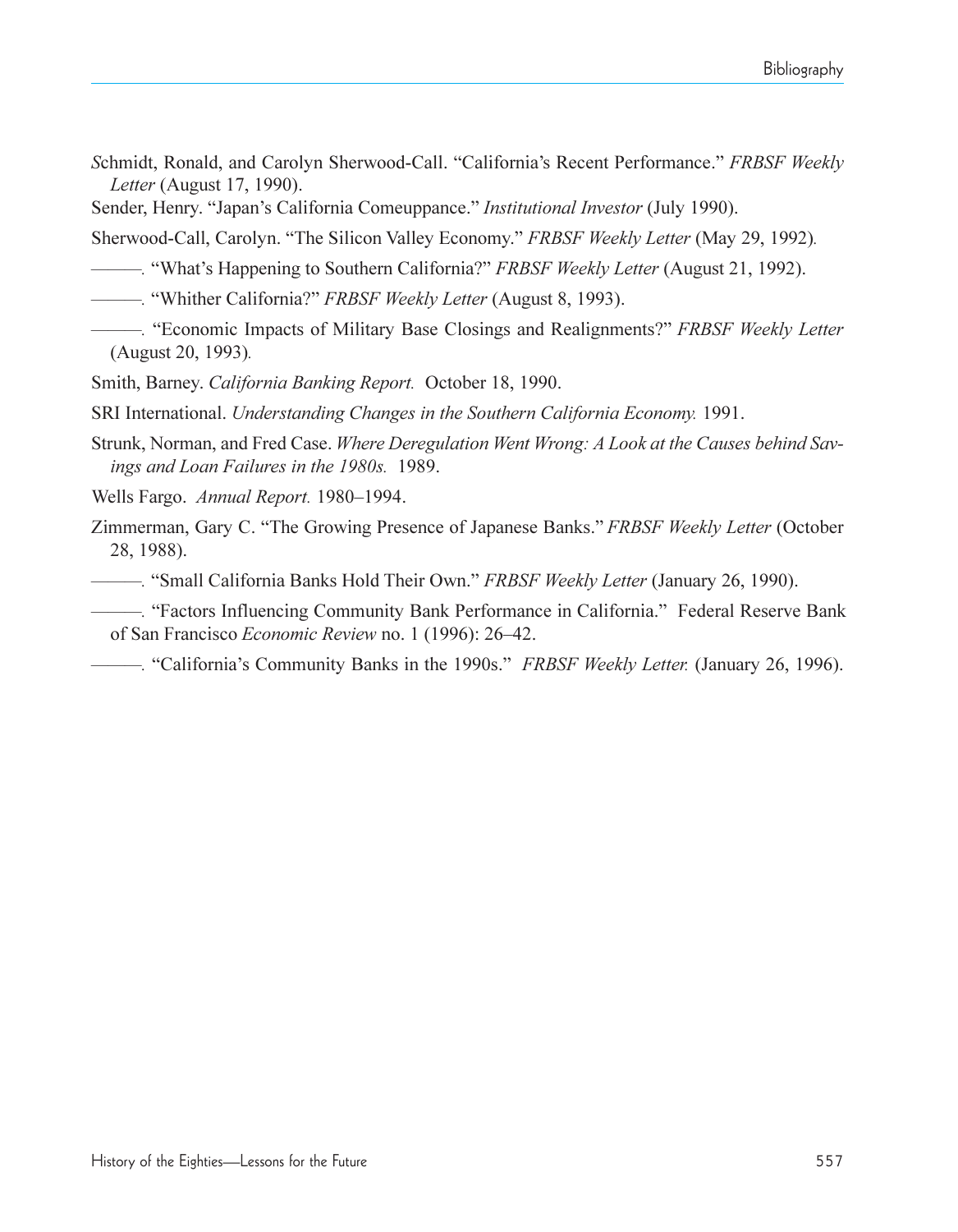# Chapter 12 Bank Examination and Enforcement

- Albert, Andrew. "Comptroller's Office Throws a Bash." American Banker (November 4, 1983), 16.
- Barth, James R., Philip F. Bartholomew, and Carol Labich. "Moral Hazard and the Thrift Crisis: An Analysis of 1988 Resolutions." In *Proceedings of the Conference on Bank Structure and Competition.* Federal Reserve Bank of Chicago. May 1989.
- Benston, George, and John Tepper Marlin. "Bank Examiners' Evaluation of Credit: An Analysis of the Usefulness of Substandard Loan Data. *Journal of Money, Credit and Banking* 6, no. 1 (1974):  $23 - 44.$
- Berger, Alan, and Sally Davies. "The Information Content of Bank Examinations." Working paper no. 9424, The Wharton Financial Institutions Center*.* 1994.
- Blalock, Joseph B., Timothy J. Curry, and Peter J. Elmer. "Resolution Costs of Thrift Failures." *FDIC Banking Review 4, no. 1 (1991): 15-25.*
- Cole, Rebel, and Jeffery W. Gunther. "A CAMEL Rating's Shelf Life." Federal Reserve Bank of Dallas *Financial Industry Studies* (December 1995): 13-20.
- Curry, Timothy, Lawrence Goldberg, and Sylvia Hudgins. "Characteristics of Failure and the Cost of Resolution in the Thrift Industry." Unpublished paper, FDIC, February 1997.
- Curry, Timothy, and John T. Rose. Thrift Strategies after FIRREA: A Cluster Analysis of High Performance Institutions." *Journal of Business* 49, no. 3 (1997): 223–38.
- Dahl, Drew, Gerald A. Hanweck, and John O'Keefe. "Audits, Exams and Accounting Integrity in Banking." Unpublished paper, February 1995.
- Davison, Lee. "Bank Examination and Supervision." Unpublished paper, FDIC, February 1996.
- Dietrich, J. Kimball, and Christopher James. "Regulation and the Determination of Bank Capital Changes: A Note." *Journal of Finance* 38, no. 5 (1983): 1651–58
- Federal Deposit Insurance Corporation. *Annual Report.* 1979–1990.
- . *Deposit Insurance for the Nineties: Meeting the Challenge.* 1989.
- Fed Policy for Frequency and Scope of Examinations of State Member Banks and Inspections of Bank Holding Companies." *American Banker* (October 10, 1985), 4–5.
- Federal Reserve System, Board of Governors of. *Annual Report.* 1981.
- French, George. "Early Corrective Action for Troubled Banks." *FDIC Banking Review* 4, no. 2  $(1991): 1-12.$
- Garcia, Gillian. "The FSLIC Is 'Broke' in More Ways Than One." *Cato Journal* 7, no. 3 (1988):  $727 - 41.$
- Gilbert, R. Alton. "Supervision of Undercapitalized Banks: Is There a Case for Change?" Federal Reserve Bank of St. Louis *Review* 73, no. 3 (1991): 16–30.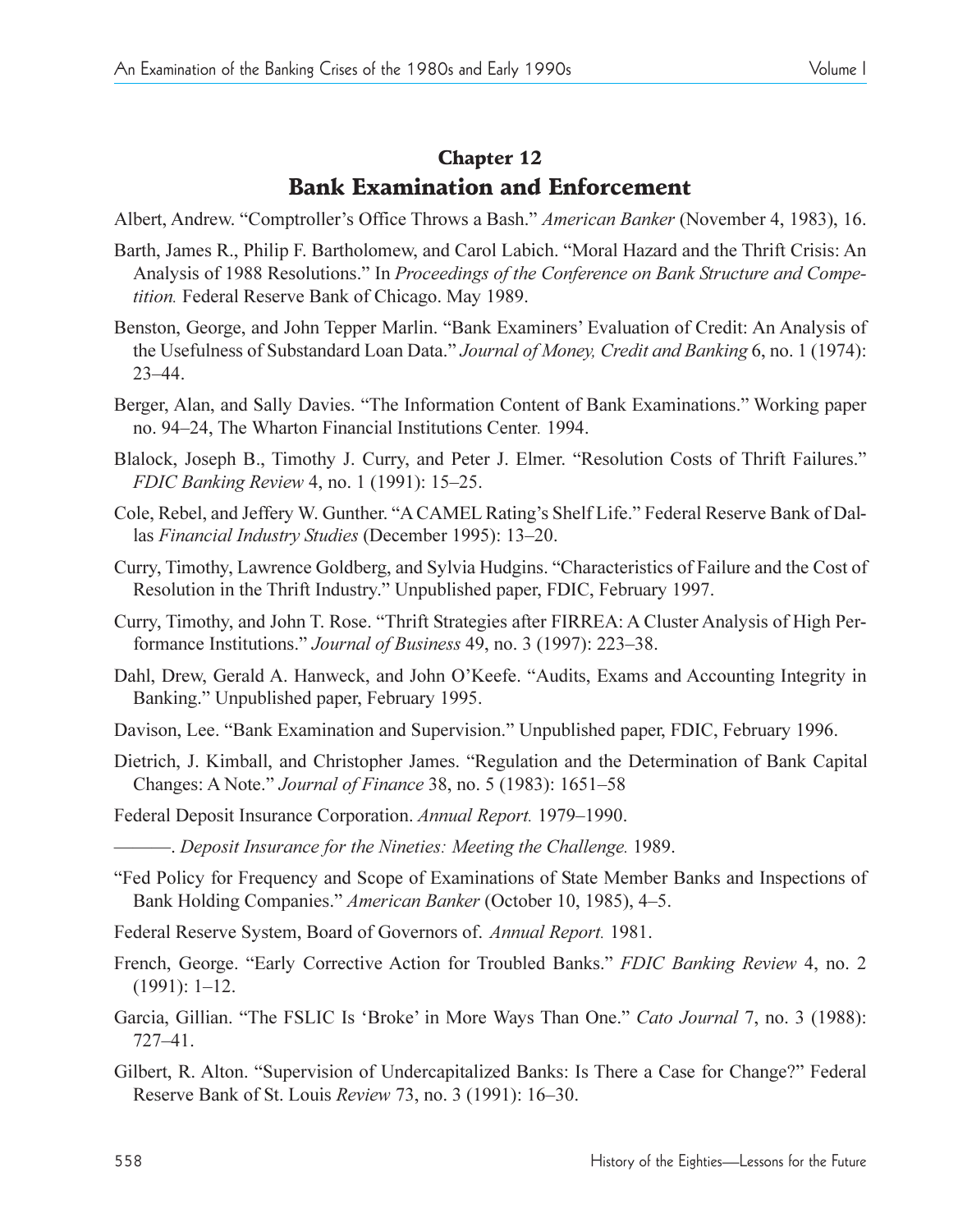-. "The Effects of Legislating Prompt Corrective Action on the Bank Insurance Fund." Federal Reserve Bank of St. Louis *Review* 74, no. 4 (1992): 3–22.

-. "Implications of Annual Examinations for the Bank Insurance Fund." Federal Reserve Bank of St. Louis *Review* 75, no. 1 (1993): 35–52.

- Graham, David R., and David Burras Humphrey. "Bank Examination Data as Predictors of Bank Net Loan Losses." *Journal of Money, Credit and Banking* 10, no. 4 (1978): 491–504.
- Horne, David K. "Bank Dividend Patterns." *FDIC Banking Review* 4, no. 2 (1991): 13–24.
- James, Christopher. "The Losses Realized in Bank Failures." *Journal of Finance* 46, no. 4 (1991): 122342.
- Jones, David, and Kathleen King. "The Implementation of Prompt Corrective Action: An Assessment." *Journal of Banking and Finance* 19, no. 3–4 (1995): 491–510.
- Kane, Edward J. *The S&L Insurance Mess: How Did It Happen?* 1988.
- McCormick, Linda W. Comptroller Begins Major Revamp. *American Banker*(April 29, 1982), 15.

Office of the Comptroller of the Currency. *Haskins & Sells Study: 1974-1975*. 1975.

. *Bulletin BB-89-39.* December 13, 1989.

- O'Keefe, John. "The Texas Banking Crisis: Causes and Consequences 1980–1989." *FDIC Banking Review* 3, no. 2 (1990).
- O'Keefe, John, and Drew Dahl. "The Scheduling and Reliability of Bank Examinations: The Effect of FDICIA." Unpublished paper, October 1996.
- Peek, Joe, and Eric. S. Rosengren. "Bank Regulatory Agreements and Real Estate Lending." *Real Estate Economics* 24 (1996): 55–73.

. The Use of Capital Ratios to Trigger Intervention in Problem Banks: Too Little, Too Late. Federal Reserve Bank of Boston *New England Economic Review* (September/October 1996):  $49 - 58$ .

. Will Legislated Early Intervention Prevent the Next Banking Crisis? Working paper 96- 5, Federal Reserve Bank of Boston. 1996.

- Seidman, L. William. Address to the Conference of State Bank Supervisors. Washington, D.C. December 9, 1985.
- Stiller, Jesse. *OCC Bank Examination: A Historical Overview*. OCC. 1995.
- U.S. Department of the Treasury. *Modernizing the Financial System: Recommendations for Safer, More Competitive Banks.* 1991.
- U.S. General Accounting Office. *Failed Banks: Accounting and Auditing Reforms Urgently Needed*. GAO/AFMD-91-43. 1991.

. *Bank Supervision, Prompt and Forceful Regulatory Actions Needed*. Report to the Chairman, House Committee on Banking, Finance and Urban Affairs, Subcommittee on Financial Institutions Supervision, Regulation and Insurance. April 1995.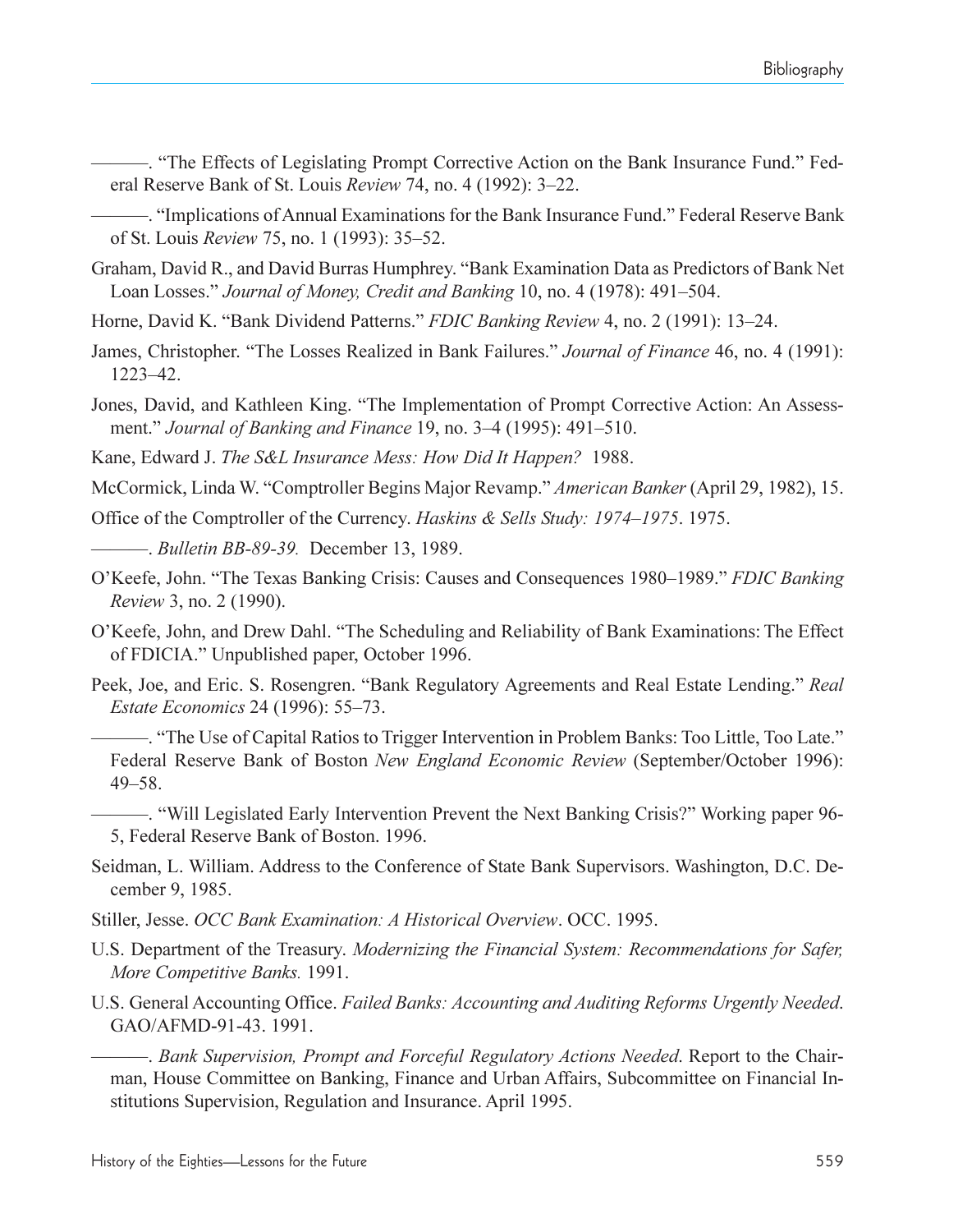Walter, John R. "Loan Loss Reserves." Federal Reserve Bank of Richmond *Economic Review* 77, no. 4 (1991): 20-30.

White, Eugene N. *The Comptroller and the Transformation of American Banking*, 1960-1990. 1992.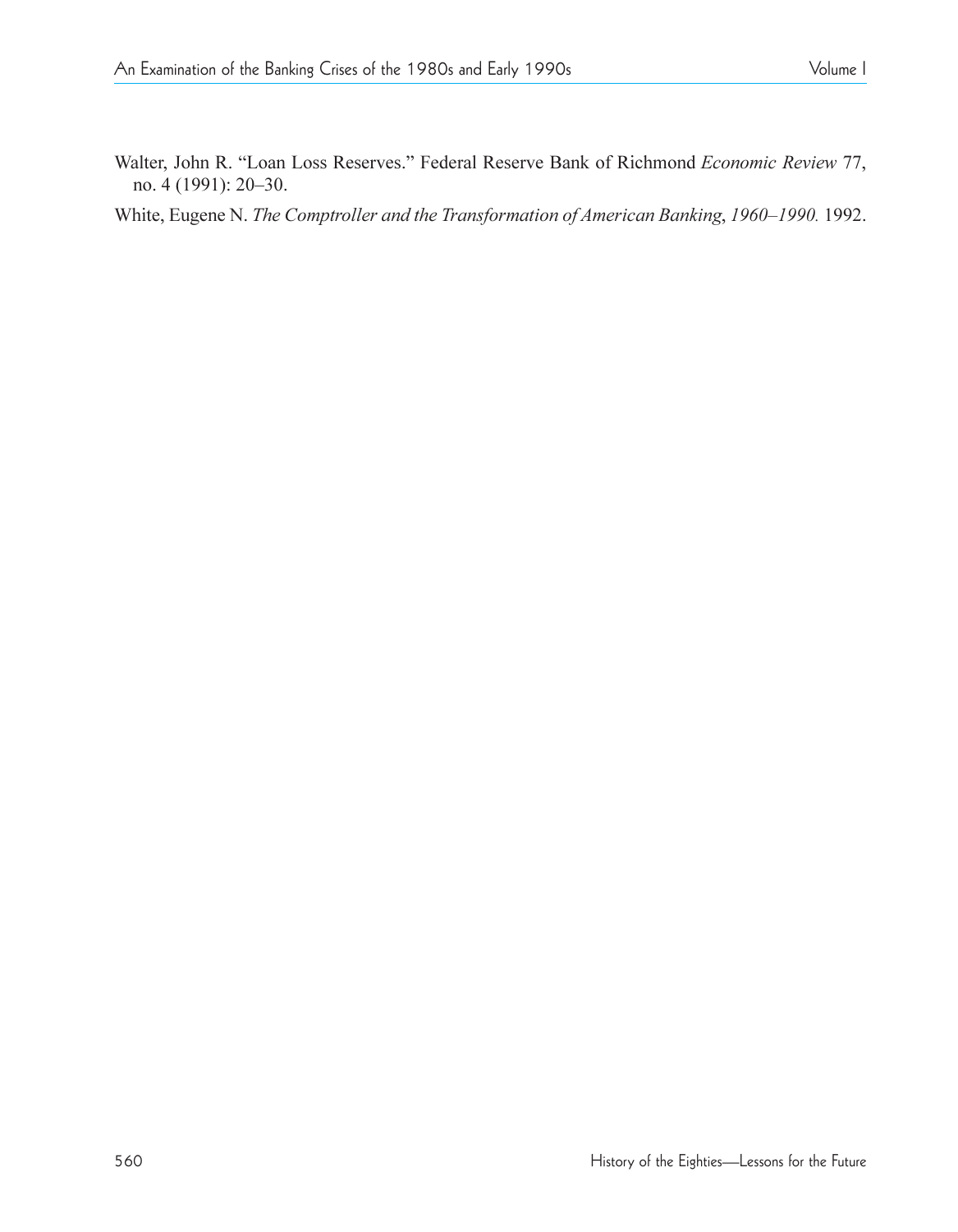## Chapter 13 Off-Site Surveillance Systems

- Albert, Andrew. "Comptroller's Office Throws a Bash." *American Banker* 148 (November 4, 1983), 16.
- Altman, Edward I. "Predicting Performance in the Savings and Loan Association Industry." *Journal of Monetary Economics* 3 (October 1977): 443–66.
- Avery, Robert B., and Gerald A. Hanweck. "A Dynamic Analysis of Bank Failures." In *Proceedings of the Conference on Bank Structure and Competition*. Federal Reserve Bank of Chicago. May 1985.
- Barth, James R., R. Dan Brumbaugh, Jr., Daniel Sauerhaft, and George H. K. Wang. "Thrift Institution Failures: Causes and Policy Issues. In *Proceedings of the Conference on Bank Structure and Competition.* Federal Reserve Bank of Chicago, May 1985.
- Benston, George J. *An Analysis of the Causes of Savings and Loan Failures.* NYU, Leonard N. Stern School of Business; Salomon Brothers Center for the Study of Financial Institutions. Monograph Series in Finance and Economics. 1985.
- Bovenzi, John F., James A. Marino, and Frank E. McFadden. "Commercial Bank Failure Prediction Models." Federal Reserve Bank of Atlanta *Economic Review* 68 (November 1983): 27-34.
- *Business Week* (October 21, 1982): 82-83.
- Cole, Rebel A., Barbara G. Cornyn, and Jeffery W. Gunther. FIMS: A New Monitoring System for Banking Institutions." *Federal Reserve Bulletin* 81 (January 1995): 1–15.
- Dahl, Drew, Gerald A. Hanweck, and John O'Keefe. "The Influence of Auditors and Examiners on Accounting Discretion in the Banking Industry." Paper presented at the Academy of Financial Services conference, October 1995.
- Demirguc-Kurt, Alst. Modeling Large Commercial-Bank Failures: A Simultaneous-Equations Analysis." Working paper 8905, Federal Reserve Bank of Cleveland. 1989.
	- -. "Deposit-Institution Failures: A Review of the Empirical Literature." Federal Reserve Bank of Cleveland *Economic Review* 27 (March 1991).

-. "Principal-Agent Problems in Commercial Bank Failure Decisions." Working paper 9106, Federal Reserve Bank of Cleveland. April 1991.

- Federal Deposit Insurance Corporation. *Statistics on Banking: A Statistical History of the United States Banking Industry, 1934–1994.* Vol. 2. 1995.
- Gajewski, Gregory R. "Assessing the Risk of Bank Failure." In *Proceedings of the Conference on Bank Structure and Competition.* Federal Reserve Bank of Chicago. May 1989.
	- . Modeling Bank Closures in the 1980s: The Roles of Regulatory Behavior, Farm Lending and the Local Economy. In *Research in Financial Services: Private and Public Policy,* edited by George G. Kaufman. Vol. 2. 1990.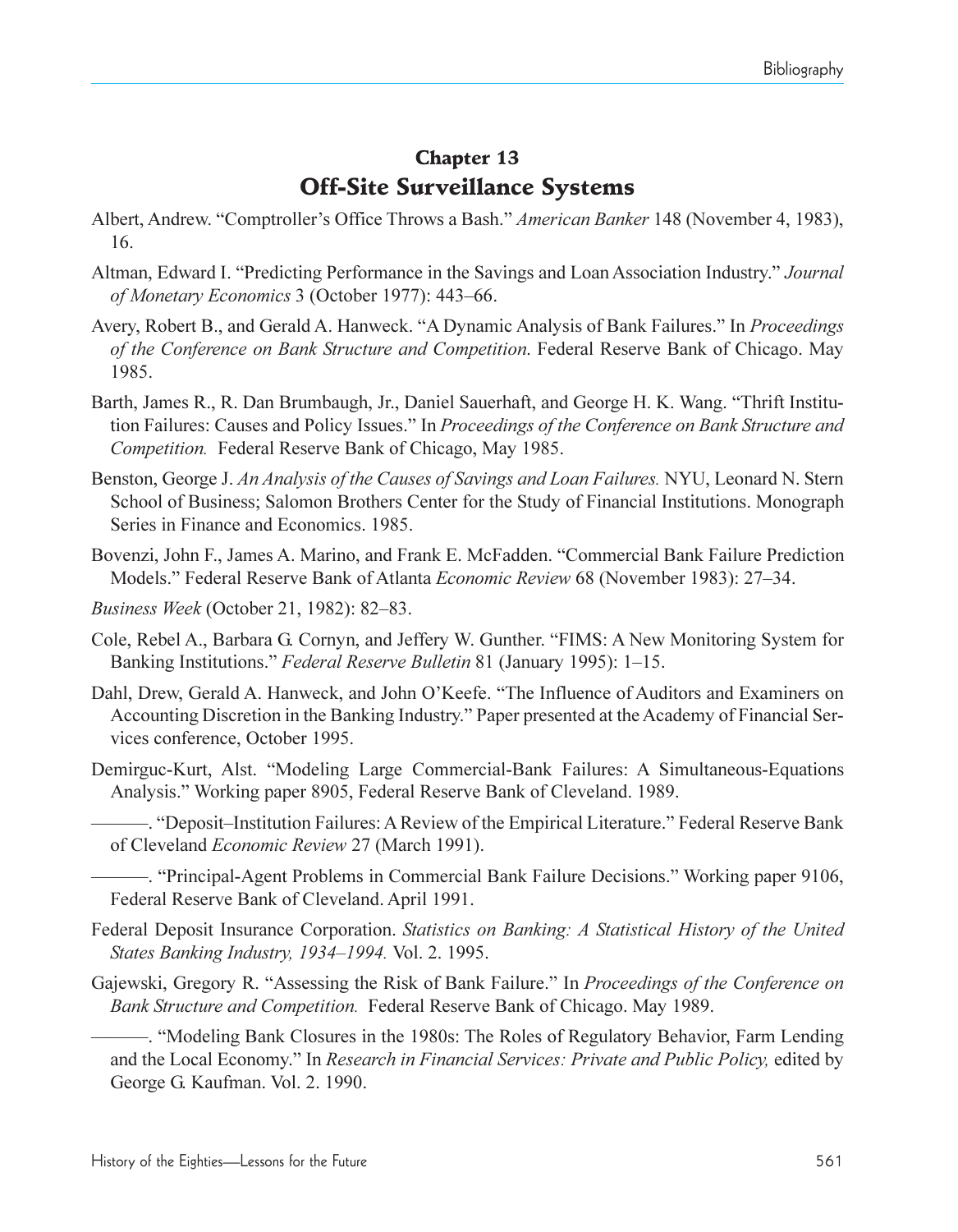agement Association Meetings, October 1995.

- Holland, David, Don Inscoe, Ross Waldrop, and William Kuta. "Interstate Banking—The Past, Present, and Future." *FDIC Banking Review* 9, no. 1 (1996): 1–17.
- Korobow, Leon, and Daniel P. Stuhr. "The Relevance of Peer Groups in Early Warning Analysis." Federal Reserve Bank of Atlanta *Economic Review* 68 (November 1983): 27–34.
- Korobow, Leon, Daniel P. Stuhr, and Daniel Martin. "A Nationwide Test of Early Warning Research in Banking." Federal Reserve Bank of New York *Quarterly Review* 2 (autumn 1977): 37–52.
- Lane, William R., Stephen W. Looney, and James W. Wansley. "An Application of the Cox Proportional Hazards Model to Bank Failure." *Journal of Banking and Finance* 10 (1986): 511–31.

- "An Examination of Bank Failure Misclassifications Using the Cox Model." In *Proceedings of the Conference on Bank Structure and Competition.* Federal Reserve Bank of Chicago. May 1987.

- Madsen, Richard W., and Melvin L. Moeschberger. *Statistical Concepts with Applications to Business and Economics.* 1986.
- Markus, Alan J., and Israel Shaked. "The Valuation of FDIC Deposit Insurance Using Option-Pricing Estimates." Journal of Money, Credit and Banking 20 (November 1984): 446–60.
- Martin, Daniel. "Early Warning of Bank Failure: A Logit Approach." *Journal of Banking and Finance* 1 (November 1977): 249-76.
- McCormick, Linda W. Comptroller Begins Major Revamp. *American Banker* 147 (April 29, 1982), 15.
- National Heart, Lung and Blood Institute, National Institutes of Health. NIH pub. no. 93-2724, rev. October 1992.
- Pettiway, Richard H., and Joseph F. Sinkey, Jr. "Establishing On-Site Bank Examination Priorities: An Early Warning System Using Accounting and Market Information. *Journal of Finance* 35 (March 1980): 137–50.
- Pugh, Emerson W. *Building IBM: Shaping an Industry and Its Technology.* 1995.
- Putnam, Barron H. "Early-Warning Systems and Financial Analysis in Bank Monitoring." Federal Reserve Bank of Atlanta *Economic Review* 68 (November 1983): 6–12.
- Ronn, Ehud I., and Avenash K. Verma. "Pricing Risk Adjusted Deposit Insurance: An Option Based Model." *Journal of Finance* 41 (September 1986): 871–95.
- Rose, Peter S., and James W. Kolari. "Early Warning Systems as a Monitoring Device for Bank Condition." *Quarterly Journal of Business and Economics* 24 (winter 1985): 43–60.
- Sharpe, William F. "Bank Capital Adequacy, Deposit Insurance and Security Values." *Journal of Financial and Quantitative Analysis* 13 (November 1978): 701–18.